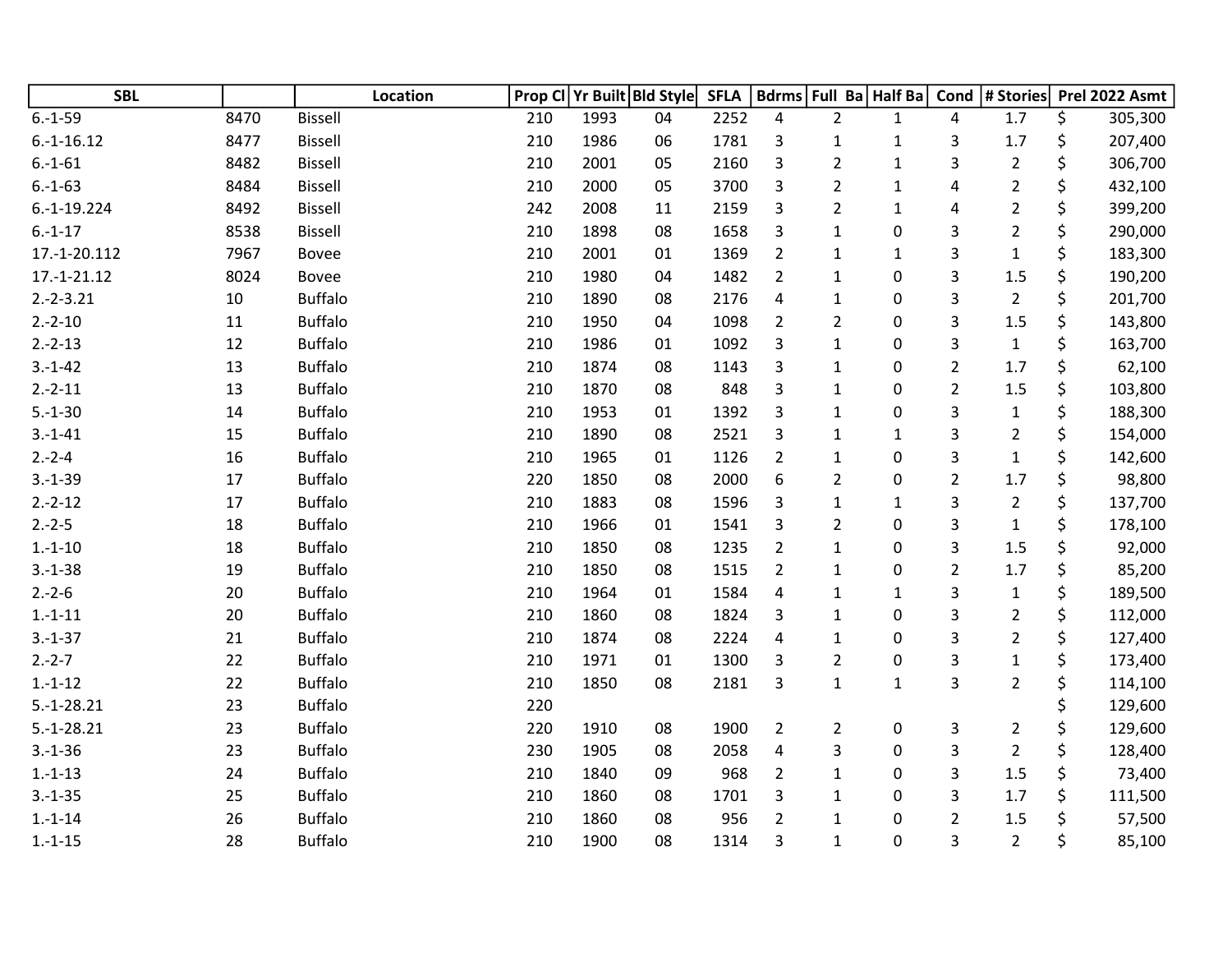| <b>SBL</b>    |      | Location              | Prop Cl |      | Yr Built Bld Style | <b>SFLA</b> |                | Bdrms Full Ba Half Ba |                  | Cond           | # Stories      |    | Prel 2022 Asmt |
|---------------|------|-----------------------|---------|------|--------------------|-------------|----------------|-----------------------|------------------|----------------|----------------|----|----------------|
| $3.-1-33.1$   | 31   | <b>Buffalo</b>        | 210     | 1860 | 08                 | 2270        | 4              | $\overline{2}$        | 0                | 3              | $\overline{2}$ | \$ | 104,700        |
| $3.-1-6$      | 33   | <b>Buffalo</b>        | 210     | 1850 | 08                 | 2224        | 4              | $\overline{2}$        | 0                | 2              | $\overline{2}$ | \$ | 101,600        |
| $3.-1-5$      | 37   | <b>Buffalo</b>        | 210     | 1870 | 08                 | 1600        | 3              | $\mathbf{1}$          | 0                | 3              | $\overline{2}$ | \$ | 139,700        |
| $3.-1-4$      | 39   | <b>Buffalo</b>        | 210     | 1874 | 08                 | 2208        | 3              | $\mathbf{1}$          | 0                | $\mathbf{1}$   | $\overline{2}$ | \$ | 67,400         |
| $3.-1-3$      | 41   | <b>Buffalo</b>        | 210     | 1850 | 08                 | 1609        | $\overline{2}$ | $\mathbf{1}$          | 0                | 3              | $\overline{2}$ | \$ | 156,300        |
| $3.-1-2$      | 45   | <b>Buffalo</b>        | 210     | 1916 | 08                 | 1600        | 3              | $\mathbf{1}$          | $\mathbf{1}$     | 3              | $\overline{2}$ | \$ | 128,400        |
| $3.-2-1.122$  | 47   | <b>Buffalo</b>        | 210     | 1990 | 02                 | 1824        | 4              | $\overline{2}$        | 0                | 3              | $\mathbf{1}$   | \$ | 163,000        |
| $5.-1-31$     | 61   | <b>Buffalo</b>        | 210     | 1930 | 08                 | 1080        | 3              | $\mathbf{1}$          | 0                | 3              | 1.5            | \$ | 129,700        |
| $13.-1-30$    | 8165 | <b>Buffalo</b>        | 210     | 1953 | 01                 | 1972        | 3              | 1                     | $\mathbf{1}$     | 3              | $\mathbf{1}$   | \$ | 169,500        |
| $2.-2-21$     | 14E  | <b>Buffalo</b>        | 210     | 1987 | 01                 | 1092        | 3              | $\mathbf{1}$          | 0                | 3              | $\mathbf{1}$   | \$ | 168,200        |
| $12.-1-119$   | 7918 | <b>Buffalo Street</b> | 210     | 2005 | 05                 | 1564        | 3              | $\overline{2}$        | $\mathbf{1}$     | 3              | $\overline{2}$ | \$ | 218,600        |
| 12.-1-54.113  | 7926 | <b>Buffalo Street</b> | 210     | 2004 | 01                 | 1176        | 3              | $\mathbf{1}$          | $\mathbf{1}$     | 3              | $\mathbf{1}$   | \$ | 147,700        |
| 12.-1-104.111 | 7929 | <b>Buffalo Street</b> | 210     | 1989 | 01                 | 1100        | $\overline{2}$ | $\mathbf{1}$          | $\mathbf 0$      | 3              | $\mathbf{1}$   | \$ | 145,200        |
| 12.-1-54.211  | 7934 | <b>Buffalo Street</b> | 210     | 2004 | 01                 | 1680        | 3              | $\overline{2}$        | 0                | $\overline{2}$ | $\mathbf{1}$   | \$ | 176,300        |
| 12.-1-104.121 | 7939 | <b>Buffalo Street</b> | 210     | 1992 | 04                 | 1568        | 3              | $\overline{2}$        | 0                | 3              | 1.7            | \$ | 179,000        |
| 12.-1-54.22   | 7946 | <b>Buffalo Street</b> | 210     | 2005 | 05                 | 2198        | 3              | $\overline{2}$        | $\mathbf{1}$     | 4              | $\overline{2}$ | \$ | 314,100        |
| $3.-2-19$     | 11   | Canterbury            | 210     | 1988 | 03                 | 1628        | 3              | $\mathbf{1}$          | $\mathbf{1}$     | 3              | $\mathbf{1}$   | \$ | 168,300        |
| $3.-2-18$     | 13   | Canterbury            | 210     | 1988 | 01                 | 1144        | $\overline{2}$ | $\mathbf{1}$          | 0                | 3              | $\mathbf{1}$   | \$ | 145,000        |
| $3.-2-17$     | 15   | Canterbury            | 210     | 1988 | 03                 | 1628        | 3              | 1                     | $\mathbf{1}$     | 3              | $\mathbf{1}$   | \$ | 166,200        |
| $3.-2-16$     | 17   | Canterbury            | 210     | 1988 | 04                 | 1694        | 4              | $\overline{2}$        | 0                | 3              | 1.7            | \$ | 177,300        |
| $3.-2-44$     | 18   | Canterbury            | 210     | 1988 | 03                 | 1628        | 3              | $\mathbf{1}$          | $\mathbf{0}$     | 3              | $\mathbf{1}$   | \$ | 170,900        |
| $3.-2-15$     | 19   | Canterbury            | 210     | 1988 | 01                 | 1285        | 3              | $\mathbf{1}$          | 0                | 3              | $\mathbf{1}$   | \$ | 177,300        |
| $3.-2-45$     | 20   | Canterbury            | 210     | 1988 | 04                 | 968         | $\overline{2}$ | $\mathbf{1}$          | $\boldsymbol{0}$ | 3              | 1.7            | \$ | 147,900        |
| $3.-2-14$     | 21   | Canterbury            | 210     | 1987 | 04                 | 1481        | 3              | $\overline{2}$        | 0                | 3              | 1.7            | \$ | 166,800        |
| $3.-2-46$     | 22   | Canterbury            | 210     | 1988 | 02                 | 1564        | 3              | $\mathbf{1}$          | $\mathbf{1}$     | 3              | $\mathbf{1}$   | \$ | 165,900        |
| $3.-2-13$     | 23   | Canterbury            | 210     | 1987 | 01                 | 1285        | 3              | $\mathbf{1}$          | 0                | 3              | $\mathbf{1}$   | \$ | 188,800        |
| $3.-2-47$     | 24   | Canterbury            | 210     | 1988 | 04                 | 1750        | 4              | $\overline{2}$        | 0                | 3              | 1.7            | \$ | 174,900        |
| $3.-2-12$     | 25   | Canterbury            | 210     | 1987 | 05                 | 1604        | 3              | $\mathbf{1}$          | $1\,$            | 3              | $\overline{2}$ | \$ | 174,400        |
| $3.-2-48$     | 26   | Canterbury            | 210     | 1988 | 01                 | 1285        | 3              | 1                     | 0                | 3              | $\mathbf{1}$   | \$ | 167,700        |
| $3.-2-11$     | 27   | Canterbury            | 210     | 1987 | 03                 | 1584        | 3              | $\mathbf{1}$          | 0                | 3              | $\mathbf{1}$   | \$ | 161,800        |
| $3.-2-49$     | 28   | Canterbury            | 210     | 1988 | 02                 | 1976        | 3              | $\overline{2}$        | 0                | 3              | $\mathbf 1$    | \$ | 181,900        |
| $3.-2-10$     | 29   | Canterbury            | 210     | 1987 | 04                 | 1410        | 4              | $\overline{2}$        | 0                | 3              | 1.7            | Ś. | 167,800        |
| $3.-2-50$     | 30   | Canterbury            | 210     | 1988 | 04                 | 1481        | 2              | $\mathbf{1}$          | 0                | 3              | 1.7            | \$ | 163,500        |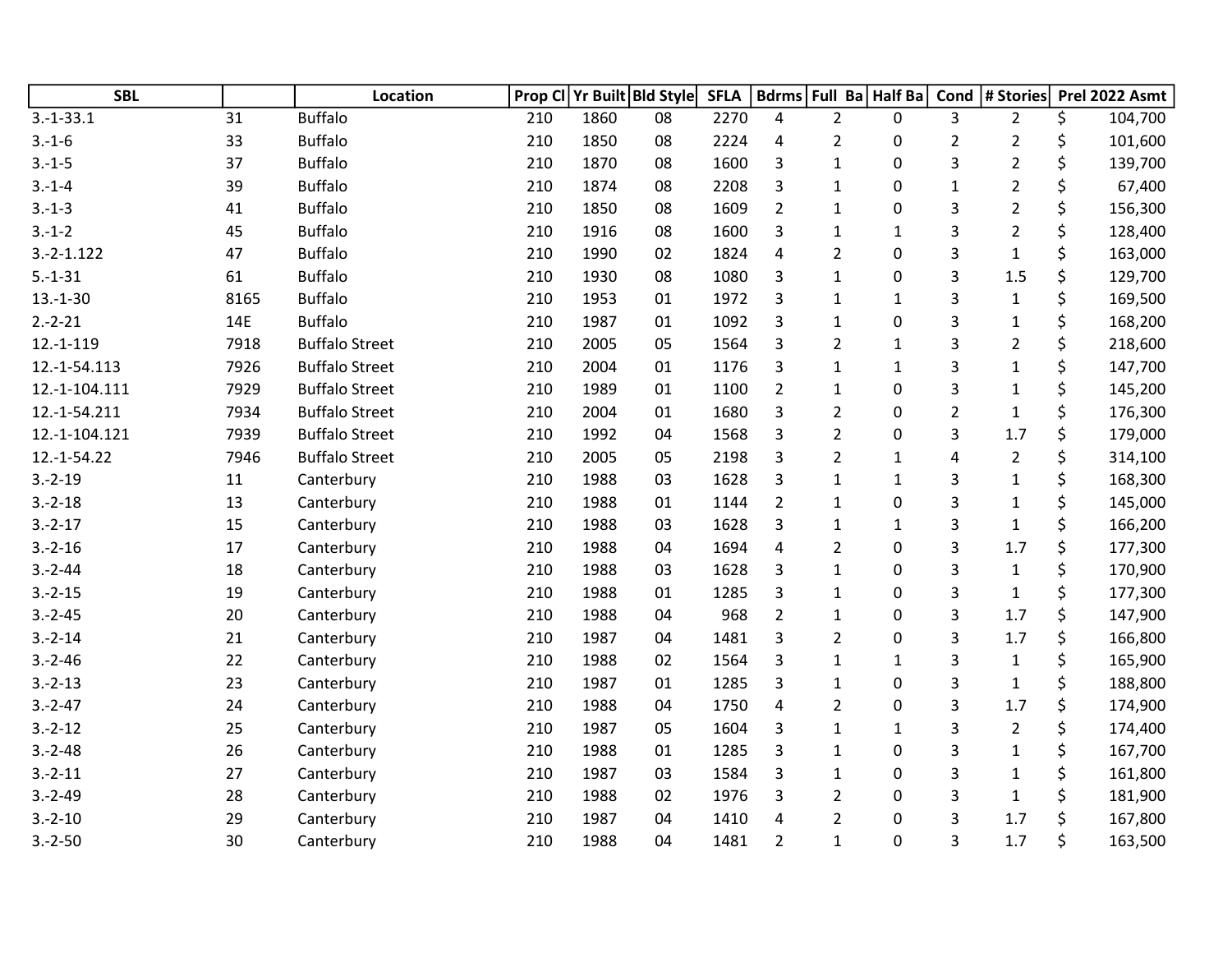| <b>SBL</b>  |    | Location   | Prop CI |      | Yr Built Bld Style | <b>SFLA</b> |                |                | Bdrms Full Ba Half Ba | Cond                      | # Stories      | Prel 2022 Asmt |
|-------------|----|------------|---------|------|--------------------|-------------|----------------|----------------|-----------------------|---------------------------|----------------|----------------|
| $3.-3-19$   | 31 | Canterbury | 210     | 1978 | 05                 | 1816        | 3              | $\overline{2}$ | $\mathbf{0}$          | 3                         | $\overline{2}$ | \$<br>179,300  |
| $3.-3-18$   | 32 | Canterbury | 210     | 1981 | 02                 | 2068        | 3              | $\overline{2}$ | 0                     | 3                         | $\mathbf{1}$   | \$<br>175,600  |
| $3.-3-21$   | 33 | Canterbury | 210     | 1977 | 05                 | 2016        | 4              | $\overline{2}$ | $\mathbf{1}$          | 3                         | $\overline{2}$ | \$<br>198,100  |
| $3.-3-17$   | 34 | Canterbury | 210     | 1980 | 03                 | 1685        | 3              | 1              | $\mathbf 1$           | $\ensuremath{\mathsf{3}}$ | $\mathbf{1}$   | \$<br>164,200  |
| $3.-3-23$   | 35 | Canterbury | 210     | 1983 | 02                 | 1954        | 3              | $\overline{2}$ | 0                     | 3                         | $\mathbf{1}$   | \$<br>169,500  |
| $3.-3-15$   | 36 | Canterbury | 210     | 1981 | 05                 | 1812        | 3              | $\mathbf{1}$   | $\mathbf{1}$          | 3                         | $\overline{2}$ | \$<br>188,200  |
| $3.-3-24$   | 37 | Canterbury | 210     | 1977 | 05                 | 1808        | 3              | $\mathbf{1}$   | $\mathbf{1}$          | 3                         | $\overline{2}$ | \$<br>263,900  |
| $3.-3-14$   | 38 | Canterbury | 210     | 1980 | 02                 | 2068        | 3              | $\mathbf{1}$   | $\mathbf 1$           | 3                         | $\mathbf{1}$   | \$<br>161,700  |
| $3.-3-25$   | 39 | Canterbury | 210     | 1978 | 03                 | 1672        | 3              | $\mathbf{1}$   | $\mathbf 1$           | 3                         | $\mathbf{1}$   | \$<br>172,300  |
| $3.-3-13$   | 40 | Canterbury | 210     | 1982 | 01                 | 1220        | 3              | $\mathbf{1}$   | $\mathbf{1}$          | 3                         | $\mathbf{1}$   | \$<br>166,400  |
| $1.-1-29$   | 12 | Church     | 210     | 1946 | 09                 | 1333        | 3              | $\mathbf{1}$   | 0                     | 3                         | $\mathbf{1}$   | \$<br>154,000  |
| $1.-1-28$   | 14 | Church     | 210     | 1900 | 08                 | 1324        | 3              | $\overline{2}$ | 0                     | 3                         | $\overline{2}$ | \$<br>92,400   |
| $1.-1-27$   | 16 | Church     | 210     | 1910 | 08                 | 1232        | 3              | $\mathbf{1}$   | 0                     | 3                         | $\overline{2}$ | \$<br>85,300   |
| $1.-1-26$   | 18 | Church     | 210     | 1910 | 08                 | 1584        | 5              | $\overline{2}$ | 0                     | 3                         | $\overline{2}$ | \$<br>91,700   |
| $1.-1-25$   | 22 | Church     | 210     | 1900 | 08                 | 1254        | $\overline{3}$ | $\mathbf{1}$   | 0                     | $\overline{2}$            | 1.5            | \$<br>80,200   |
| $1.-1-71$   | 26 | Church     | 210     | 1987 | 03                 | 1550        | 3              | $\mathbf{1}$   | $\mathbf{1}$          | 3                         | $\mathbf{1}$   | \$<br>176,900  |
| $1.-1-70$   | 28 | Church     | 210     | 1987 | 04                 | 1694        | 3              | $\mathbf{1}$   | 0                     | 3                         | 1.7            | \$<br>155,100  |
| $1.-1-69$   | 30 | Church     | 210     | 1986 | 03                 | 1588        | 3              | $\mathbf{1}$   | $\mathbf{1}$          | 3                         | $\mathbf{1}$   | \$<br>155,900  |
| $3.-1-88$   | 10 | Clinton    | 210     | 1874 | 08                 | 1256        | $\overline{2}$ | $\mathbf{1}$   | $\mathbf 0$           | $\overline{2}$            | $\overline{2}$ | \$<br>68,300   |
| $5.-1-51$   | 11 | Clinton    | 210     | 1870 | 08                 | 1620        | $\overline{4}$ | $\mathbf{1}$   | $\mathbf{1}$          | 3                         | $\overline{2}$ | \$<br>141,000  |
| $3.-1-87$   | 12 | Clinton    | 210     | 1874 | 08                 | 1714        | 3              | $\mathbf{1}$   | 0                     | 3                         | 1.7            | \$<br>133,900  |
| $5.-1-52$   | 13 | Clinton    | 210     | 1850 | 08                 | 1543        | 4              | $\mathbf{1}$   | 0                     | 3                         | 1.7            | \$<br>105,100  |
| $3.-1-86$   | 14 | Clinton    | 210     | 1890 | 08                 | 1744        | 3              | $\overline{2}$ | 0                     | 3                         | $\overline{2}$ | \$<br>115,600  |
| $5.-1-53$   | 15 | Clinton    | 210     | 1880 | 08                 | 1540        | 3              | $\overline{2}$ | 0                     | 3                         | $\overline{2}$ | \$<br>110,900  |
| $3.-1-85$   | 16 | Clinton    | 210     | 1900 | 08                 | 1824        | $\overline{4}$ | $\mathbf{1}$   | 0                     | 3                         | $\overline{2}$ | \$<br>135,400  |
| $5.-1-54$   | 17 | Clinton    | 210     | 1950 | 01                 | 2104        | 3              | $\overline{2}$ | 0                     | 3                         | $\mathbf{1}$   | \$<br>170,000  |
| $3.-1-84$   | 18 | Clinton    | 210     | 1959 | 01                 | 1310        | 3              | $\mathbf{1}$   | $\mathbf{1}$          | 3                         | $\mathbf{1}$   | \$<br>130,500  |
| $5.-1-55$   | 19 | Clinton    | 210     | 1849 | 08                 | 2150        | 4              | $\mathbf{1}$   | $\mathbf{1}$          | 4                         | $\overline{2}$ | \$<br>177,500  |
| $3.-1-83$   | 20 | Clinton    | 210     | 1874 | 08                 | 2173        | 3              | $\mathbf{1}$   | $\mathbf{1}$          | 3                         | $\overline{2}$ | \$<br>110,200  |
| $3.-1-82$   | 22 | Clinton    | 210     | 1869 | 08                 | 1408        | $\overline{2}$ | $\mathbf{1}$   | $\mathbf{1}$          | 3                         | $\overline{2}$ | \$<br>147,100  |
| $5.-1-57$   | 23 | Clinton    | 210     | 1870 | 08                 | 2629        | 4              | $\overline{2}$ | 0                     | $\overline{2}$            | $\overline{2}$ | \$<br>166,800  |
| $3.-1-80$   | 24 | Clinton    | 210     | 1883 | 08                 | 2655        | 4              | 1              | 0                     | $\overline{2}$            | $\overline{2}$ | \$<br>116,100  |
| $5.-1-58.1$ | 25 | Clinton    | 220     | 1890 | 08                 | 2976        | 5              | $\overline{2}$ | 0                     | 3                         | $\overline{2}$ | \$<br>138,100  |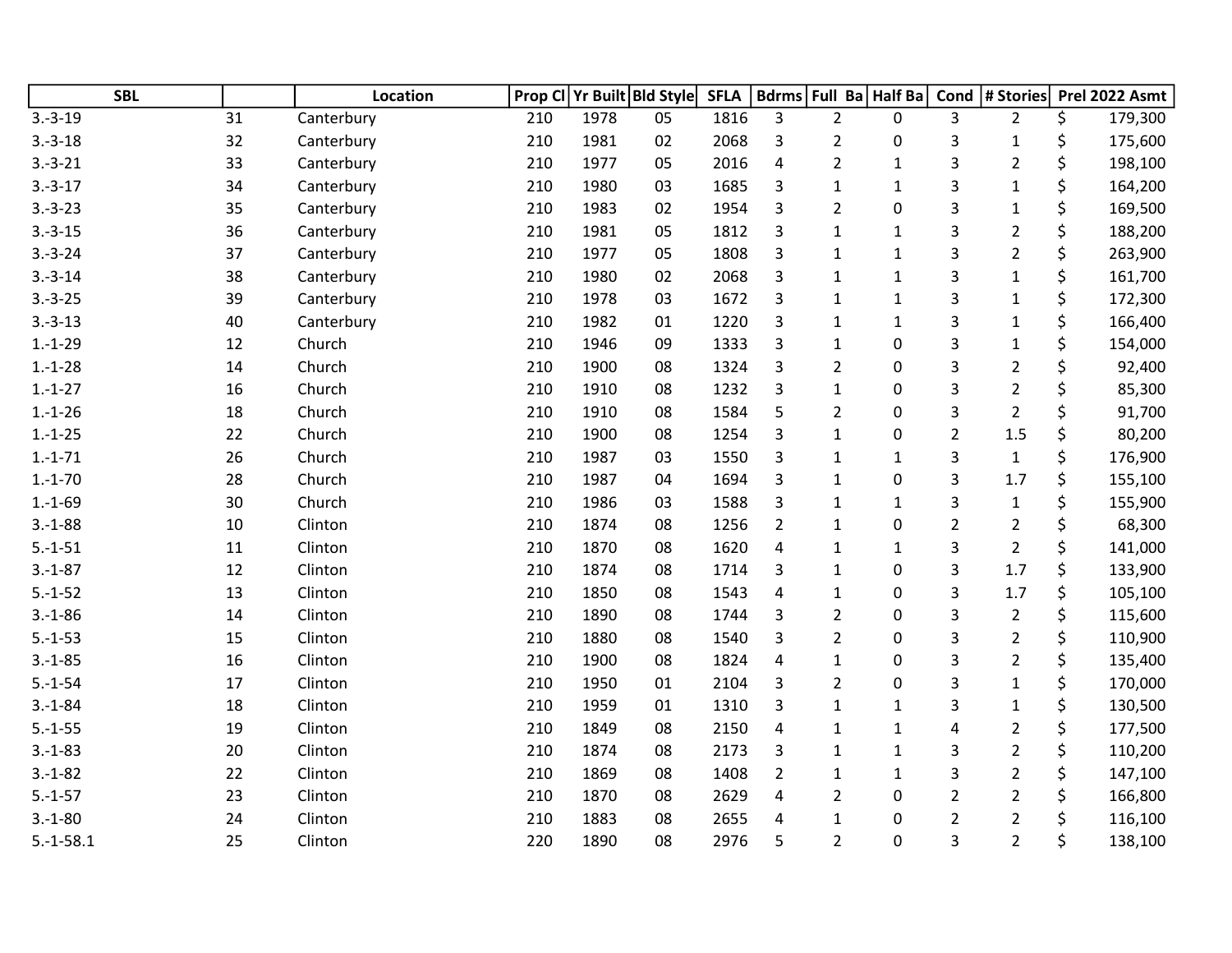| <b>SBL</b>   |       | Location          |     |      | Prop CI Yr Built Bld Style | <b>SFLA</b> |                |                | Bdrms Full Ba Half Ba |              | Cond  # Stories | Prel 2022 Asmt |
|--------------|-------|-------------------|-----|------|----------------------------|-------------|----------------|----------------|-----------------------|--------------|-----------------|----------------|
| $5.-1-59$    | 251/2 | Clinton           | 210 | 1950 | 05                         | 2271        | 3              | $\mathbf{1}$   | 0                     | 3            | $\overline{2}$  | \$<br>135,400  |
| $3.-1-79$    | 26    | Clinton           | 220 | 1900 | 08                         | 3018        | 5              | $\overline{2}$ | 0                     | 3            | $\overline{2}$  | \$<br>141,600  |
| $5.-1-60.2$  | 27    | Clinton           | 220 | 1900 | 08                         | 2942        | 6              | $\overline{2}$ | 0                     | $\mathbf 1$  | $\overline{2}$  | \$<br>104,400  |
| $3.-1-78.1$  | 28    | Clinton           | 210 | 1900 | 08                         | 1838        | 4              | $\mathbf{1}$   | 0                     | $\mathsf{3}$ | $\overline{2}$  | \$<br>113,500  |
| $5.-1-61.1$  | 29    | Clinton           | 220 | 1900 | 08                         | 2849        | $\overline{4}$ | $\overline{2}$ | 0                     | 3            | $\mathbf 2$     | \$<br>112,000  |
| $3.-1-77$    | 30    | Clinton           | 210 | 1914 | 08                         | 1800        | 3              | $\mathbf 1$    | 0                     | 3            | $\overline{2}$  | \$<br>144,200  |
| $5.-1-62$    | 33    | Clinton           | 210 | 1870 | 08                         | 3479        | 4              | $\overline{2}$ | $\mathbf 0$           | 3            | $\overline{2}$  | \$<br>204,600  |
| $16.-1-48.1$ | 7022  | Clinton St        | 270 |      |                            |             |                |                |                       |              |                 | 57,800         |
| $16.-1-33$   | 7134  | <b>Clinton St</b> | 270 | 1999 | 17                         | 965         | 3              | $\overline{2}$ | 0                     | 3            | $\mathbf{1}$    | \$<br>94,400   |
| $16.-1-27$   | 7137  | Clinton St        | 210 | 1957 | 04                         | 2240        | 3              | $\overline{2}$ | $\mathbf 0$           | 3            | 1.7             | \$<br>181,100  |
| $16.-1-28$   | 7147  | Clinton St        | 210 | 1958 | 01                         | 1240        | $\overline{2}$ | $\overline{2}$ | 0                     | 3            | $\mathbf{1}$    | \$<br>136,700  |
| $16.-1-68.1$ | 7161  | Clinton St        | 210 | 1988 | 04                         | 1768        | 3              | $\mathbf{1}$   | 0                     | 3            | 1.7             | \$<br>216,300  |
| $16.-1-31.1$ | 7232  | Clinton St        | 210 | 1954 | 04                         | 864         | $\overline{2}$ | $\mathbf{1}$   | 0                     | 3            | $\mathbf{1}$    | \$<br>137,100  |
| $16.-1-38.2$ | 7286  | <b>Clinton St</b> | 210 | 1860 | 08                         | 1198        | 3              | $\mathbf{1}$   | 0                     | 3            | 1.5             | \$<br>101,500  |
| $16.-1-6$    | 7316  | Clinton St        | 242 | 1824 | 08                         | 3136        | 3              | $\overline{2}$ | $\mathbf{1}$          | 4            | $\overline{2}$  | \$<br>585,100  |
| $16.-1-6$    | 7316  | Clinton St        | 242 | 1950 | 01                         | 1380        | 3              | 3              | 0                     | 3            | $\mathbf{1}$    | \$<br>585,100  |
| $16.-1-6$    | 7316  | Clinton St        | 242 | 1991 | 05                         | 3248        | 5              | 4              | $\mathbf 1$           | 3            | $\overline{2}$  | \$<br>585,100  |
| $16.-1-7$    | 7360  | Clinton St        | 210 | 1963 | 05                         | 2035        | 4              | 1              | $\mathbf 1$           | $\mathbf 2$  | $\mathbf 2$     | \$<br>54,100   |
| $16.-1-5.11$ | 7373  | Clinton St        | 242 | 2001 | 04                         | 2448        | 4              | $\overline{2}$ | $\mathbf{1}$          | 4            | $\overline{2}$  | \$<br>311,800  |
| $16.-1-8.2$  | 7381  | Clinton St        | 210 | 1980 | 01                         | 2530        | 3              | $\overline{2}$ | 0                     | 3            | $\mathbf{1}$    | \$<br>226,900  |
| 14.-1-18.121 | 7450  | Clinton St        | 210 | 2002 | 01                         | 1850        | 3              | $\overline{2}$ | 0                     | 4            | 1               | \$<br>282,900  |
| 14.-1-18.112 | 7470  | Clinton St        | 210 | 2016 | 01                         | 2298        | $\sqrt{4}$     | $\overline{2}$ | 0                     | 3            | $\mathbf{1}$    | \$<br>336,100  |
| 14.-1-20.12  | 7501  | Clinton St        | 210 | 2002 | 01                         | 1120        | 3              | $\mathbf{1}$   | $\mathbf 1$           | 3            | $\mathbf 1$     | \$<br>186,100  |
| 14.-1-17.111 | 7512  | Clinton St        | 210 | 2000 | 02                         | 1064        | $\overline{2}$ | 1              | 0                     | 3            | $\mathbf{1}$    | \$<br>200,900  |
| 14.-1-17.112 | 7520  | Clinton St        | 210 | 2000 | 04                         | 1631        | 3              | $\overline{2}$ | 0                     | 3            | 1.7             | \$<br>211,800  |
| 14.-1-17.12  | 7530  | Clinton St        | 210 | 2001 | 01                         | 1274        | 3              | $\overline{2}$ | 0                     | 3            | $\mathbf{1}$    | \$<br>163,300  |
| $14.-1-20.2$ | 7575  | Clinton St        | 210 | 1825 | 08                         | 1242        | $\overline{2}$ | $\mathbf{1}$   | 0                     | 3            | 1.5             | \$<br>94,100   |
| $17.-1-54.1$ | 7601  | Clinton St        | 210 | 1993 | 01                         | 1144        | 3              | $\mathbf{1}$   | 0                     | 3            | $\mathbf{1}$    | \$<br>188,700  |
| $17.-1-54.2$ | 7615  | Clinton St        | 210 | 1994 | 02                         | 2052        | 3              | $\overline{2}$ | 0                     | 3            | $\mathbf{1}$    | \$<br>206,900  |
| $17.-1-3$    | 7682  | Clinton St        | 210 | 1971 | 01                         | 2259        | 3              | $\overline{2}$ | $\mathbf{1}$          | 3            | $\mathbf{1}$    | \$<br>158,900  |
| $17.-1-4$    | 7743  | Clinton St        | 242 | 1850 | 08                         | 1156        | $\overline{2}$ | $\mathbf{1}$   | 1                     | 3            | 1.5             | \$<br>156,500  |
| $17.-1-5$    | 7744  | <b>Clinton St</b> | 210 | 1952 | 01                         | 1075        | 3              | $\mathbf{1}$   | 0                     | 3            | $\mathbf{1}$    | \$<br>146,300  |
| $13.-1-17.1$ | 7880  | Clinton St        | 270 |      |                            |             |                |                |                       |              |                 | \$<br>39,200   |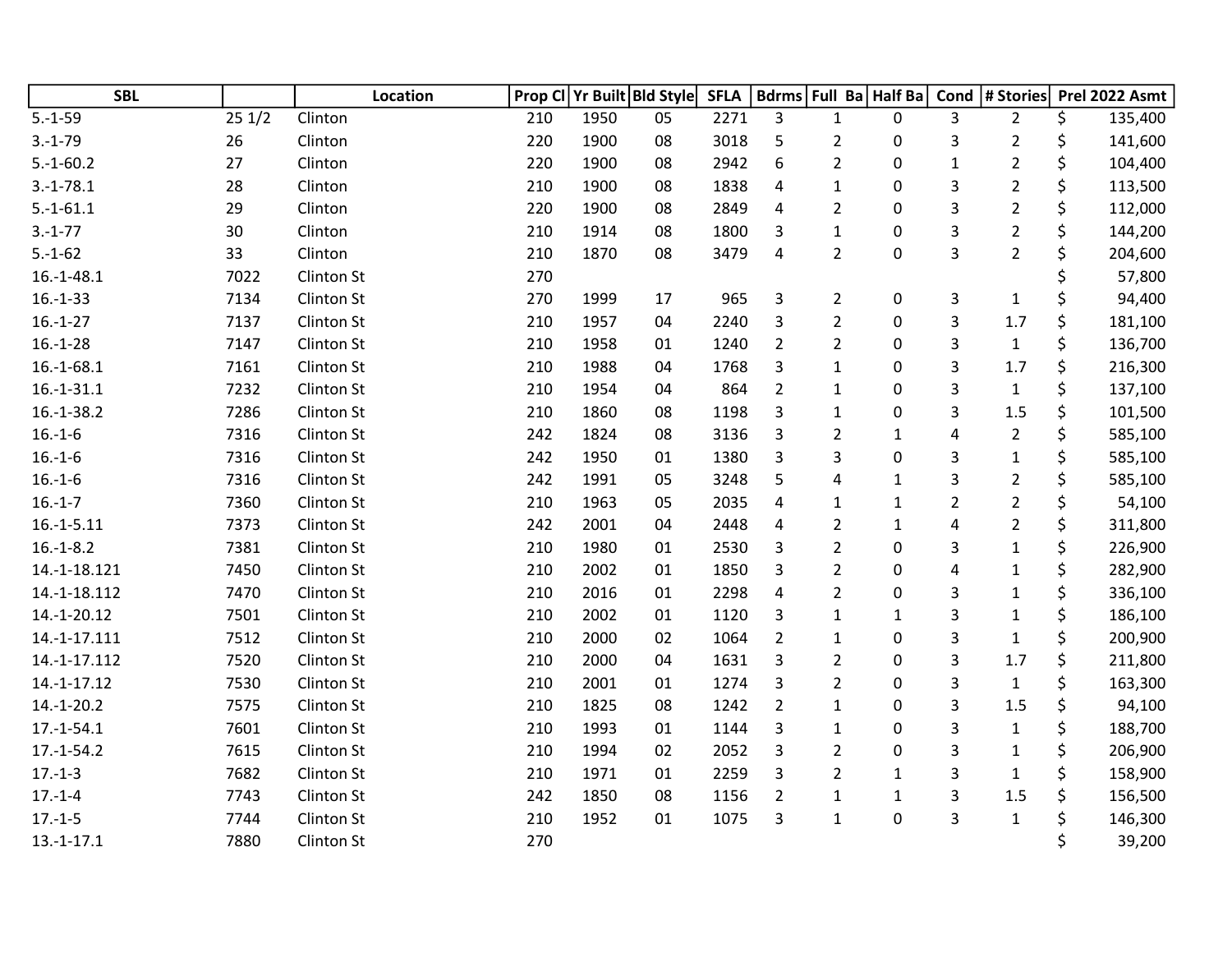| <b>SBL</b>    |      | <b>Location</b>   | Prop Cl |      | Yr Built Bld Style | <b>SFLA</b> |                         | Bdrms Full Ba Half Ba |              | Cond           | # Stories      | Prel 2022 Asmt |
|---------------|------|-------------------|---------|------|--------------------|-------------|-------------------------|-----------------------|--------------|----------------|----------------|----------------|
| 13.-1-19.12   | 7940 | Clinton St        | 270     | 1969 | 17                 | 1344        | 3                       | $\overline{2}$        | 0            | $\mathbf{1}$   | $\mathbf{1}$   | \$<br>79,700   |
| $13.-1-22$    | 7966 | <b>Clinton St</b> | 210     | 1954 | 05                 | 2338        | 3                       | 1                     | 1            | 3              | $\overline{2}$ | \$<br>160,100  |
| $16.-1-13.12$ | 7545 | Connelly          | 210     | 1992 | 01                 | 1600        | 3                       | $\overline{2}$        | 0            | 3              | $\mathbf{1}$   | \$<br>127,000  |
| $16.-1-13.2$  | 7565 | Connelly          | 210     | 1825 | 08                 | 1442        | 3                       | $\mathbf{1}$          | 1            | 3              | 1.7            | \$<br>122,300  |
| $16.-1-13.11$ | 7603 | Connelly          | 241     | 1990 | 05                 | 2050        | 3                       | $\overline{2}$        | 0            | 3              | $\overline{2}$ | \$<br>405,400  |
| $9.-1-103$    | 7251 | Cook              | 210     | 2021 | 05                 | 1499        | 3                       | $\overline{2}$        | 0            | 3              | $\overline{2}$ | \$<br>274,000  |
| $9. - 1 - 81$ | 7327 | Cook              | 241     | 1854 | 08                 | 3686        | 5                       | $\mathbf{1}$          | $\mathbf{1}$ | 3              | $\overline{2}$ | \$<br>596,700  |
| $9.-1-47.111$ | 7338 | Cook              | 210     | 1989 | 01                 | 1608        | 3                       | $\overline{2}$        | 0            | 3              | $\mathbf{1}$   | \$<br>204,800  |
| $9.-1-47.112$ | 7346 | Cook              | 210     | 1987 | 02                 | 2880        | $\overline{4}$          | 3                     | 0            | 3              | $\mathbf{1}$   | \$<br>235,100  |
| $9.-1-94$     | 7354 | Cook              | 210     | 1988 | 01                 | 2200        | 3                       | $\overline{2}$        | $\mathbf{1}$ | 3              | $\mathbf{1}$   | \$<br>252,600  |
| $9.-1-47.12$  | 7362 | Cook              | 210     | 1976 | 05                 | 1032        | 3                       | 1                     | $\mathbf{1}$ | 3              | 2              | \$<br>141,000  |
| $9.-1-47.2$   | 7378 | Cook              | 210     | 1976 | 01                 | 1005        | 3                       | $\mathbf{1}$          | 0            | 3              | $\mathbf{1}$   | \$<br>149,500  |
| $9.-1-46.12$  | 7386 | Cook              | 210     | 1978 | 01                 | 1794        | 3                       | $\mathbf{1}$          | $\mathbf{1}$ | 3              | $\mathbf{1}$   | \$<br>202,400  |
| $9.-1-40$     | 7497 | Creamery          | 210     | 1905 | 08                 | 1110        | 3                       | 1                     | $\mathbf 0$  | 3              | 1.5            | \$<br>102,800  |
| $9. - 1 - 91$ | 7501 | Creamery          | 210     | 1981 | 05                 | 2460        | 5                       | $\overline{2}$        | 0            | 3              | $\overline{2}$ | \$<br>228,400  |
| $9.-1-45.12$  | 7507 | Creamery          | 210     | 1971 | 01                 | 968         | 3                       | $\mathbf{1}$          | 0            | 3              | $\mathbf{1}$   | \$<br>154,700  |
| $9.-1-87.1$   | 7545 | Creamery          | 210     | 1981 | 03                 | 1460        | 2                       | $\mathbf{1}$          | $\mathbf{1}$ | 3              | $\mathbf{1}$   | \$<br>179,200  |
| $9.-1-82.2$   | 7568 | Creamery          | 210     | 1875 | 08                 | 1744        | $\overline{4}$          | 1                     | 0            | 3              | $\overline{2}$ | \$<br>147,800  |
| $9.-1-35.2$   | 7575 | Creamery          | 210     | 1978 | 01                 | 1296        | 3                       | 1                     | 0            | 3              | $\mathbf 1$    | \$<br>176,600  |
| $9.-1-85$     | 7589 | Creamery          | 210     | 1995 | 01                 | 1196        | 3                       | $\overline{2}$        | 0            | 3              | $\mathbf{1}$   | \$<br>207,800  |
| $9.-1-35.1$   | 7601 | Creamery          | 210     | 1850 | 08                 | 1508        | 3                       | $\overline{2}$        | 0            | 3              | $\overline{2}$ | \$<br>149,200  |
| $9.-1-82.1$   | 7640 | Creamery          | 241     | 1990 | 05                 | 2154        | $\overline{\mathbf{4}}$ | $\overline{2}$        | $\mathbf{1}$ | 3              | $\overline{2}$ | \$<br>532,300  |
| $9.-1-36.2$   | 7664 | Creamery          | 210     | 1885 | 08                 | 2585        | 3                       | $\overline{2}$        | 0            | 3              | $\overline{2}$ | \$<br>267,400  |
| $9.-1-86$     | 7667 | Creamery          | 210     | 1994 | 05                 | 2102        | 3                       | $\overline{2}$        | 1            | 3              | $\overline{2}$ | \$<br>216,400  |
| $8.-1-32.1$   | 7702 | Creamery          | 210     | 1878 | 08                 | 1514        | 3                       | 1                     | 0            | 3              | 1.7            | \$<br>142,700  |
| $8.-1-32.2$   | 7714 | Creamery          | 241     | 1986 | 01                 | 1152        | 3                       | $\overline{2}$        | 0            | 3              | $\mathbf 1$    | \$<br>184,300  |
| $9.-1-33.2$   | 7735 | Creamery          | 210     | 2018 | 05                 | 2300        | 3                       | $\overline{2}$        | 0            | 3              | $\overline{2}$ | \$<br>338,800  |
| $8.-1-31.2$   | 7740 | Creamery          | 210     | 1991 | 02                 | 1800        | 3                       | $\overline{2}$        | 0            | 3              | $\mathbf{1}$   | \$<br>183,300  |
| $8.-1-2.122$  | 7741 | Creamery          | 210     | 1992 | 05                 | 1824        | 3                       | $\overline{2}$        | $\mathbf{1}$ | 3              | $\overline{2}$ | \$<br>230,600  |
| $8.-1-.2.21$  | 7795 | Creamery          | 210     | 1997 | 01                 | 1710        | 3                       | $\mathbf{1}$          | 1            | 3              | $\mathbf{1}$   | \$<br>210,100  |
| $8.-1-2.111$  | 7799 | Creamery          | 241     | 1860 | 08                 | 2208        | 4                       | $\overline{2}$        | 0            | 3              | $\overline{2}$ | \$<br>504,700  |
| $8.-1-34.2$   | 7868 | Creamery          | 210     | 1860 | 08                 | 2003        | 3                       | 1                     | 0            | 3              | 1.7            | \$<br>195,700  |
| $8.-1-35$     | 7922 | Creamery          | 242     | 1840 | 08                 | 1023        | $\overline{2}$          | $\mathbf{1}$          | 0            | $\overline{2}$ | 1.7            | \$<br>95,100   |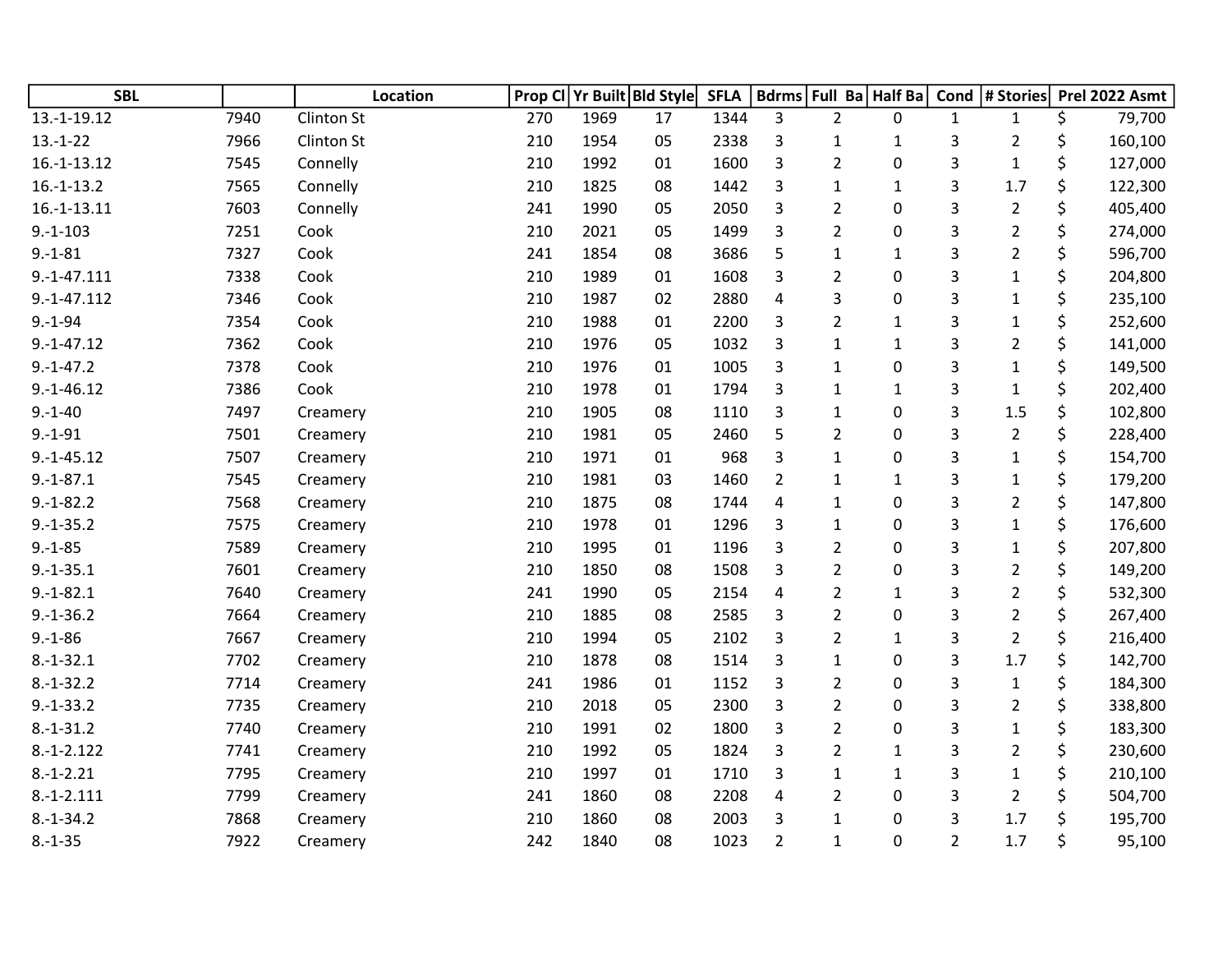| <b>SBL</b>    |      | Location |     |      | Prop CI Yr Built Bld Style | <b>SFLA</b> |                         |                | Bdrms   Full Ba   Half Ba | Cond         | # Stories      | Prel 2022 Asmt |
|---------------|------|----------|-----|------|----------------------------|-------------|-------------------------|----------------|---------------------------|--------------|----------------|----------------|
| $8.-1-26$     | 8000 | Creamery | 242 | 1996 | 03                         | 1452        | 3                       | $\mathbf{1}$   | 0                         | 3            | $\mathbf{1}$   | \$<br>211,000  |
| $8.-1-4.12$   | 8005 | Creamery | 210 | 1975 | 01                         | 1536        | 3                       | $\overline{2}$ | 0                         | 3            | $\mathbf{1}$   | \$<br>198,600  |
| $8.-1-9.2$    | 8021 | Creamery | 210 | 1974 | 01                         | 1204        | 3                       | $\mathbf{1}$   | 0                         | 3            | $\mathbf 1$    | \$<br>174,000  |
| $8.-1-40$     | 8027 | Creamery | 220 | 1974 | 12                         | 2250        | $\overline{\mathbf{4}}$ | $\overline{2}$ | $\pmb{0}$                 | 3            | $\overline{2}$ | \$<br>187,900  |
| $8.-1-9.11$   | 8045 | Creamery | 241 | 1989 | 04                         | 1375        | $\overline{2}$          | $\mathbf{1}$   | $\mathbf{1}$              | 3            | 1.5            | \$<br>461,600  |
| $8.-1-13.12$  | 8076 | Creamery | 210 | 1974 | 01                         | 2194        | 3                       | $\overline{2}$ | $\mathbf{1}$              | 3            | $\mathbf{1}$   | \$<br>231,900  |
| $8.-1-13.2$   | 8080 | Creamery | 210 | 1972 | 11                         | 1696        | 4                       | $\overline{2}$ | 0                         | 3            | 1.7            | \$<br>221,700  |
| $8.-1-9.12$   | 8089 | Creamery | 241 | 1870 | 08                         | 1729        | 3                       | $\mathbf{1}$   | $\mathbf{1}$              | 3            | 1.7            | \$<br>204,100  |
| $8.-1-10.1$   | 8095 | Creamery | 210 | 1965 | 01                         | 1416        | 3                       | $\mathbf 1$    | $\mathbf{1}$              | 3            | $\mathbf{1}$   | \$<br>191,700  |
| 8.-1-13.112   | 8100 | Creamery | 210 | 1865 | 08                         | 2100        | $\overline{3}$          | $\overline{2}$ | 0                         | 3            | 1.7            | \$<br>206,900  |
| 15.-1-24.21   | 7183 | Dublin   | 210 | 1970 | 01                         | 924         | $\overline{2}$          | $\mathbf{1}$   | 0                         | 3            | $\mathbf{1}$   | \$<br>124,300  |
| 15.-1-24.112  | 7199 | Dublin   | 210 | 1920 | 08                         | 1918        | 3                       | 1              | $\mathbf 0$               | 3            | 1.7            | \$<br>138,400  |
| $15.-1-8.2$   | 7240 | Dublin   | 210 | 1991 | 04                         | 1379        | 3                       | $\overline{2}$ | 0                         | 3            | 1.7            | \$<br>170,100  |
| $15.-1-6$     | 7243 | Dublin   | 270 |      |                            |             |                         |                |                           |              |                | \$<br>72,600   |
| $15.-1-6$     | 7243 | Dublin   | 270 | 1986 | 17                         | 980         | 3                       | $\overline{2}$ | $\pmb{0}$                 | 3            | $\mathbf{1}$   | \$<br>72,600   |
| $15.-1-5.111$ | 7267 | Dublin   | 241 | 1976 | 03                         | 2976        | 4                       | $\overline{2}$ | 1                         | $\mathbf{1}$ | $\mathbf 1$    | \$<br>226,400  |
| 15.-1-5.112   | 7299 | Dublin   | 241 | 1977 | 02                         | 2016        | 3                       | $\mathbf{1}$   | 1                         | 3            | $\mathbf 1$    | \$<br>293,000  |
| 14.-1-24.11   | 7536 | Dublin   | 210 | 1976 | 01                         | 1134        | 3                       | $\mathbf{1}$   | 0                         | 3            | $\mathbf 1$    | \$<br>230,500  |
| $14.-1-28.2$  | 7551 | Dublin   | 210 | 2000 | 05                         | 2536        | 3                       | $\overline{2}$ | $\mathbf 1$               | 3            | $\overline{2}$ | \$<br>233,000  |
| $14.-1-16.2$  | 7552 | Dublin   | 210 | 1969 | 01                         | 2188        | $\overline{4}$          | $\overline{2}$ | 0                         | 3            | $\mathbf{1}$   | \$<br>196,800  |
| $14.-1-28.1$  | 7559 | Dublin   | 281 | 1825 | 09                         | 300         | $\mathbf{1}$            | $\mathbf{1}$   | 0                         | 3            | 1.5            | \$<br>285,300  |
| $14.-1-28.1$  | 7559 | Dublin   | 281 | 1969 | 01                         | 1797        | 3                       | $\mathbf{1}$   | $\mathbf{1}$              | 3            | $\mathbf{1}$   | \$<br>285,300  |
| $14.-1-27.2$  | 7567 | Dublin   | 210 | 2004 | 05                         | 2352        | $\overline{\mathbf{4}}$ | $\overline{2}$ | $\mathbf{1}$              | 3            | $\overline{2}$ | \$<br>261,000  |
| $14.-1-25$    | 7599 | Dublin   | 210 | 1963 | 01                         | 816         | $\overline{2}$          | $\mathbf{1}$   | $\pmb{0}$                 | 3            | $\mathbf 1$    | \$<br>140,100  |
| $14.-1-26$    | 7607 | Dublin   | 210 | 1969 | 01                         | 1008        | 3                       | $\overline{2}$ | 0                         | 3            | $\mathbf 1$    | \$<br>151,200  |
| $14.-1-14.2$  | 7615 | Dublin   | 210 | 1975 | 05                         | 1510        | 3                       | $\mathbf{1}$   | 1                         | 3            | $\overline{2}$ | \$<br>194,300  |
| 14.-1-14.12   | 7625 | Dublin   | 210 | 1989 | 01                         | 2116        | 3                       | $\overline{2}$ | 0                         | 3            | $\mathbf 1$    | \$<br>231,300  |
| $17.-1-1.121$ | 7634 | Dublin   | 210 | 1998 | 01                         | 1002        | $\overline{2}$          | $\overline{2}$ | 0                         | 3            | $\mathbf 1$    | \$<br>161,500  |
| 14.-1-14.112  | 7635 | Dublin   | 210 | 1993 | 05                         | 1456        | $\overline{\mathbf{4}}$ | $\mathbf{1}$   | $\mathbf{1}$              | 3            | $\overline{2}$ | \$<br>166,500  |
| $14.-1-32$    | 7645 | Dublin   | 210 | 1991 | 01                         | 1288        | 3                       | $\overline{2}$ | 0                         | 3            | $\mathbf{1}$   | \$<br>182,400  |
| 14.-1-12.12   | 7751 | Dublin   | 210 | 1997 | 04                         | 1716        | $\overline{2}$          | $\overline{2}$ | 0                         | 3            | 1.5            | \$<br>196,800  |
| $3.-2-24$     | 11   | Emily    | 210 | 1990 | 02                         | 1976        | 3                       | $\mathbf{1}$   | 0                         | 3            | $\mathbf 1$    | \$<br>168,800  |
| $3.-2-25$     | 12   | Emily    | 210 | 1989 | 02                         | 1064        | 3                       | $\mathbf{1}$   | 1                         | 3            | $\mathbf 1$    | \$<br>138,000  |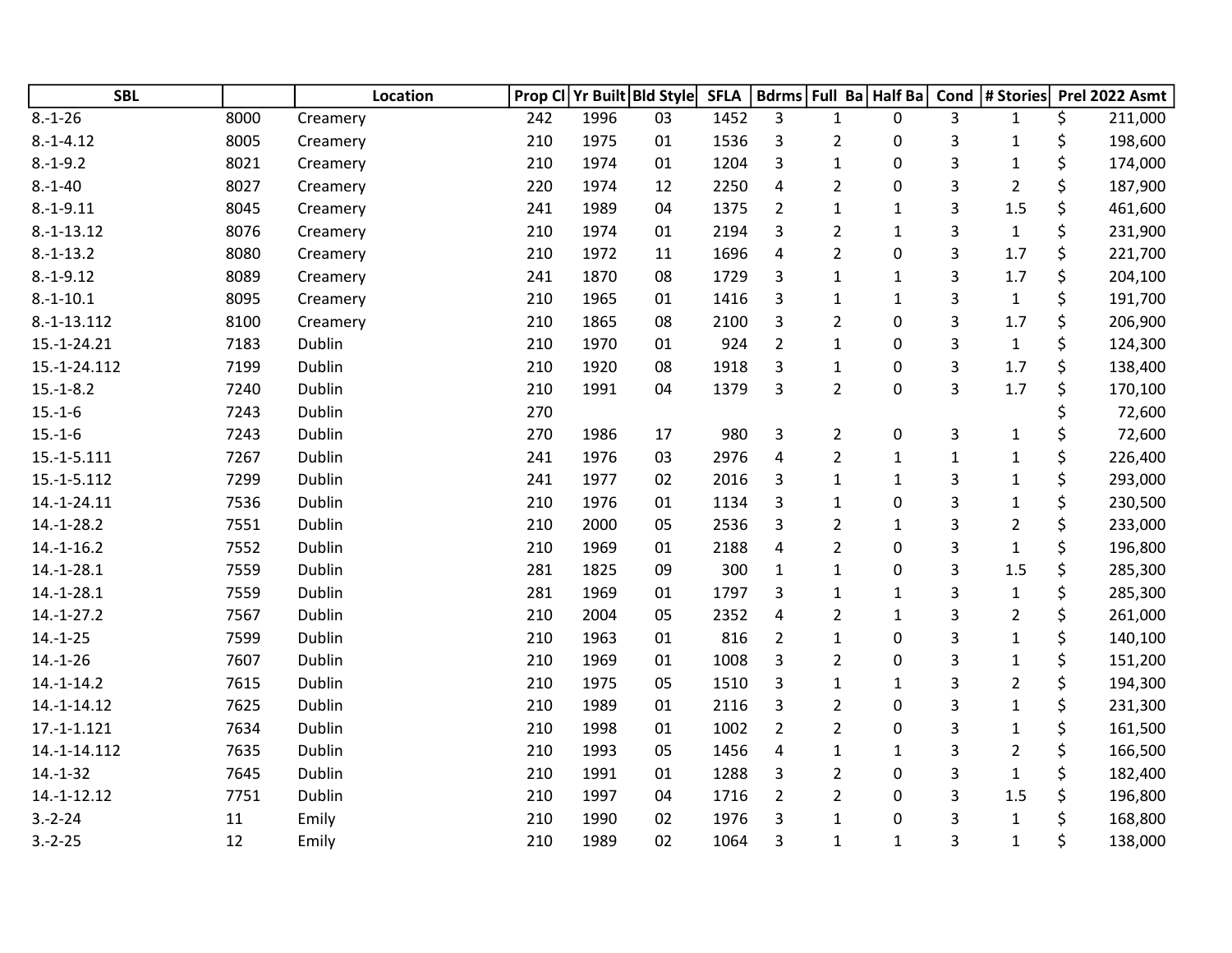| <b>SBL</b>    |                | Location | Prop CI | Yr Built Bld Style |    | <b>SFLA</b> |                | Bdrms Full Ba Half Ba |              | Cond           | # Stories      | Prel 2022 Asmt |
|---------------|----------------|----------|---------|--------------------|----|-------------|----------------|-----------------------|--------------|----------------|----------------|----------------|
| $3.-2-23$     | 13             | Emily    | 210     | 1989               | 04 | 1694        | 3              | $\mathbf{1}$          | $\mathbf{1}$ | 3              | 1.7            | \$<br>177,000  |
| $3.-2-26$     | 14             | Emily    | 210     | 1989               | 04 | 1452        | $\overline{2}$ | $\overline{2}$        | 0            | 3              | 1.7            | \$<br>162,900  |
| $3.-2-43$     | 15             | Emily    | 210     | 1989               | 02 | 1976        | 4              | $\mathbf{1}$          | $\mathbf{1}$ | 3              | $\mathbf{1}$   | \$<br>166,600  |
| $3.-2-27$     | 16             | Emily    | 210     | 1989               | 02 | 1864        | 3              | $\mathbf{1}$          | $\mathbf{1}$ | 3              | $\mathbf{1}$   | \$<br>160,300  |
| $3.-2-42$     | 17             | Emily    | 210     | 1988               | 03 | 1628        | 3              | $\mathbf{1}$          | $\mathbf 1$  | 3              | $\mathbf{1}$   | \$<br>166,900  |
| $3.-2-28$     | 18             | Emily    | 210     | 1989               | 05 | 1604        | 3              | 1                     | $\mathbf{1}$ | 3              | $\overline{2}$ | \$<br>172,000  |
| $3.-2-41$     | 19             | Emily    | 210     | 1988               | 02 | 1976        | 3              | $\mathbf{1}$          | 0            | 3              | $\mathbf{1}$   | \$<br>166,400  |
| $3.-2-29$     | 20             | Emily    | 210     | 1989               | 02 | 1976        | 3              | $\overline{2}$        | 0            | 3              | $\mathbf{1}$   | \$<br>162,300  |
| $3.-2-40$     | 21             | Emily    | 210     | 1990               | 04 | 1694        | 3              | 1                     | $\mathbf{1}$ | 3              | 1.7            | \$<br>158,400  |
| $3.-2-30$     | 22             | Emily    | 210     | 1989               | 04 | 1577        | 3              | $\mathbf{1}$          | 0            | 3              | 1.7            | \$<br>146,600  |
| $3.-2-39$     | 23             | Emily    | 210     | 1989               | 03 | 1148        | 3              | 1                     | 0            | 3              | $\mathbf{1}$   | \$<br>146,500  |
| $3.-2-31$     | 24             | Emily    | 210     | 1989               | 02 | 1564        | 3              | 1                     | $\mathbf{1}$ | 3              | $\mathbf{1}$   | \$<br>160,700  |
| $3.-2-32$     | 26             | Emily    | 210     | 1989               | 04 | 1838        | 3              | $\overline{2}$        | $\pmb{0}$    | 3              | 1.7            | \$<br>167,600  |
| $3.-2-33$     | 28             | Emily    | 210     | 1989               | 02 | 2456        | 4              | $\overline{2}$        | $\mathbf{1}$ | 3              | $\mathbf{1}$   | \$<br>166,700  |
| $3.-2-34$     | 30             | Emily    | 210     | 1989               | 04 | 1694        | 4              | $\overline{2}$        | 0            | 3              | 1.7            | \$<br>162,900  |
| $11.-1-12.2$  | 7397           | Evans    | 210     | 1890               | 08 | 2580        | 4              | $\overline{2}$        | 0            | 3              | $\overline{2}$ | \$<br>216,800  |
| $11.-1-27$    | 7412           | Evans    | 210     | 1985               | 06 | 1929        | 3              | $\mathbf{1}$          | 1            | 4              | 1.5            | \$<br>248,100  |
| $11.-1-28.2$  | 7413           | Evans    | 210     | 1977               | 01 | 1248        | 3              | 1                     | $\mathbf 1$  | 3              | $\mathbf{1}$   | \$<br>165,200  |
| $1.-1-32$     | 14             | Gates    | 210     | 1910               | 09 | 920         | $\overline{2}$ | 1                     | 0            | 3              | $\mathbf{1}$   | \$<br>79,400   |
| $2.-1-35$     | $\overline{2}$ | Gibson   | 210     | 1890               | 08 | 782         | $\overline{2}$ | 1                     | 0            | 3              | $\mathbf{1}$   | \$<br>52,700   |
| $2.-1-34$     | 4              | Gibson   | 220     | 1890               | 08 | 1565        | 3              | $\overline{2}$        | 0            | 3              | $\overline{2}$ | \$<br>102,000  |
| $1.-1-50$     | 10             | Gibson   | 210     | 1886               | 08 | 1788        | 3              | $\mathbf{1}$          | 0            | 3              | $\overline{2}$ | \$<br>124,800  |
| $1.-1-49$     | 12             | Gibson   | 210     | 1920               | 08 | 1220        | 4              | $\mathbf{1}$          | 0            | 3              | 1.5            | \$<br>96,300   |
| $1.-1-48$     | 14             | Gibson   | 210     | 1870               | 01 | 1024        | $\overline{2}$ | 1                     | 0            | 3              | $\mathbf{1}$   | \$<br>100,400  |
| $1.-1-40$     | 15             | Gibson   | 210     | 1900               | 08 | 2187        | 3              | $\overline{2}$        | $\mathbf{1}$ | 3              | $\overline{2}$ | \$<br>94,900   |
| $1.-1-47$     | 16             | Gibson   | 210     | 1886               | 08 | 1408        | 3              | $\mathbf{1}$          | $\mathbf{1}$ | $\mathbf{1}$   | $\overline{2}$ | \$<br>92,700   |
| $1.-1-41.1$   | 17             | Gibson   | 210     | 1880               | 08 | 1280        | 3              | 1                     | 0            | 3              | $\overline{2}$ | \$<br>79,500   |
| $1.-1-42.2$   | 19             | Gibson   | 210     | 1900               | 08 | 1173        | 3              | $\mathbf 1$           | 0            | 3              | $\overline{2}$ | \$<br>105,700  |
| $1.-1-21.212$ | 20             | Gibson   | 210     | 1900               | 08 | 2107        | $\overline{2}$ | $\overline{2}$        | 0            | 3              | $\overline{2}$ | \$<br>171,500  |
| $1.-1-43$     | 21             | Gibson   | 210     | 1850               | 08 | 952         | $\overline{2}$ | $\mathbf{1}$          | 0            | 3              | $\overline{2}$ | \$<br>83,900   |
| $1.-1-21.22$  | 22             | Gibson   | 210     | 1990               | 02 | 1976        | 3              | 1                     | 0            | 3              | $\mathbf{1}$   | 169,500        |
| $1.-1-44$     | 23             | Gibson   | 210     | 1840               | 08 | 868         | $\overline{2}$ | $\mathbf{1}$          | 0            | $\overline{2}$ | $\overline{2}$ | 70,400         |
| $1.-1-22.2$   | 24             | Gibson   | 210     | 1992               | 02 | 1976        | 3              | $\mathbf{1}$          | $\mathbf{1}$ | 3              | $\mathbf{1}$   | \$<br>164,200  |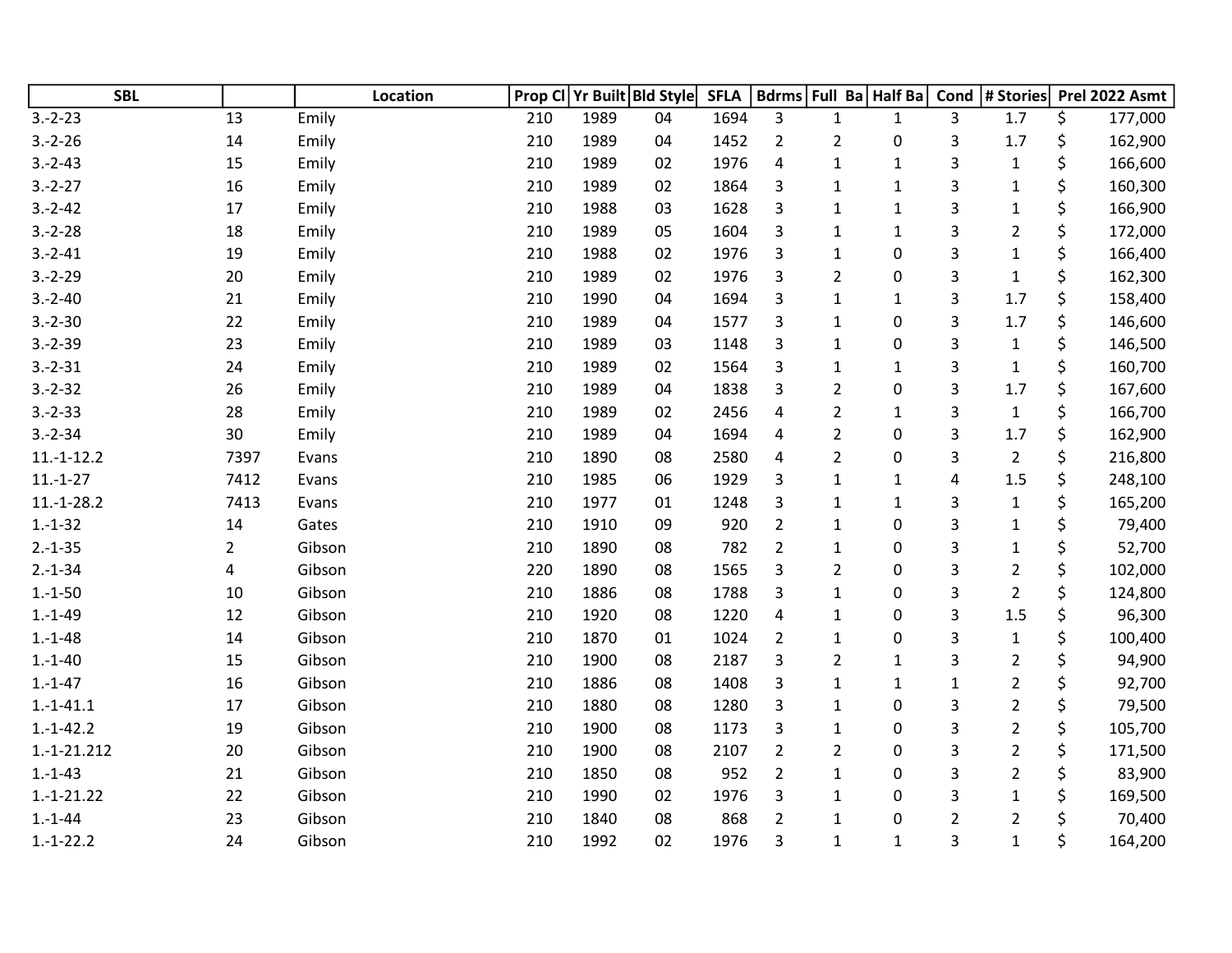| <b>SBL</b>       |                | <b>Location</b>       | Prop Cl |      | Yr Built Bld Style | <b>SFLA</b> |                | Bdrms Full Ba Half Ba |              | Cond           | # Stories      | Prel 2022 Asmt |
|------------------|----------------|-----------------------|---------|------|--------------------|-------------|----------------|-----------------------|--------------|----------------|----------------|----------------|
| $1.-1-45$        | 25             | Gibson                | 210     | 1988 | 01                 | 1144        | 3              | $\mathbf{1}$          | $\Omega$     | $\overline{2}$ | $\mathbf{1}$   | \$<br>95,000   |
| $1.-1-22.1$      | 26             | Gibson                | 210     | 1890 | 08                 | 1108        | $\mathbf{1}$   | $\mathbf{1}$          | 0            | 3              | 2              | \$<br>86,200   |
| $1.-1-24.1$      | 37             | Gibson                | 210     | 1998 | 05                 | 1383        | 3              | $\mathbf{1}$          | $\mathbf{1}$ | 3              | $\overline{2}$ | \$<br>148,100  |
| 16.-1-38.12      | 7523           | Gilbert               | 210     | 1990 | 05                 | 1664        | 3              | 1                     | $\mathbf{1}$ | 3              | 2              | \$<br>210,100  |
| 16.-1-38.112     | 7527           | Gilbert               | 210     | 1993 | 02                 | 1884        | 3              | 1                     | 0            | 3              | $\mathbf{1}$   | \$<br>207,900  |
| $16.-1-70$       | 7531           | Gilbert               | 210     | 1993 | 01                 | 1144        | 3              | $\mathbf{1}$          | 0            | 3              | 1              | 173,500        |
| $16.-1-47.1$     | 7660           | Gilbert               | 210     | 1994 | 05                 | 1568        | 3              | $\mathbf{1}$          | $\mathbf{1}$ | $\overline{2}$ | $\overline{2}$ | 187,100        |
| 16.-1-49.122     | 7666           | Gilbert               | 270     |      |                    |             |                |                       |              |                |                | 62,100         |
| 16.-1-49.121     | 7678           | Gilbert               | 210     | 1986 | 01                 | 1152        | 3              | 1                     | $\mathbf{1}$ | 3              | $\mathbf{1}$   | \$<br>138,100  |
| 16.-1-49.21      | 7682           | Gilbert               | 210     | 2001 | 01                 | 1438        | 3              | $\overline{2}$        | $\mathbf{0}$ | 3              | $\mathbf{1}$   | \$<br>173,400  |
| 17.-1-16.11/VVV  | $\mathbf{1}$   | <b>Hidden Meadows</b> | 270     | 1988 | 17                 | 1300        | $\overline{2}$ | $\overline{2}$        | 0            | 3              | $\mathbf{1}$   | 50,300         |
| 17.-1-16.11/MM   | 15             | <b>Hidden Meadows</b> | 270     | 1987 | 17                 | 1248        | $\overline{2}$ | $\mathbf{1}$          | 0            | 3              | 1              | 49,800         |
| 17.-1-16.11/AC   | 16             | <b>Hidden Meadows</b> | 270     | 1989 | 17                 | 1248        | $\overline{2}$ | $\overline{2}$        | $\mathbf 0$  | 3              | $\mathbf{1}$   | 54,600         |
| 17.-1-16.11/NN   | 17             | <b>Hidden Meadows</b> | 270     | 1988 | 17                 | 1196        | $\overline{2}$ | $\overline{2}$        | 0            | 3              | 1              | \$<br>49,200   |
| 17.-1-16.11/00   | 18             | <b>Hidden Meadows</b> | 270     | 1991 | 17                 | 1300        | $\overline{2}$ | $\overline{2}$        | 0            | 3              | $\mathbf{1}$   | 57,400         |
| 17.-1-16.11/PP   | 34             | <b>Hidden Meadows</b> | 270     | 1989 | 17                 | 1300        | $\overline{2}$ | 2                     | 0            | 3              | 1              | 60,200         |
| 17.-1-16.11/AF   | 35             | <b>Hidden Meadows</b> | 270     | 1989 | 17                 | 1492        | $\overline{2}$ | $\overline{2}$        | 0            | 3              | 1              | 54,600         |
| 17.-1-16.11/SSS  | 36             | <b>Hidden Meadows</b> | 270     | 1987 | 17                 | 1196        | $\overline{2}$ | $\overline{2}$        | 0            | 3              | 1              | \$<br>42,700   |
| 17.-1-16.11/III  | 37             | <b>Hidden Meadows</b> | 270     | 1989 | 17                 | 1300        | $\overline{2}$ | $\overline{2}$        | 0            | 3              | $\mathbf{1}$   | \$<br>49,200   |
| 17.-1-16.11/NNN  | 38             | <b>Hidden Meadows</b> | 270     | 1988 | 17                 | 1196        | $\overline{2}$ | $\overline{2}$        | 0            | 3              | 1              | \$<br>49,200   |
| 17.-1-16.11/BBB  | 39             | <b>Hidden Meadows</b> | 270     | 1989 | 17                 | 1300        | $\overline{2}$ | $\overline{2}$        | 0            | 3              | 1              | 56,800         |
| 17.-1-16.11/QQ   | 40             | <b>Hidden Meadows</b> | 270     | 1987 | 17                 | 1404        | $\overline{2}$ | $\overline{2}$        | $\mathbf{0}$ | 3              | 1              | 52,500         |
| 17.-1-16.11/000  | 41             | <b>Hidden Meadows</b> | 270     | 1987 | 17                 | 1248        | $\overline{2}$ | $\mathbf{1}$          | 0            | 3              | $\mathbf{1}$   | 51,600         |
| 17.-1-16.11/GGG  | 42             | <b>Hidden Meadows</b> | 270     | 1988 | 17                 | 1300        | $\overline{2}$ | 1                     | 1            | 3              | $\mathbf{1}$   | \$<br>49,800   |
| 17.-1-16.11/AB   | 43             | <b>Hidden Meadows</b> | 270     | 1988 | 17                 | 1300        | $\overline{2}$ | $\overline{2}$        | 0            | $\overline{2}$ | $\mathbf{1}$   | 60,400         |
| 17.-1-16.11/EEE  | 44             | <b>Hidden Meadows</b> | 270     | 1989 | 17                 | 1300        | $\overline{2}$ | $\overline{2}$        | 0            | 3              | 1              | 55,200         |
| 17.-1-16.11/PPP  | 45             | <b>Hidden Meadows</b> | 270     | 1986 | 17                 | 1248        | $\overline{2}$ | $\overline{2}$        | 0            | 3              | 1              | 43,700         |
| 17.-1-16.11/RR   | 46             | <b>Hidden Meadows</b> | 270     | 1989 | 17                 | 1248        | $\overline{2}$ | $\mathbf{1}$          | 0            | 3              | 1              | \$<br>49,200   |
| 17.-1-16.11/QQQ  | 47             | <b>Hidden Meadows</b> | 270     | 1988 | 17                 | 1300        | $\overline{2}$ | $\overline{2}$        | 0            | 3              | $\mathbf{1}$   | \$<br>49,800   |
| 17.-1-16.11/UUU  | 110            | <b>Hidden Meadows</b> | 270     | 1992 | 17                 | 1196        | $\overline{2}$ | $\overline{2}$        | 0            | 3              | 1              | 46,400         |
| 17.-1-16.11/AJ   | 120            | <b>Hidden Meadows</b> | 270     | 1993 | 17                 | 1300        | $\overline{2}$ | 2                     | 0            | 3              | 1              | 63,800         |
| 17.-1-16.11/FFFF | 100            | <b>Hidden Meadows</b> | 270     | 1989 | 17                 | 1716        | $\overline{2}$ | $\overline{2}$        | 0            | 3              | 1              | 78,700         |
| 17.-1-16.11/AL   | $\overline{2}$ | Hilltop               | 270     | 1988 | 17                 | 1300        | $\overline{2}$ | $\overline{2}$        | $\mathbf{0}$ | 3              | $\mathbf 1$    | 54,600         |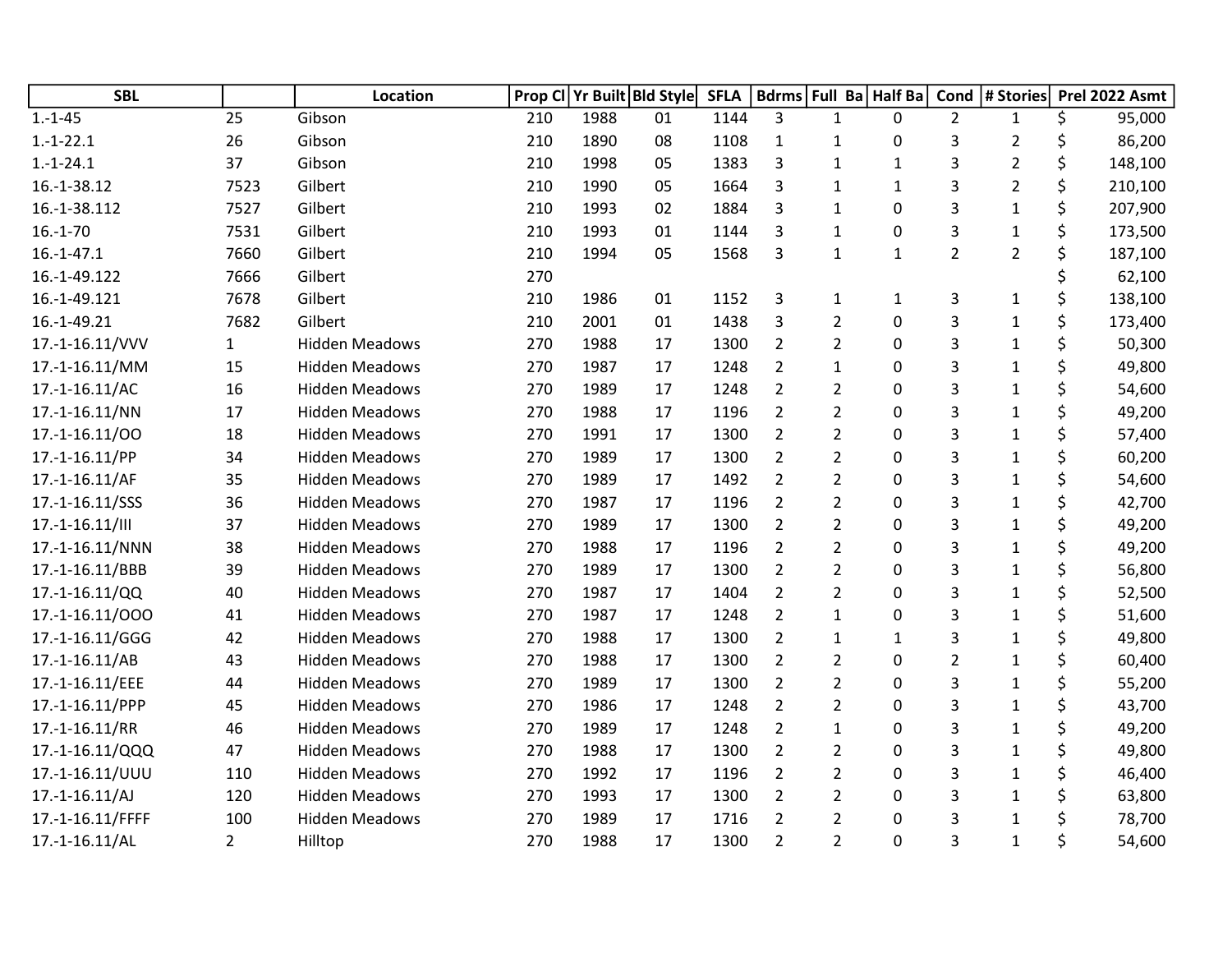| <b>SBL</b>      |      | Location | Prop CI |      | Yr Built Bld Style | <b>SFLA</b> |                         |                | Bdrms Full Ba Half Ba | Cond | # Stories      |    | Prel 2022 Asmt |
|-----------------|------|----------|---------|------|--------------------|-------------|-------------------------|----------------|-----------------------|------|----------------|----|----------------|
| 17.-1-16.11/AA  | 3    | Hilltop  | 270     | 1988 | 17                 | 1056        | $\overline{2}$          | $\mathbf{1}$   | $\mathbf{0}$          | 3    | $\mathbf{1}$   | \$ | 38,300         |
| 17.-1-16.11/KKK | 4    | Hilltop  | 270     | 1988 | 17                 | 1300        | $\overline{2}$          | 2              | 0                     | 3    | 1              | \$ | 53,600         |
| 17.-1-16.11/XX  | 5    | Hilltop  | 270     | 1988 | 17                 | 960         | $\overline{2}$          | $\mathbf{1}$   | 0                     | 3    | $\mathbf{1}$   | \$ | 38,300         |
| 17.-1-16.11/BB  | 6    | Hilltop  | 270     | 1988 | 17                 | 1300        | $\overline{2}$          | 2              | 0                     | 3    | $\mathbf{1}$   | \$ | 45,700         |
| 17.-1-16.11/AM  | 7    | Hilltop  | 270     | 1988 | 17                 | 1300        | $\overline{2}$          | $\overline{2}$ | 0                     | 3    | $\mathbf{1}$   | \$ | 54,600         |
| 17.-1-16.11/CC  | 8    | Hilltop  | 270     | 1990 | 17                 | 1300        | $\overline{2}$          | $\overline{2}$ | $\mathbf{0}$          | 3    | $\mathbf{1}$   |    | 49,200         |
| 17.-1-16.11/DD  | 9    | Hilltop  | 270     | 1987 | 17                 | 1196        | $\overline{2}$          | 1              | 1                     | 1    | $\mathbf{1}$   | \$ | 49,200         |
| 17.-1-16.11/HHH | 10   | Hilltop  | 270     | 1988 | 17                 | 1300        | $\overline{2}$          | $\overline{2}$ | 0                     | 3    | $\mathbf{1}$   | \$ | 53,600         |
| 17.-1-16.11/AAA | 11   | Hilltop  | 270     | 1987 | 17                 | 1248        | $\overline{2}$          | $\overline{2}$ | 0                     | 3    | $\mathbf{1}$   | \$ | 54,100         |
| 17.-1-16.11/EE  | 12   | Hilltop  | 270     | 1987 | 17                 | 1300        | $\overline{2}$          | $\overline{2}$ | 0                     | 3    | $\mathbf{1}$   | \$ | 49,200         |
| 17.-1-16.11/FFF | 13   | Hilltop  | 270     | 1986 | 17                 | 1104        | $\overline{2}$          | $\overline{2}$ | 0                     | 3    | $\mathbf{1}$   |    | 42,700         |
| 17.-1-16.11/FF  | 14   | Hilltop  | 270     | 1986 | 17                 | 1296        | $\overline{2}$          | $\overline{2}$ | 0                     | 3    | $\mathbf{1}$   | \$ | 49,200         |
| $1.-1-54$       | 11   | Hunter   | 210     | 1880 | 08                 | 1512        | 3                       | $\mathbf{1}$   | 0                     | 3    | $\overline{2}$ | \$ | 108,100        |
| $1.-1-21.1$     | 13   | Hunter   | 210     | 1987 | 02                 | 1964        | 3                       | $\overline{2}$ | 0                     | 3    | $\mathbf{1}$   | \$ | 170,100        |
| $1.-1-61$       | 15   | Hunter   | 210     | 1987 | 03                 | 2294        | 4                       | $\overline{2}$ | $\mathbf{1}$          | 3    | $\mathbf{1}$   | \$ | 174,500        |
| $1.-1-62$       | 17   | Hunter   | 210     | 1986 | 04                 | 1481        | 4                       | $\overline{2}$ | 0                     | 3    | 1.7            |    | 171,200        |
| $1.-1-63$       | 19   | Hunter   | 210     | 1986 | 04                 | 1481        | 3                       | $\overline{2}$ | 0                     | 3    | 1.7            | \$ | 168,100        |
| $1.-1-64$       | 21   | Hunter   | 210     | 1987 | 01                 | 1144        | 3                       | $\mathbf{1}$   | 0                     | 3    | $\mathbf{1}$   | \$ | 157,200        |
| $1.-1-65$       | 23   | Hunter   | 210     | 1986 | 04                 | 1481        | $\overline{\mathbf{4}}$ | $\overline{2}$ | 0                     | 3    | 1.7            | \$ | 161,800        |
| $1.-1-66$       | 25   | Hunter   | 210     | 1986 | 03                 | 1650        | 3                       | $\overline{2}$ | 0                     | 3    | $\mathbf{1}$   | \$ | 160,500        |
| $1.-1-67$       | 27   | Hunter   | 210     | 1986 | 02                 | 1564        | 3                       | $\overline{2}$ | 0                     | 3    | $\mathbf{1}$   | \$ | 162,800        |
| $1.-1-68$       | 29   | Hunter   | 210     | 1987 | 04                 | 1481        | 4                       | $\overline{2}$ | 0                     | 3    | 1.7            | \$ | 174,200        |
| 12.-1-67.21     | 6703 | Jerico   | 210     | 1965 | 01                 | 1666        | 4                       | $\mathbf{1}$   | $\mathbf{1}$          | 3    | $\mathbf{1}$   | \$ | 206,400        |
| 12.-1-77.111    | 6712 | Jerico   | 210     | 1998 | 01                 | 1590        | 4                       | $\overline{2}$ | $\mathbf{1}$          | 3    | $\mathbf{1}$   | \$ | 217,200        |
| $12.-1-77.2$    | 6744 | Jerico   | 210     | 1967 | 01                 | 1032        | $\overline{2}$          | 1              | 0                     | 3    | $\mathbf{1}$   | \$ | 149,600        |
| $12.-1-61$      | 6745 | Jerico   | 210     | 1965 | 01                 | 1977        | 3                       | $\overline{2}$ | $\mathbf{1}$          | 4    | $\mathbf{1}$   |    | 316,500        |
| 12.-1-78.21     | 6748 | Jerico   | 210     | 1970 | 01                 | 1924        | 3                       | 1              | 0                     | 3    | $\mathbf{1}$   | \$ | 209,900        |
| 12.-1-78.12     | 6786 | Jerico   | 210     | 1972 | 04                 | 2551        | 3                       | $\overline{2}$ | $\mathbf{1}$          | 3    | 1.7            | \$ | 247,700        |
| $12.-1-60.2$    | 6787 | Jerico   | 210     | 1983 | 01                 | 1760        | 3                       | $\overline{2}$ | 0                     | 3    | $\mathbf{1}$   | \$ | 198,600        |
| 12.-1-60.122    | 6819 | Jerico   | 210     | 1987 | 05                 | 1928        | $\overline{4}$          | $\mathbf{1}$   | $\mathbf{1}$          | 3    | $\overline{2}$ | \$ | 218,600        |
| $12.-1-117$     | 6853 | Jerico   | 210     | 1989 | 02                 | 1410        | $\overline{2}$          | $\mathbf{1}$   | 0                     | 3    | $\mathbf{1}$   |    | 201,100        |
| $12.-1-107$     | 6855 | Jerico   | 210     | 1989 | 01                 | 1040        | 3                       | $\overline{2}$ | 0                     | 3    | 1              | Ś  | 173,800        |
| $12.-1-108$     | 6857 | Jerico   | 210     | 1989 | 02                 | 1920        | 4                       | $\overline{2}$ | 0                     | 3    | $\mathbf{1}$   | \$ | 193,500        |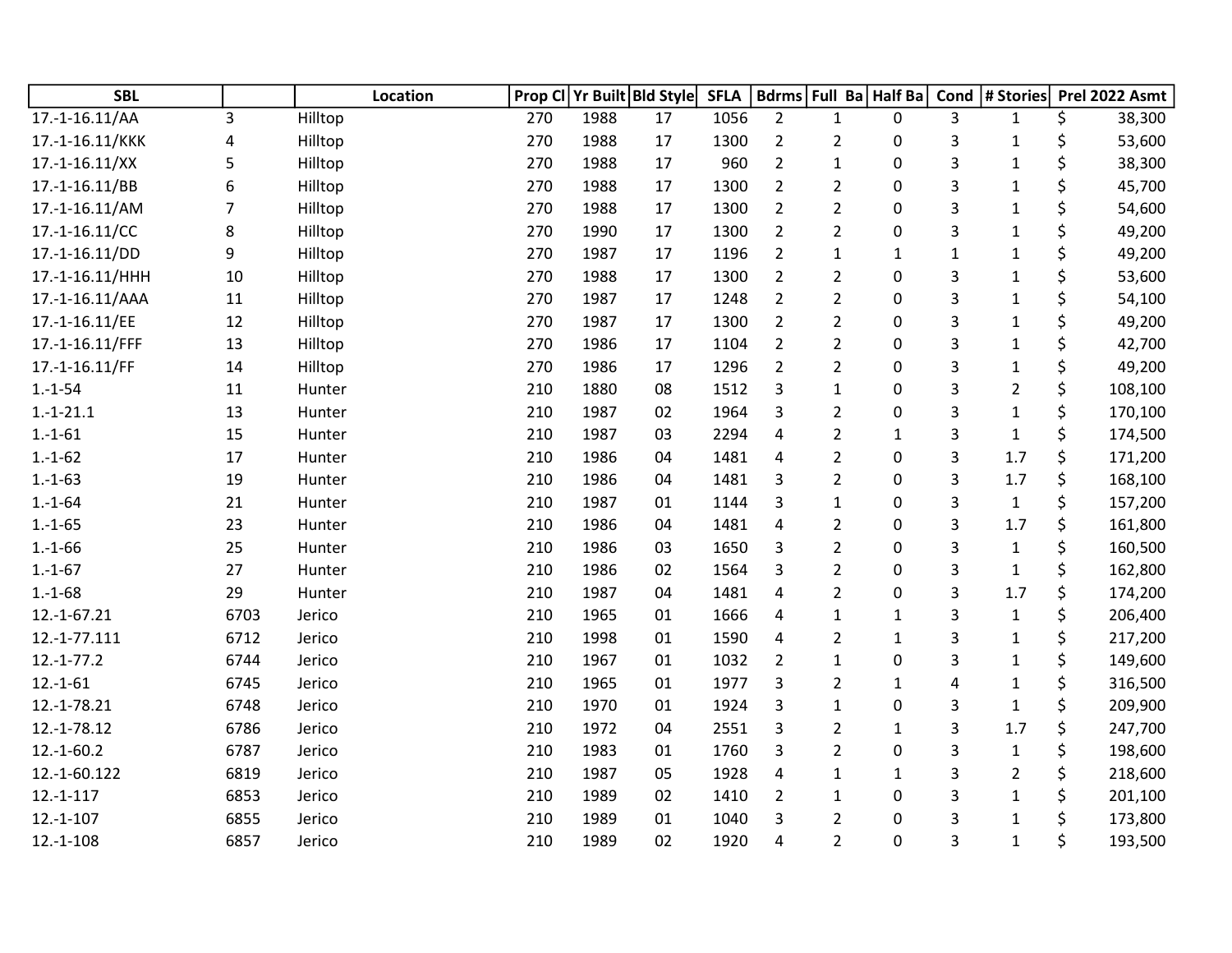| <b>SBL</b>   |      | Location |     |      | Prop CI Yr Built Bld Style | <b>SFLA</b> |                | Bdrms Full Ba Half Ba |              | Cond           | # Stories      | Prel 2022 Asmt |
|--------------|------|----------|-----|------|----------------------------|-------------|----------------|-----------------------|--------------|----------------|----------------|----------------|
| $12.-1-109$  | 6859 | Jerico   | 210 | 1990 | 02                         | 2160        | 3              | $\overline{2}$        | $\mathbf{0}$ | 3              | $\mathbf{1}$   | \$<br>193,900  |
| $12.-1-122$  | 6864 | Jerico   | 241 | 1920 | 08                         | 1182        | 3              | $\mathbf{1}$          | 0            | $\overline{2}$ | 1.7            | \$<br>260,200  |
| $12.-1-121$  | 6864 | Jerico   | 241 |      |                            |             |                |                       |              |                |                | 246,900        |
| $12.-1-79$   | 6874 | Jerico   | 210 | 1969 | 01                         | 1260        | 3              | 1                     | $\pmb{0}$    | 3              | $\mathbf{1}$   | \$<br>149,800  |
| $14.-1-8.2$  | 7022 | Jerico   | 210 | 1990 | 06                         | 1740        | 3              | $\overline{2}$        | 0            | 3              | $\mathbf{1}$   | \$<br>230,200  |
| $14.-1-8.12$ | 7038 | Jerico   | 210 | 1975 | 01                         | 1590        | $\overline{2}$ | $\overline{2}$        | 0            | 3              | $\mathbf{1}$   | \$<br>211,500  |
| $14.-1-9.1$  | 7052 | Jerico   | 210 | 1953 | 01                         | 1320        | 3              | $\mathbf{1}$          | 0            | 3              | $\mathbf{1}$   | \$<br>177,800  |
| 14.-1-14.111 | 7130 | Jerico   | 210 | 1992 | 01                         | 1577        | 3              | $\overline{2}$        | $\mathbf 0$  | 3              | $\mathbf 1$    | \$<br>218,000  |
| 17.-1-56.12  | 7208 | Jerico   | 210 | 1998 | 16                         | 1755        | 3              | $\overline{2}$        | 0            | 3              | 1.5            | \$<br>171,600  |
| 17.-1-56.11  | 7212 | Jerico   | 210 | 1997 | 01                         | 1170        | 3              | $\mathbf{1}$          | 0            | 3              | $\mathbf{1}$   | \$<br>155,300  |
| $3.-2-38$    | 27   | Kaymar   | 210 | 1989 | 02                         | 1564        | 3              | $\mathbf{1}$          | $\mathbf{1}$ | 3              | $\mathbf{1}$   | \$<br>152,600  |
| $3.-2-35$    | 28   | Kaymar   | 210 | 1989 | 05                         | 1604        | 3              | $\mathbf{1}$          | 1            | 3              | $\overline{2}$ | \$<br>186,000  |
| $3.-2-37$    | 29   | Kaymar   | 210 | 1989 | 04                         | 1481        | $\overline{2}$ | $\mathbf{1}$          | $\mathbf 0$  | 3              | 1.7            | \$<br>135,500  |
| $3.-2-36$    | 30   | Kaymar   | 210 | 1988 | 04                         | 1481        | 3              | $\overline{2}$        | $\mathbf 0$  | 3              | 1.7            | \$<br>144,600  |
| $3.-3-30$    | 31   | Kaymar   | 210 | 1988 | 05                         | 1640        | 3              | $\mathbf{1}$          | $\mathbf{1}$ | 3              | $\overline{2}$ | \$<br>155,700  |
| $3.-3-29$    | 32   | Kaymar   | 210 | 1988 | 02                         | 1735        | 3              | $\mathbf{1}$          | $1\,$        | $\overline{2}$ | $\mathbf{1}$   | \$<br>135,700  |
| $3.-3-31$    | 33   | Kaymar   | 210 | 1989 | 02                         | 1514        | 3              | $\mathbf{1}$          | 0            | 3              | $\mathbf{1}$   | \$<br>157,500  |
| $3.-3-28$    | 34   | Kaymar   | 210 | 1989 | 04                         | 1694        | 3              | $\overline{2}$        | $\mathbf 0$  | 3              | 1.7            | \$<br>162,400  |
| $3.-3-16$    | 35   | Kaymar   | 210 | 1983 | 03                         | 1894        | 3              | $\overline{2}$        | 0            | 3              | $\mathbf 1$    | \$<br>160,000  |
| $3.-3-27$    | 36   | Kaymar   | 210 | 1989 | 02                         | 1976        | 3              | $\overline{2}$        | 0            | 3              | $\mathbf 1$    | \$<br>192,300  |
| $3.-3-7$     | 37   | Kaymar   | 210 | 1982 | 03                         | 1570        | 3              | $\mathbf{1}$          | $\mathbf{1}$ | 3              | $\mathbf{1}$   | \$<br>157,900  |
| $3.-3-6$     | 38   | Kaymar   | 210 | 1976 | 05                         | 2200        | 4              | $\overline{2}$        | $1\,$        | 3              | $\overline{2}$ | \$<br>177,800  |
| $3.-3-8$     | 39   | Kaymar   | 210 | 1976 | 05                         | 1694        | 3              | $\mathbf{1}$          | $\mathbf{1}$ | 3              | $\overline{2}$ | \$<br>167,700  |
| $3.-3-5$     | 40   | Kaymar   | 210 | 1976 | 02                         | 2200        | 3              | $\mathbf{1}$          | $1\,$        | 3              | $\mathbf{1}$   | \$<br>161,400  |
| $3.-3-4$     | 42   | Kaymar   | 210 | 1977 | 01                         | 1416        | 3              | $\mathbf{1}$          | 0            | 3              | $\mathbf{1}$   | \$<br>154,500  |
| $3.-3-3$     | 44   | Kaymar   | 210 | 1972 | 05                         | 1780        | 3              | $\overline{2}$        | 0            | 3              | $\overline{2}$ | \$<br>183,400  |
| $3.-3-9$     | 45   | Kaymar   | 210 | 1983 | 03                         | 1520        | 4              | $\mathbf{1}$          | $\mathbf{1}$ | 3              | $\mathbf{1}$   | \$<br>174,000  |
| $3.-3-2$     | 46   | Kaymar   | 210 | 1977 | 05                         | 1943        | 3              | $\overline{2}$        | $\mathbf 0$  | 3              | $\overline{2}$ | \$<br>174,300  |
| $3.-3-1$     | 48   | Kaymar   | 210 | 1977 | 04                         | 1705        | 4              | $\overline{2}$        | $\mathbf{1}$ | 3              | 1.5            | \$<br>162,800  |
| $3.-3-11$    | 51   | Kaymar   | 210 | 1977 | 02                         | 2464        | 4              | $\overline{2}$        | $\mathbf{1}$ | 3              | $\mathbf{1}$   | \$<br>171,000  |
| $3.-1-47$    | 10   | Leroy    | 210 | 1874 | 08                         | 1050        | $\overline{2}$ | $\mathbf{1}$          | $\mathbf{1}$ | $\overline{2}$ | 1.7            | 54,000         |
| $3.-1-48$    | 12   | Leroy    | 210 | 1867 | 08                         | 1848        | 3              | $\mathbf{1}$          | 0            | 3              | $\overline{2}$ | \$<br>116,800  |
| $3.-1-49$    | 14   | Leroy    | 210 | 1950 | 04                         | 1311        | 3              | $\mathbf{1}$          | $\mathbf{1}$ | 3              | 1.5            | \$<br>118,700  |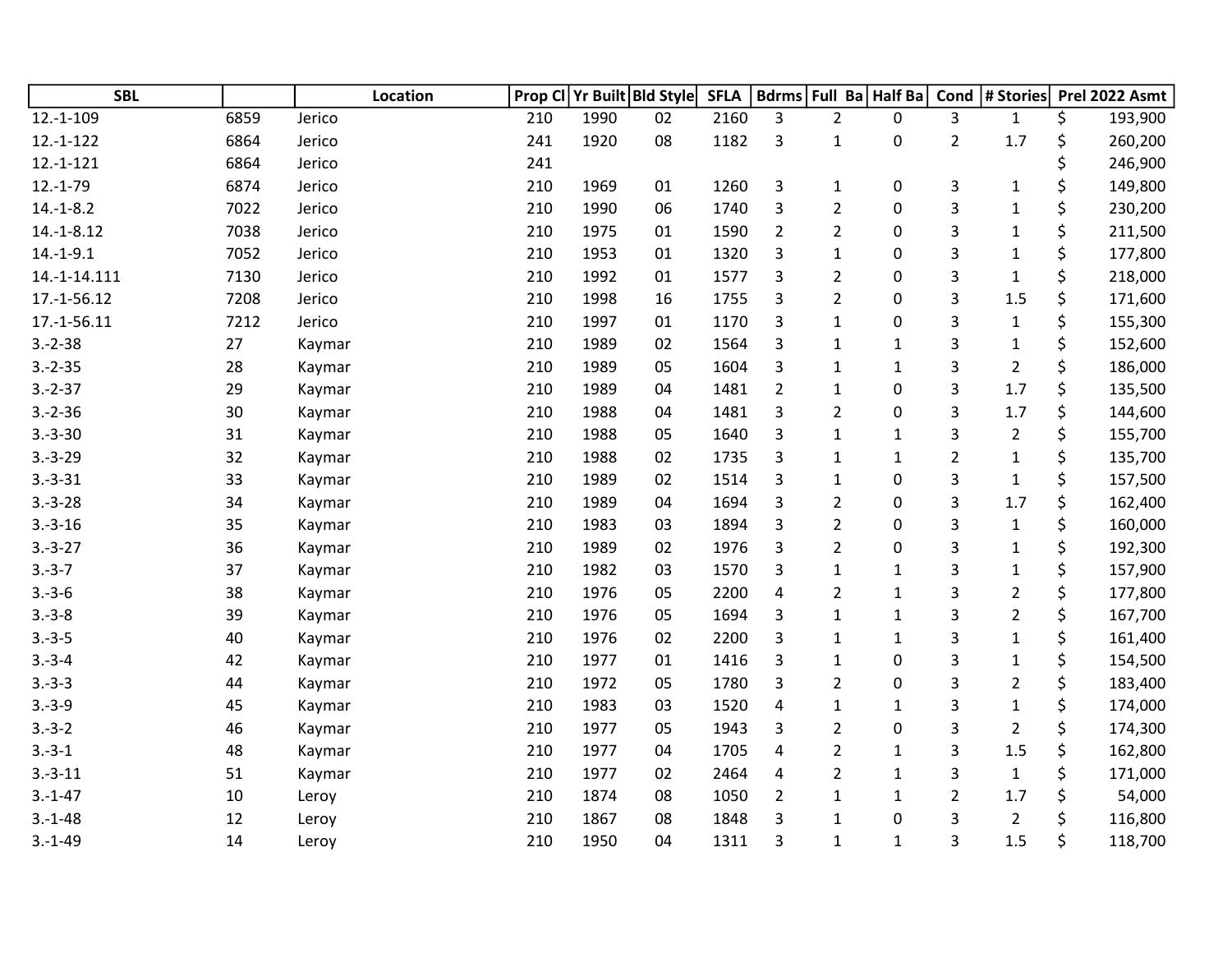| <b>SBL</b>    |      | Location | Prop Cl |      | Yr Built Bld Style | <b>SFLA</b> |                |                | Bdrms Full Ba Half Ba | Cond           | # Stories      | Prel 2022 Asmt |
|---------------|------|----------|---------|------|--------------------|-------------|----------------|----------------|-----------------------|----------------|----------------|----------------|
| $2.-1-41.12$  | 16   | Leroy    | 210     | 1900 | 08                 | 1214        | $\overline{2}$ | $\overline{2}$ | 0                     | 3              | 1.7            | \$<br>108,400  |
| $2.-1-28$     | 17   | Leroy    | 210     | 1870 | 08                 | 1224        | 3              | 1              | 0                     | 3              | $\overline{2}$ | \$<br>85,500   |
| $2.-1-19.11$  | 21   | Leroy    | 210     | 1850 | 08                 | 1361        | 3              | $\mathbf 1$    | $\mathbf{1}$          | $\overline{2}$ | 1.5            | \$<br>65,900   |
| $2.-1-19.2$   | 23   | Leroy    | 210     | 1968 | 01                 | 1288        | 3              | $\mathbf{1}$   | 0                     | 3              | $\mathbf{1}$   | \$<br>112,200  |
| $2.-1-12$     | 24   | Leroy    | 210     | 1880 | 09                 | 640         | $\mathbf{1}$   | $\mathbf{1}$   | 0                     | 3              | $\mathbf 1$    | \$<br>72,100   |
| $2.-1-20$     | 25   | Leroy    | 210     | 1880 | 08                 | 2054        | 4              | 1              | 1                     | $\overline{2}$ | $\overline{c}$ | \$<br>92,400   |
| $16.-1-29.2$  | 7090 | Lyman    | 210     | 1975 | 05                 | 1866        | 3              | $\mathbf{1}$   | $\mathbf{1}$          | 3              | $\overline{2}$ | \$<br>209,600  |
| $16.-1-58$    | 7114 | Lyman    | 210     | 1986 | 01                 | 2028        | 3              | $\overline{2}$ | 0                     | 3              | $\mathbf{1}$   | \$<br>215,200  |
| $16.-1-65$    | 7130 | Lyman    | 210     | 2000 | 03                 | 2375        | 3              | 2              | $\mathbf{1}$          | 3              | $\mathbf 1$    | \$<br>219,500  |
| $16.-1-1.12$  | 7133 | Lyman    | 210     | 1987 | 01                 | 1056        | $\overline{2}$ | 1              | 0                     | 3              | $\mathbf 1$    | \$<br>153,000  |
| $16.-1-64$    | 7138 | Lyman    | 210     | 1990 | 04                 | 2284        | 4              | 3              | 0                     | 3              | 1.7            | \$<br>215,100  |
| $16.-1-1.112$ | 7141 | Lyman    | 210     | 1988 | 01                 | 1248        | 3              | $\mathbf{1}$   | 0                     | 3              | $\mathbf{1}$   | \$<br>146,800  |
| $16.-1-63$    | 7146 | Lyman    | 210     | 1997 | 03                 | 1944        | 3              | $\overline{2}$ | 0                     | 3              | $\mathbf{1}$   | \$<br>206,300  |
| $16.-1-69$    | 7153 | Lyman    | 210     | 1990 | 06                 | 2129        | $\overline{4}$ | 2              | 1                     | 4              | 1.5            | \$<br>222,400  |
| $16.-1-62$    | 7154 | Lyman    | 210     | 1988 | 01                 | 1040        | $\overline{2}$ | 1              | 0                     | 3              | $\mathbf{1}$   | \$<br>158,200  |
| $16.-1-61$    | 7162 | Lyman    | 210     | 1989 | 01                 | 1008        | 3              | 1              | 0                     | 3              | $\mathbf{1}$   | \$<br>149,600  |
| $16.-1-60$    | 7170 | Lyman    | 210     | 1990 | 04                 | 1712        | 4              | $\overline{2}$ | 0                     | 3              | 1.7            | \$<br>177,600  |
| $16.-1-67$    | 7186 | Lyman    | 210     | 2001 | 01                 | 1192        | 3              | $\overline{2}$ | 0                     | 4              | $\mathbf 1$    | \$<br>197,200  |
| $16.-1-79$    | 7210 | Lyman    | 210     | 2005 | 06                 | 2281        | 3              | $\overline{2}$ | $\mathbf{1}$          | 4              | $\overline{2}$ | \$<br>291,400  |
| $16.-1-1.2$   | 7217 | Lyman    | 210     | 1974 | 01                 | 2158        | 5              | $\overline{2}$ | 0                     | 3              | $\mathbf{1}$   | \$<br>198,100  |
| $16.-1-2$     | 7231 | Lyman    | 241     | 1823 | 08                 | 1928        | 3              | 3              | 0                     | 3              | 1.7            | \$<br>359,900  |
| 14.-1-17.21   | 7308 | Maple    | 210     | 2001 | 04                 | 1694        | 3              | $\overline{2}$ | 0                     | 3              | 1.7            | \$<br>188,300  |
| 14.-1-17.22   | 7310 | Maple    | 210     | 2000 | 04                 | 1700        | 3              | $\overline{2}$ | 0                     | 3              | $\overline{2}$ | \$<br>206,300  |
| $14.-1-36$    | 7336 | Maple    | 210     | 2000 | 01                 | 1248        | 3              | 1              | 1                     | 3              | $\mathbf{1}$   | \$<br>196,000  |
| $17.-1-39$    | 7353 | Maple    | 241     | 1815 | 08                 | 1758        | 3              | $\overline{2}$ | 0                     | 3              | $\overline{2}$ | \$<br>397,500  |
| $14.-1-18.2$  | 7354 | Maple    | 210     | 1880 | 08                 | 2169        | 4              | 1              | 0                     | $\overline{2}$ | 1.7            | \$<br>96,500   |
| $14.-1-37$    | 7366 | Maple    | 210     | 1999 | 04                 | 1170        | $\overline{2}$ | $\mathbf{1}$   | $\mathbf{1}$          | 3              | 1.7            | \$<br>157,900  |
| $14.-1-38$    | 7378 | Maple    | 210     | 1997 | 05                 | 1920        | 4              | $\overline{2}$ | 0                     | 4              | $\overline{2}$ | \$<br>248,000  |
| $16.-1-10.1$  | 7434 | Maple    | 241     | 1830 | 08                 | 1561        | 3              | 1              | 0                     | $\overline{2}$ | $\overline{2}$ | \$<br>315,100  |
| $16.-1-10.1$  | 7434 | Maple    | 241     | 1813 | 08                 | 2501        | 5              | $\overline{2}$ | 0                     | 3              | 2.5            | \$<br>315,100  |
| $17.-1-38$    | 7445 | Maple    | 241     | 1825 | 08                 | 2016        | 4              | 2              | 0                     | 3              | $\overline{2}$ | \$<br>437,300  |
| $16.-1-11.2$  | 7500 | Maple    | 210     | 1990 | 05                 | 1988        | 3              | $\overline{2}$ | 0                     | 3              | $\overline{2}$ | \$<br>204,700  |
| $16.-1-12$    | 7530 | Maple    | 241     | 1820 | 08                 | 2254        | 4              | $\mathbf{1}$   | $\mathbf{1}$          | 3              | 1.7            | \$<br>309,700  |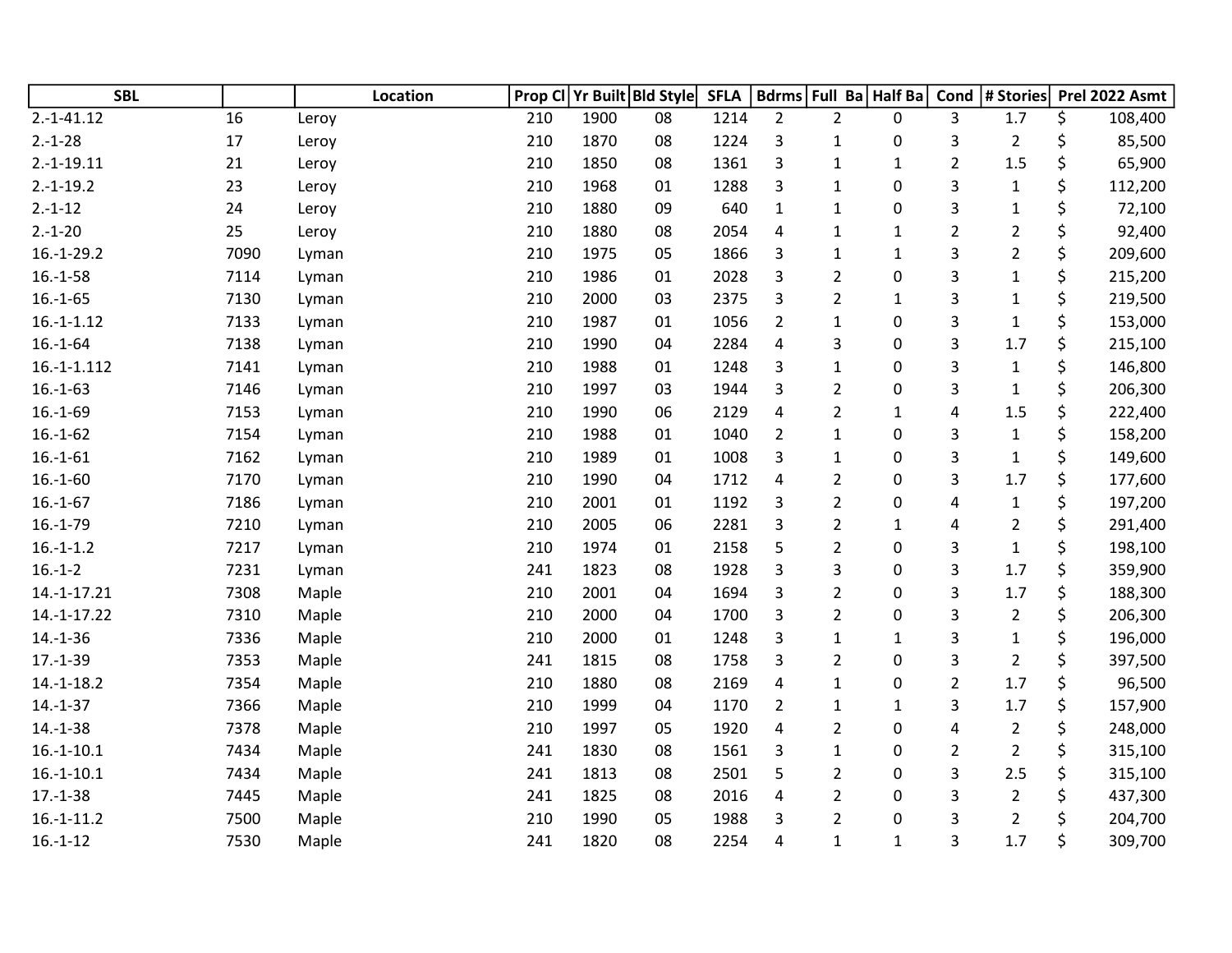| <b>SBL</b>       |                | <b>Location</b> | Prop Cl |      | Yr Built Bld Style | <b>SFLA</b> |                | Bdrms Full Ba Half Ba |              | Cond           | # Stories      | Prel 2022 Asmt |
|------------------|----------------|-----------------|---------|------|--------------------|-------------|----------------|-----------------------|--------------|----------------|----------------|----------------|
| $17.-1-32$       | 7641           | Maple           | 241     | 1825 | 08                 | 2184        | 4              | $\overline{2}$        | 0            | 3              | 1.7            | \$<br>322,700  |
| $17.-1-31.2$     | 7677           | Maple           | 210     | 2007 | 01                 | 1432        | 3              | $\overline{2}$        | 0            | 3              | $\mathbf{1}$   | \$<br>201,100  |
| 17.-1-28.211     | 7828           | Maple           | 241     | 1987 | 05                 | 2860        | 3              | $\overline{2}$        | $\mathbf{1}$ | 3              | $\overline{2}$ | \$<br>367,900  |
| $17.-1-48$       | 7843           | Maple           | 220     | 1834 | 08                 | 2102        | 3              | $\overline{2}$        | 0            | $\overline{2}$ | $\overline{2}$ | \$<br>90,100   |
| $17.-1-45$       | 7857           | Maple           | 210     | 1870 | 08                 | 1321        | 4              | $\mathbf{1}$          | 0            | 3              | 1.5            | \$<br>78,600   |
| 4.-1-14.112      | $\mathbf{1}$   | McCabe          | 210     | 1995 | 03                 | 1632        | 4              | 2                     | 0            | 4              | $\mathbf{1}$   | \$<br>183,400  |
| $4.-1-23$        | 10             | McKenzie        | 220     | 1900 | 08                 | 2285        | 4              | $\overline{2}$        | 0            | 3              | $\overline{2}$ | \$<br>127,500  |
| $3.-1-73$        | 11             | McKenzie        | 210     | 1890 | 08                 | 2949        | 6              | $\overline{2}$        | 0            | 3              | $\overline{2}$ | \$<br>225,400  |
| $4.-1-24.1$      | 12             | McKenzie        | 230     | 1880 | 08                 | 2270        | 4              | 3                     | 0            | 3              | $\overline{2}$ | \$<br>131,600  |
| $3.-1-74$        | 13             | McKenzie        | 210     | 1874 | 08                 | 2178        | 3              | $\overline{2}$        | $\mathbf{0}$ | 3              | $\overline{2}$ | \$<br>161,800  |
| $4.-1-25$        | 14             | McKenzie        | 210     | 1875 | 08                 | 2518        | 4              | 1                     | $\mathbf{1}$ | 3              | $\overline{2}$ | \$<br>165,900  |
| $3.-1-75$        | 15             | McKenzie        | 210     | 1874 | 08                 | 2297        | 3              | $\overline{2}$        | 0            | 3              | 2              | \$<br>209,600  |
| $4.-1-26$        | 16             | McKenzie        | 210     | 1900 | 08                 | 2786        | 3              | $\mathbf{1}$          | $\mathbf 0$  | 3              | $\overline{2}$ | \$<br>132,900  |
| $3.-1-76$        | 17             | McKenzie        | 230     | 1874 | 08                 | 3552        | $\overline{7}$ | 3                     | 0            | 3              | $\overline{2}$ | \$<br>135,400  |
| $4.-1-27$        | 18             | McKenzie        | 210     | 1914 | 08                 | 2168        | 4              | $\overline{2}$        | 0            | 3              | $\overline{2}$ | \$<br>130,700  |
| 17.-1-16.11/DDD  | 19             | Meadows         | 270     | 1992 | 17                 | 1300        | 2              | 2                     | 0            | 3              | 1              | 59,000         |
| 17.-1-16.11/MMM  | 20             | <b>Meadows</b>  | 270     | 1990 | 17                 | 1300        | $\overline{2}$ | $\overline{2}$        | 0            | 3              | $\mathbf 1$    | \$<br>58,500   |
| 17.-1-16.11/GG   | 21             | Meadows         | 270     | 1988 | 17                 | 1300        | $\overline{2}$ | $\overline{2}$        | 0            | 3              | $\mathbf{1}$   | \$<br>56,300   |
| 17.-1-16.11/HH   | 22             | Meadows         | 270     | 1988 | 17                 | 1300        | $\overline{2}$ | $\overline{2}$        | 0            | 3              | $\mathbf{1}$   | \$<br>49,200   |
| $17.-1-16.11/JJ$ | 24             | <b>Meadows</b>  | 270     | 1993 | 17                 | 1248        | $\overline{2}$ | $\overline{2}$        | 0            | 3              | $\mathbf{1}$   | \$<br>60,200   |
| 17.-1-16.11/AE   | 25             | <b>Meadows</b>  | 270     | 1989 | 17                 | 1248        | $\overline{2}$ | $\overline{2}$        | 0            | 3              | $\mathbf{1}$   | 52,500         |
| 17.-1-16.11/LLL  | 26             | <b>Meadows</b>  | 270     | 1989 | 17                 | 1300        | $\overline{2}$ | $\overline{2}$        | 0            | 3              | $\mathbf{1}$   | \$<br>51,900   |
| 17.-1-16.11/LL   | 28             | Meadows         | 270     | 1990 | 17                 | 1300        | $\overline{2}$ | $\overline{2}$        | 0            | 3              | $\mathbf{1}$   | \$<br>54,100   |
| $17.-1-16.11/$   | 23             | <b>Meadows</b>  | 270     | 1988 | 17                 | 1248        | $\overline{2}$ | 1                     | 0            | 3              | $\mathbf{1}$   | \$<br>37,200   |
| 17.-1-16.11/KK   | 27             | <b>Meadows</b>  | 270     | 1992 | 17                 | 1248        | $\overline{2}$ | $\overline{2}$        | 0            | 3              | $\mathbf{1}$   | \$<br>52,500   |
| $13.-1-44$       | 8339           | Merriman        | 210     | 1890 | 08                 | 1410        | 3              | $\mathbf{1}$          | 0            | 3              | 1.7            | \$<br>101,200  |
| $5.-1-56$        | $\overline{2}$ | Munger          | 220     | 1906 | 08                 | 2582        | 4              | $\overline{2}$        | 0            | $\overline{2}$ | $\overline{2}$ | \$<br>106,500  |
| $5.-1-63$        | 10             | Munger          | 210     | 1885 | 08                 | 2056        | 4              | $\overline{2}$        | 0            | 3              | $\overline{2}$ | \$<br>186,400  |
| $5.-1-64$        | 12             | Munger          | 210     | 1883 | 08                 | 1816        | 3              | $\overline{2}$        | 0            | 3              | $\overline{2}$ | \$<br>123,100  |
| $5.-1-50$        | 13             | Munger          | 210     | 1900 | 08                 | 1600        | 3              | $\mathbf{1}$          | 0            | 3              | $\overline{2}$ | \$<br>115,900  |
| $5.-1-65$        | 14             | Munger          | 210     | 1880 | 08                 | 1875        | 3              | $\overline{2}$        | 0            | 3              | $\overline{2}$ | 165,000        |
| $5.-1-49$        | 15             | Munger          | 220     | 1900 | 08                 | 1968        | 3              | $\overline{2}$        | 0            | 3              | 2              | 238,300        |
| $5.-1-66$        | 16             | Munger          | 210     | 1915 | 08                 | 1986        | 4              | 1                     | $\mathbf{1}$ | 3              | $\overline{2}$ | \$<br>181,000  |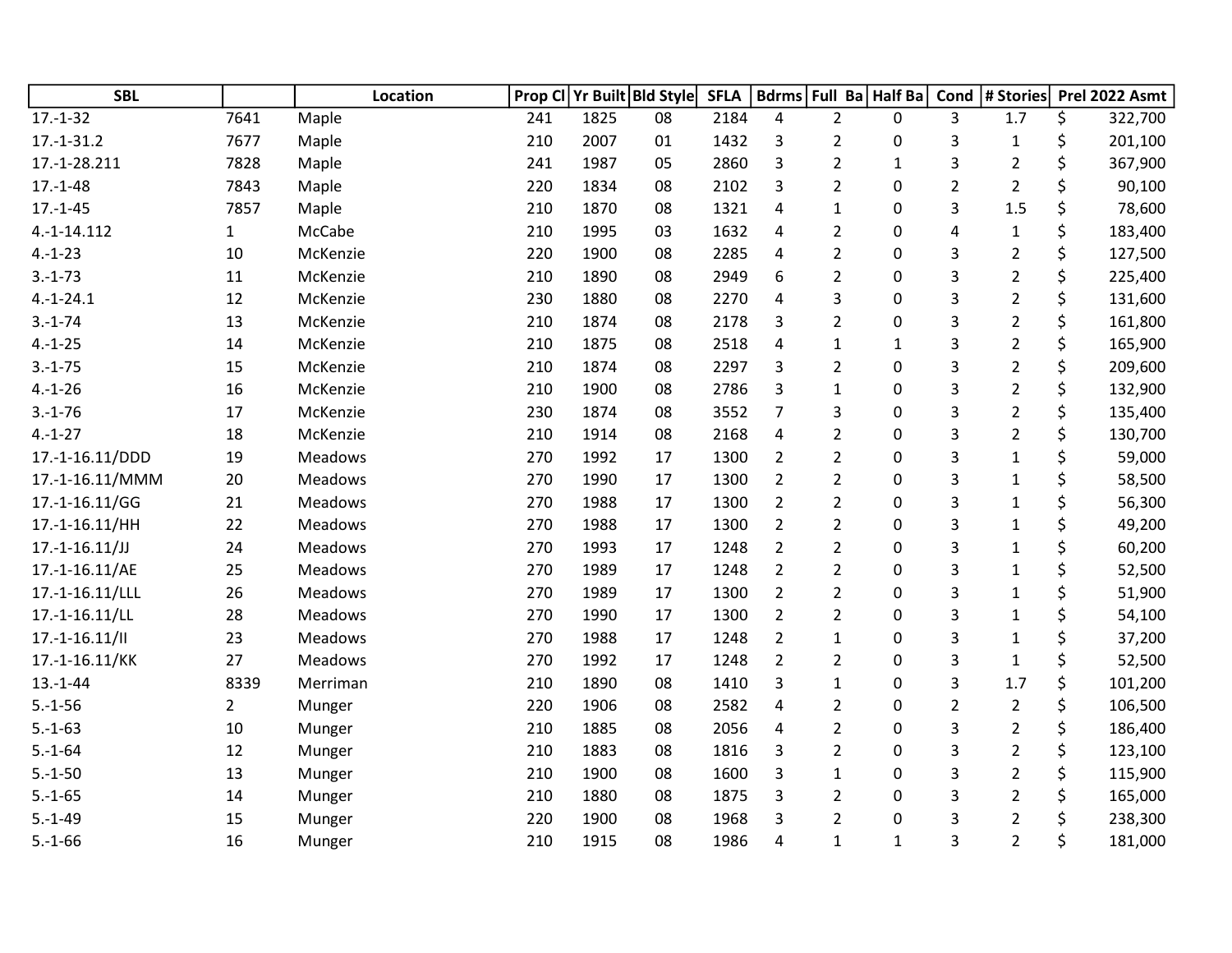| <b>SBL</b>    |       | Location     | Prop Cl | Yr Built Bld Style |    | <b>SFLA</b> |                         |                | Bdrms Full Ba Half Ba | Cond           | # Stories      |    | Prel 2022 Asmt |
|---------------|-------|--------------|---------|--------------------|----|-------------|-------------------------|----------------|-----------------------|----------------|----------------|----|----------------|
| $5.-1-48$     | 17    | Munger       | 210     | 1900               | 08 | 1516        | 3                       | $\mathbf{1}$   | $\mathbf{1}$          | 3              | $\overline{2}$ | \$ | 159,900        |
| $5.-1-67$     | 18    | Munger       | 210     | 1903               | 08 | 2072        | 4                       | $\mathbf{1}$   | 0                     | 3              | $\overline{2}$ | \$ | 130,000        |
| $5.-1-47$     | 19    | Munger       | 210     | 1920               | 08 | 1477        | 3                       | $\mathbf{1}$   | $\mathbf{1}$          | 3              | $\overline{2}$ | \$ | 131,300        |
| $5.-1-68$     | 20    | Munger       | 210     | 1906               | 08 | 1974        | 4                       | 1              | $\mathbf{1}$          | 3              | 2.5            | \$ | 127,500        |
| $5.-1-46$     | 21    | Munger       | 210     | 1910               | 08 | 1750        | 4                       | $\mathbf{1}$   | $\mathbf{1}$          | 3              | $\overline{2}$ | \$ | 175,400        |
| $5.-1-69$     | 22    | Munger       | 210     | 1928               | 08 | 1710        | 3                       | $\mathbf{1}$   | 0                     | $\overline{2}$ | 1.5            | \$ | 104,900        |
| $5.-1-45$     | 23    | Munger       | 210     | 1910               | 08 | 2132        | 4                       | $\overline{2}$ | 0                     | 3              | $\overline{2}$ | \$ | 173,300        |
| $5.-1-70$     | 24    | Munger       | 210     | 1954               | 01 | 1392        | 3                       | $\mathbf{1}$   | $\mathbf{1}$          | 3              | $\mathbf{1}$   | \$ | 156,300        |
| $5.-1-44.1$   | 25    | Munger       | 210     | 1910               | 08 | 1170        | $\overline{2}$          | 1              | 0                     | 3              | $\mathbf{1}$   | \$ | 132,000        |
| $5.-1-71$     | 26    | Munger       | 210     | 1957               | 01 | 1602        | 3                       | 1              | $\mathbf{1}$          | 3              | $\mathbf{1}$   | \$ | 181,500        |
| $5.-1-42$     | 27    | Munger       | 210     | 1870               | 08 | 1808        | 4                       | $\overline{2}$ | 0                     | 3              | $\overline{2}$ | \$ | 137,100        |
| $5.-1-43.1$   | 28    | Munger       | 210     | 1957               | 01 | 1148        | 3                       | $\mathbf{1}$   | 0                     | 3              | $\mathbf{1}$   | \$ | 150,700        |
| $5.-1-41$     | 29    | Munger       | 210     | 1870               | 08 | 1037        | $\overline{2}$          | $\mathbf{1}$   | 0                     | $\overline{2}$ | $\mathbf{1}$   | \$ | 64,200         |
| $5.-1-43.2$   | 30    | Munger       | 210     | 1962               | 01 | 1176        | $\overline{2}$          | 1              | 0                     | 3              | $\mathbf{1}$   | \$ | 158,700        |
| $5.-1-73$     | 32    | Munger       | 210     | 1958               | 01 | 1288        | 3                       | $\mathbf{1}$   | 0                     | 3              | $\mathbf{1}$   | \$ | 155,800        |
| $5.-1-40$     | 33    | Munger       | 210     | 1960               | 01 | 1260        | 3                       | 1              | 0                     | 3              | $\mathbf{1}$   | \$ | 158,200        |
| $5.-1-74$     | 34    | Munger       | 210     | 1960               | 01 | 1835        | 3                       | $\overline{2}$ | 0                     | 3              | $\mathbf{1}$   | \$ | 196,600        |
| $5.-1-75$     | 36    | Munger       | 210     | 1958               | 01 | 1394        | 3                       | $\overline{2}$ | 0                     | 3              | $\mathbf{1}$   | \$ | 175,100        |
| $5.-1-76$     | 38    | Munger       | 210     | 2000               | 01 | 1400        | $\overline{3}$          | $\overline{2}$ | 0                     | 3              | $\mathbf 1$    | \$ | 186,700        |
| $5.-1-77$     | 40    | Munger       | 210     | 1972               | 01 | 1248        | 3                       | $\mathbf{1}$   | 0                     | 3              | $\mathbf{1}$   | \$ | 160,400        |
| $5.-1-37$     | 41    | Munger       | 210     | 1947               | 04 | 1161        | 3                       | 1              | 0                     | 3              | 1.5            | \$ | 120,800        |
| $5.-1-78$     | 42    | Munger       | 210     | 1960               | 01 | 1032        | $\overline{2}$          | $\mathbf{1}$   | 0                     | 3              | $\mathbf{1}$   | \$ | 136,600        |
| $5.-1-36$     | 43    | Munger       | 210     | 1950               | 04 | 2665        | $\overline{3}$          | $\overline{2}$ | 0                     | 3              | 1.5            | \$ | 198,700        |
| $5.-1-79$     | 44    | Munger       | 220     | 1962               | 01 | 2056        | $\overline{\mathbf{4}}$ | $\overline{2}$ | $\mathbf{1}$          | 3              | $\mathbf{1}$   | \$ | 181,600        |
| $5.-1-35$     | 45    | Munger       | 210     | 1950               | 08 | 1574        | 3                       | 1              | 0                     | 3              | $\overline{2}$ | \$ | 125,700        |
| $5.-1-80$     | 46    | Munger       | 210     | 1986               | 02 | 1302        | 3                       | 1              | 0                     | 3              | $\mathbf{1}$   | \$ | 147,800        |
| $5.-1-34$     | 47    | Munger       | 210     | 1958               | 01 | 1772        | 4                       | $\overline{2}$ | 0                     | 3              | $\mathbf{1}$   | \$ | 174,000        |
| $5.-1-33$     | 51    | Munger       | 210     | 1986               | 01 | 1092        | 3                       | $\mathbf{1}$   | $\mathbf{1}$          | 3              | $\mathbf{1}$   | \$ | 161,300        |
| $5.-1-32$     | 57    | Munger       | 210     | 1960               | 01 | 1858        | 3                       | 1              | $\mathbf{1}$          | 3              | $\mathbf{1}$   | \$ | 156,600        |
| $5.-1-14.12$  | 25B   | Munger       | 210     | 1996               | 04 | 1254        | $\overline{4}$          | $\overline{2}$ | 0                     | 3              | 1.7            | \$ | 109,000        |
| $5.-1-39.1$   | 37-39 | Munger       | 210     | 1900               | 09 | 672         | $\overline{2}$          | $\mathbf{1}$   | 0                     | 3              | $\mathbf{1}$   | \$ | 95,700         |
| $9.-1-1.2$    | 7045  | North Bergen | 210     | 1973               | 04 | 1846        | $\overline{2}$          | 1              | 0                     | 3              | 1.5            | Ś  | 203,500        |
| $9. - 1 - 66$ | 7052  | North Bergen | 210     | 1974               | 02 | 2910        | 3                       | $\overline{2}$ | 0                     | 3              | $\mathbf{1}$   | \$ | 214,600        |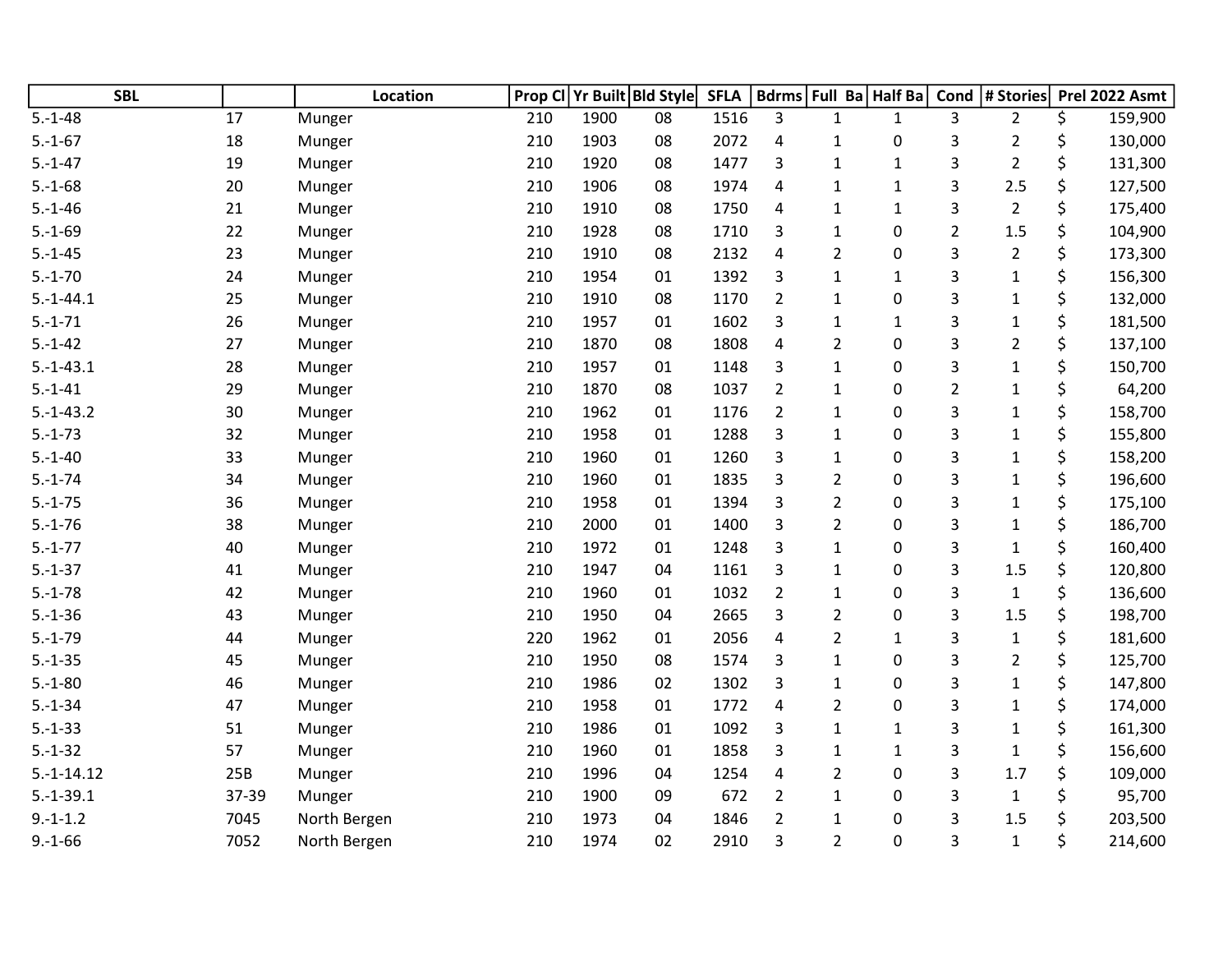| <b>SBL</b>    |      | <b>Location</b> | Prop Cl |      | Yr Built Bld Style | <b>SFLA</b> |                |                | Bdrms Full Ba Half Ba | Cond | # Stories      | Prel 2022 Asmt |
|---------------|------|-----------------|---------|------|--------------------|-------------|----------------|----------------|-----------------------|------|----------------|----------------|
| $9.-1-67$     | 7062 | North Bergen    | 210     | 1834 | 08                 | 1884        | $\overline{2}$ | $\mathbf{1}$   | 0                     | 3    | $\overline{2}$ | \$<br>105,800  |
| $9.-1-2$      | 7067 | North Bergen    | 210     | 1955 | 04                 | 1680        | 4              | 2              | 0                     | 3    | 1.5            | \$<br>158,600  |
| $9.-1-1.12$   | 7083 | North Bergen    | 210     | 1874 | 08                 | 2856        | 3              | $\mathbf{1}$   | $\mathbf{1}$          | 3    | $\overline{2}$ | \$<br>190,300  |
| $9.-1-69.1$   | 7084 | North Bergen    | 210     | 1934 | 04                 | 1730        | 3              | $\mathbf{1}$   | 0                     | 3    | 1.5            | \$<br>130,500  |
| $9.-1-70$     | 7100 | North Bergen    | 210     | 1874 | 08                 | 1974        | 3              | $\overline{2}$ | 0                     | 3    | $\overline{2}$ | \$<br>128,000  |
| $9.-1-4$      | 7103 | North Bergen    | 210     | 1880 | 08                 | 2520        | 6              | $\overline{2}$ | 0                     | 3    | $\overline{2}$ | \$<br>179,000  |
| $9.-1-3$      | 7105 | North Bergen    | 210     | 1870 | 08                 | 2014        | $\overline{2}$ | 1              | $\mathbf{1}$          | 3    | 1.7            | \$<br>127,100  |
| $9. - 1 - 71$ | 7108 | North Bergen    | 230     | 1864 | 08                 | 2388        | 5              | 3              | 0                     | 3    | 1.5            | \$<br>121,100  |
| $9.-1-7$      | 7111 | North Bergen    | 210     | 1880 | 08                 | 2072        | 3              | $\overline{2}$ | 0                     | 3    | 1.7            | \$<br>189,000  |
| $9.-1-72$     | 7116 | North Bergen    | 210     | 1986 | 01                 | 1152        | 3              | $\overline{2}$ | 0                     | 3    | $\mathbf 1$    | \$<br>143,400  |
| $9.-1-5.1$    | 7123 | North Bergen    | 210     | 1870 | 08                 | 1326        | $\overline{2}$ | $\mathbf{1}$   | 0                     | 3    | $\overline{2}$ | \$<br>139,200  |
| $9.-1-73$     | 7132 | North Bergen    | 210     | 1874 | 08                 | 1640        | $\overline{2}$ | 1              | 0                     | 3    | $\overline{2}$ | \$<br>133,400  |
| $9.-1-8.1$    | 7179 | North Bergen    | 242     | 1920 | 08                 | 2468        | 3              | $\mathbf{1}$   | 0                     | 3    | $\overline{2}$ | \$<br>254,700  |
| $9. - 1 - 74$ | 7180 | North Bergen    | 210     | 1860 | 08                 | 2410        | 3              | $\overline{2}$ | 0                     | 3    | $\overline{2}$ | \$<br>219,000  |
| $9.-1-76$     | 7188 | North Bergen    | 210     | 1824 | 08                 | 1446        | $\overline{2}$ | 1              | 0                     | 3    | 1.5            | \$<br>133,400  |
| $9.-1-12.2$   | 7238 | North Bergen    | 210     | 1974 | 01                 | 1104        | 3              | 1              | 0                     | 3    | $\mathbf 1$    | \$<br>94,700   |
| $9.-1-12.12$  | 7240 | North Bergen    | 210     | 1874 | 08                 | 1240        | 3              | $\mathbf{1}$   | 0                     | 3    | 2              | \$<br>179,200  |
| $9.-1-10.11$  | 7245 | North Bergen    | 210     | 1860 | 08                 | 3358        | 3              | $\mathbf{1}$   | 0                     | 3    | $\overline{2}$ | \$<br>180,100  |
| $9.-1-13.1$   | 7268 | North Bergen    | 241     | 2000 | 05                 | 1950        | 3              | $\overline{2}$ | $\mathbf 1$           | 3    | $\overline{2}$ | \$<br>374,100  |
| $9. - 1 - 14$ | 7285 | North Bergen    | 210     | 1965 | 01                 | 1376        | 3              | $\mathbf{1}$   | 0                     | 3    | $\mathbf 1$    | \$<br>73,600   |
| $9.-1-15.11$  | 7327 | North Bergen    | 241     |      |                    |             |                |                |                       |      |                | \$<br>453,000  |
| $9.-1-15.11$  | 7327 | North Bergen    | 241     | 2002 | 01                 | 2375        | 3              | $\overline{2}$ | 0                     | 3    | $\mathbf 1$    | \$<br>453,000  |
| $9.-1-13.2$   | 7338 | North Bergen    | 210     | 1976 | 01                 | 884         | $\overline{3}$ | $\mathbf{1}$   | $\mathbf{1}$          | 3    | $\mathbf 1$    | \$<br>169,400  |
| $9. -1 - 99$  | 7354 | North Bergen    | 210     | 2018 | 01                 | 1258        | 3              | 1              | $\mathbf 1$           | 3    | $\mathbf 1$    | \$<br>169,100  |
| $9.-1-16.2$   | 7355 | North Bergen    | 215     | 1985 | 01                 | 1706        | 3              | $\overline{2}$ | 0                     | 3    | $\mathbf 1$    | \$<br>187,900  |
| $9.-1-100$    | 7358 | North Bergen    | 210     | 1905 | 08                 | 1784        | $\overline{2}$ | 1              | 0                     | 3    | 1.5            | \$<br>126,400  |
| $9.-1-16.112$ | 7371 | North Bergen    | 210     | 1988 | 05                 | 2588        | 4              | 2              | 1                     | 3    | 2              | \$<br>227,900  |
| $9.-1-16.12$  | 7375 | North Bergen    | 210     | 1992 | 02                 | 1308        | $\overline{2}$ | $\overline{2}$ | 0                     | 3    | $\mathbf 1$    | \$<br>182,500  |
| $9.-1-96$     | 7384 | North Bergen    | 210     | 1994 | 01                 | 1474        | 3              | 1              | $\mathbf{1}$          | 3    | $\mathbf 1$    | \$<br>157,100  |
| $9.-1-95$     | 7440 | North Bergen    | 210     | 1993 | 01                 | 1341        | 3              | $\overline{2}$ | 0                     | 3    | $\mathbf 1$    | \$<br>152,300  |
| $9.-1-16.111$ | 7443 | North Bergen    | 241     | 1850 | 08                 | 1269        | 3              | 1              | 0                     | 3    | 1.7            | \$<br>209,700  |
| $9.-1-17.112$ | 7446 | North Bergen    | 210     | 1987 | 05                 | 2926        | 4              | $\overline{2}$ | $\mathbf{1}$          | 3    | $\overline{2}$ | \$<br>387,500  |
| $9.-1-84.11$  | 7460 | North Bergen    | 210     | 1998 | 03                 | 1954        | 4              | $\overline{2}$ | 0                     | 3    | $\mathbf 1$    | \$<br>203,500  |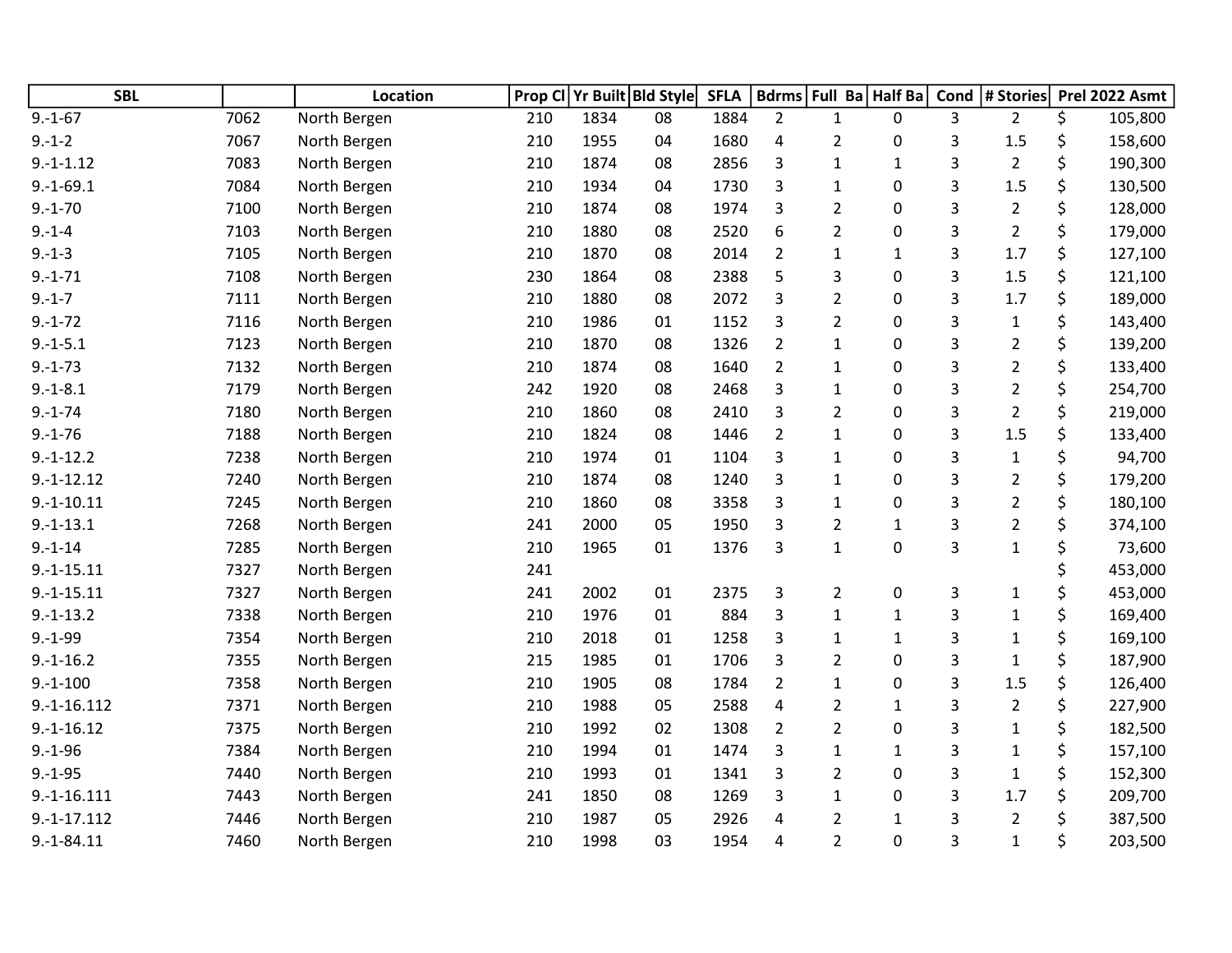| <b>SBL</b>    |      | Location   | Prop Cl |      | Yr Built Bld Style | <b>SFLA</b> |                | Bdrms Full Ba Half Ba |                  | Cond                      | # Stories      |    | Prel 2022 Asmt |
|---------------|------|------------|---------|------|--------------------|-------------|----------------|-----------------------|------------------|---------------------------|----------------|----|----------------|
| $2.-1-30$     | 28   | North Lake | 210     | 1890 | 08                 | 1024        | $\mathbf{1}$   | $\mathbf{1}$          | 0                | $\overline{2}$            | 1.7            | \$ | 28,100         |
| $2.-1-31.1$   | 30   | North Lake | 210     | 1870 | 08                 | 1288        | 5              | $\mathbf{1}$          | 0                | 3                         | $\overline{2}$ | \$ | 135,000        |
| $2.-1-36$     | 32   | North Lake | 210     | 1880 | 08                 | 1649        | 3              | $\mathbf{1}$          | $1\,$            | 3                         | $\overline{2}$ | \$ | 117,600        |
| $2.-1-37$     | 34   | North Lake | 210     | 1870 | 08                 | 1420        | 3              | $\overline{2}$        | 0                | $\ensuremath{\mathsf{3}}$ | $\overline{2}$ | \$ | 94,600         |
| $2.-1-38.1$   | 36   | North Lake | 210     | 2006 | 01                 | 1456        | 3              | $\overline{2}$        | 0                | 3                         | $\mathbf{1}$   | \$ | 154,900        |
| $2.-1-39$     | 40   | North Lake | 210     | 1860 | 08                 | 1476        | 3              | $\mathbf{1}$          | 0                | 3                         | $\mathbf{1}$   |    | 83,500         |
| $1.-1-52.1$   | 41   | North Lake | 210     | 1870 | 08                 | 2252        | 4              | $\mathbf{1}$          | $\mathbf{1}$     | 3                         | $\overline{2}$ | \$ | 160,700        |
| $2.-1-40$     | 42   | North Lake | 210     | 1850 | 08                 | 1417        | 3              | $\mathbf{1}$          | 0                | 3                         | 1.5            | \$ | 120,900        |
| $7.-1-1.2$    | 5839 | North Lake | 210     | 1890 | 08                 | 1728        | 4              | $\overline{2}$        | 0                | 3                         | $\overline{2}$ | \$ | 126,200        |
| $8.-1-5.1$    | 5862 | North Lake | 241     | 1962 | 09                 | 900         | $\overline{2}$ | $\mathbf{1}$          | 0                | 3                         | $\mathbf 1$    | \$ | 335,600        |
| $8.-1-5.2$    | 5866 | North Lake | 241     | 1845 | 08                 | 2198        | 3              | $\mathbf{1}$          | 0                | $\mathbf{1}$              | 1.7            | \$ | 274,500        |
| $8.-1-6.1$    | 5894 | North Lake | 241     | 1993 | 05                 | 2384        | 4              | $\overline{2}$        | $\mathbf{1}$     | 3                         | $\overline{2}$ | \$ | 383,500        |
| $7.-1-1.1$    | 5903 | North Lake | 241     | 1999 | 06                 | 2470        | $\mathbf{1}$   | $\mathbf 0$           | $\mathbf{1}$     | $\mathbf 2$               | $\overline{2}$ | \$ | 336,200        |
| $8.-1-6.211$  | 5906 | North Lake | 210     | 1927 | 01                 | 1417        | 3              | $\overline{2}$        | 0                | $\mathbf 1$               | $\mathbf{1}$   | \$ | 97,800         |
| $7.-1-27.12$  | 5911 | North Lake | 210     | 1985 | 02                 | 2056        | 3              | $\overline{2}$        | 0                | $\ensuremath{\mathsf{3}}$ | $\mathbf{1}$   | \$ | 179,000        |
| $7.-1-27.2$   | 5919 | North Lake | 220     | 1976 | 02                 | 2400        | 3              | $\overline{2}$        | 0                | 3                         | $\mathbf{1}$   | \$ | 167,800        |
| $8.-1-6.221$  | 5922 | North Lake | 241     | 1999 | 04                 | 2108        | 3              | $\overline{2}$        | 1                | 3                         | 1.7            | \$ | 492,500        |
| $7.-1-27.111$ | 5923 | North Lake | 210     | 1838 | 08                 | 1824        | 4              | $\mathbf{1}$          | 0                | 3                         | $\overline{2}$ | \$ | 118,200        |
| $8 - 1 - 8$   | 5934 | North Lake | 220     | 1860 | 08                 | 3691        | 6              | 3                     | 0                | 4                         | $\overline{2}$ | \$ | 230,200        |
| $7.-1-25$     | 5947 | North Lake | 210     | 1956 | 04                 | 945         | 3              | $\mathbf{1}$          | 0                | $\overline{2}$            | 1.7            | \$ | 85,200         |
| $8.-1-7$      | 5948 | North Lake | 210     | 1967 | 01                 | 1614        | 3              | $\mathbf{1}$          | $\mathbf{1}$     | 3                         | $\mathbf{1}$   | \$ | 154,400        |
| $8.-1-37$     | 5952 | North Lake | 210     | 1967 | 01                 | 1058        | 3              | $\mathbf{1}$          | 0                | 3                         | $\mathbf{1}$   | Ś  | 168,000        |
| $8.-1-11$     | 6002 | North Lake | 210     | 1965 | 01                 | 1532        | 3              | $\mathbf{1}$          | $\mathbf{1}$     | $\overline{2}$            | $\mathbf{1}$   | \$ | 99,300         |
| $8.-1-12$     | 6004 | North Lake | 210     | 1961 | 01                 | 1092        | 3              | 1                     | $\mathbf{1}$     | 3                         | $\mathbf{1}$   | \$ | 132,700        |
| $7.-1-28$     | 6017 | North Lake | 242     | 2001 | 11                 | 1411        | $\overline{2}$ | $\mathbf{1}$          | $\mathbf{1}$     | 3                         | 1.7            | \$ | 178,700        |
| $7.-1-23$     | 6055 | North Lake | 241     | 1922 | 08                 | 1874        | 4              | $\overline{2}$        | 0                | 3                         | $\overline{2}$ | \$ | 479,600        |
| $8.-1-14$     | 6090 | North Lake | 242     | 1880 | 08                 | 1312        | 4              | 1                     | $\mathbf{1}$     | 3                         | 1.7            | \$ | 219,000        |
| $7.-1-22$     | 6101 | North Lake | 210     | 1963 | 01                 | 960         | 3              | $\mathbf{1}$          | $\boldsymbol{0}$ | 3                         | $\mathbf 1$    | \$ | 118,500        |
| $8.-1-15$     | 6104 | North Lake | 241     | 1855 | 08                 | 1933        | $\overline{2}$ | $\overline{2}$        | 0                | 3                         | $\overline{2}$ | \$ | 373,400        |
| $7.-1-21.113$ | 6121 | North Lake | 210     | 1990 | 01                 | 1924        | $\sqrt{4}$     | 3                     | 0                | 3                         | $\mathbf{1}$   | \$ | 291,400        |
| $8.-1-16$     | 6142 | North Lake | 242     | 1880 | 08                 | 1838        | 3              | $\mathbf{1}$          | 0                | 3                         | $\overline{2}$ |    | 230,200        |
| $7.-1-21.12$  | 6151 | North Lake | 210     | 1993 | 05                 | 1860        | 3              | $\overline{2}$        | $\mathbf{1}$     | 3                         | $\overline{2}$ |    | 248,200        |
| $8.-1-17$     | 6166 | North Lake | 210     | 1967 | 01                 | 1120        | 3              | $\mathbf{1}$          | $\mathbf{1}$     | 3                         | $\mathbf{1}$   | \$ | 128,400        |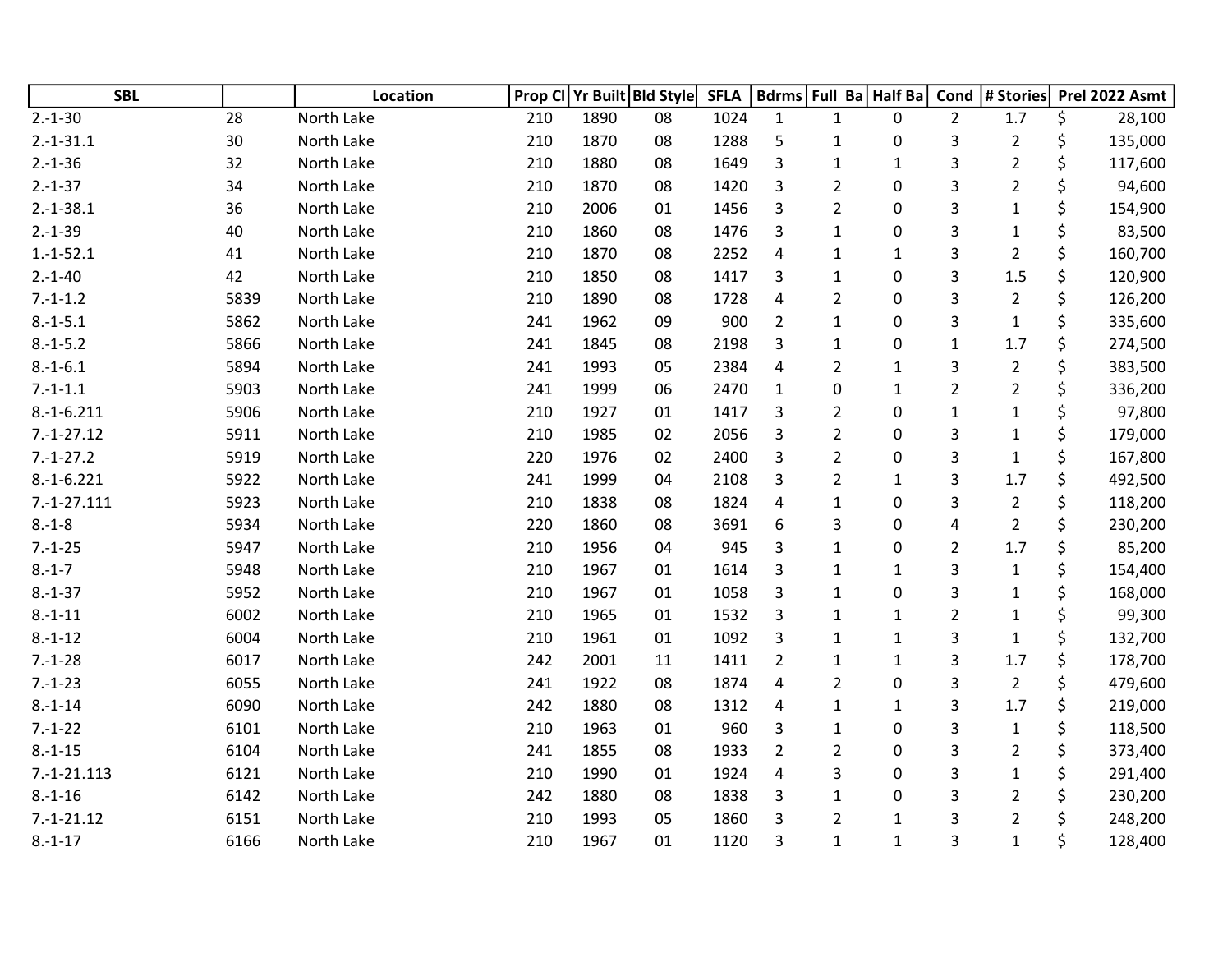| <b>SBL</b>    |      | Location   |     |      | Prop CI Yr Built Bld Style | <b>SFLA</b> |                | Bdrms Full Ba Half Ba |              |                | Cond  # Stories |    | Prel 2022 Asmt |
|---------------|------|------------|-----|------|----------------------------|-------------|----------------|-----------------------|--------------|----------------|-----------------|----|----------------|
| $8.-1-18$     | 6168 | North Lake | 270 | 1972 | 01                         | 1056        | 3              | 1                     | $\mathbf{0}$ | $\overline{2}$ | $\mathbf{1}$    | \$ | 57,600         |
| $8.-1-19$     | 6170 | North Lake | 270 |      |                            |             |                |                       |              |                |                 |    | 47,900         |
| $8.-1-21.12$  | 6188 | North Lake | 210 | 1993 | 01                         | 1152        | 3              | $\overline{2}$        | $\mathbf 0$  | 3              | $\mathbf{1}$    | \$ | 128,800        |
| $7.-1-8.21$   | 6201 | North Lake | 220 | 1973 | 02                         | 2160        | 4              | $\overline{2}$        | $\pmb{0}$    | 3              | $\mathbf 1$     | \$ | 187,000        |
| $7.-1-8.22$   | 6205 | North Lake | 210 | 1973 | 03                         | 1688        | 3              | $\overline{2}$        | 0            | 3              | $\mathbf{1}$    | \$ | 180,500        |
| $7.-1-9$      | 6207 | North Lake | 220 | 1879 | 08                         | 2296        | 4              | $\overline{2}$        | 0            | $\overline{2}$ | 1.7             | \$ | 123,100        |
| $6.-1-6.2$    | 6258 | North Lake | 210 | 1865 | 08                         | 2502        | 3              | $\overline{2}$        | 0            | 3              | $\overline{2}$  | \$ | 169,600        |
| $6.-1-9$      | 6281 | North Lake | 242 | 1835 | 08                         | 2686        | 3              | $\mathbf{1}$          | $\mathbf 0$  | 3              | 1.7             | \$ | 298,000        |
| $6.-1-7$      | 6328 | North Lake | 260 | 1900 | 08                         | 1007        | $\overline{2}$ | $\mathbf{1}$          | $\mathbf 0$  | $\overline{2}$ | 1.7             | \$ | 57,200         |
| $6.-1-5.2$    | 6370 | North Lake | 242 | 1937 | 08                         | 2258        | $\overline{2}$ | 2                     | $\mathbf 0$  | 3              | $\overline{2}$  | \$ | 167,800        |
| $6.-1-67$     | 6377 | North Lake | 210 | 1956 | 01                         | 3096        | 3              | 2                     | 0            | 3              | $\mathbf{1}$    | \$ | 186,800        |
| $6.-1-11.123$ | 6385 | North Lake | 242 | 1969 | 06                         | 3160        | 3              | $\overline{2}$        | $\mathbf{1}$ | 4              | 2               | \$ | 412,600        |
| $6.-1-11.21$  | 6395 | North Lake | 260 | 1939 | 09                         | 1100        | $\overline{2}$ | $\mathbf{1}$          | $\mathbf 0$  | $\overline{2}$ | $\mathbf 1$     | \$ | 87,500         |
| $6.-1-12.2$   | 6459 | North Lake | 242 | 1953 | 01                         | 936         | $\overline{2}$ | $\mathbf 1$           | $\pmb{0}$    | 3              | $\mathbf{1}$    | \$ | 116,900        |
| $6.-1-47$     | 6466 | North Lake | 242 | 1850 | 08                         | 2547        | 4              | $\mathbf{1}$          | $\mathbf{1}$ | 3              | 2               | \$ | 313,400        |
| $6.-1-13$     | 6479 | North Lake | 242 | 1994 | 01                         | 1564        | $\overline{2}$ | 2                     | 0            | 3              | $\mathbf 1$     | \$ | 231,600        |
| $6.-1-14$     | 6499 | North Lake | 210 | 1850 | 08                         | 2455        | 4              | $\overline{2}$        | $\mathbf{1}$ | 4              | $\overline{2}$  | \$ | 297,400        |
| $6.-1-46.111$ | 6512 | North Lake | 281 | 1880 | 08                         | 1291        | $\mathbf{1}$   | $\mathbf{1}$          | $\mathbf{1}$ | 3              | 1.5             | \$ | 256,200        |
| $6.-1-46.111$ | 6512 | North Lake | 281 | 1920 | 08                         | 3865        | 5              | $\overline{2}$        | $\mathbf 1$  | 3              | 1.7             | \$ | 256,200        |
| $6.-1-51$     | 6552 | North Lake | 210 | 1920 | 08                         | 931         | $\overline{2}$ | $\mathbf{1}$          | 0            | 3              | 1.5             | \$ | 57,800         |
| $6.-1-44$     | 6560 | North Lake | 210 | 1962 | 01                         | 1104        | 3              | $\mathbf{1}$          | 0            | 3              | $\mathbf{1}$    | \$ | 133,200        |
| $6.-1-18$     | 6561 | North Lake | 210 | 1960 | 01                         | 1092        | 3              | $\mathbf{1}$          | 0            | 3              | $\mathbf{1}$    | \$ | 119,300        |
| $6.-1-43$     | 6562 | North Lake | 210 | 2014 | 01                         | 1216        | 3              | $\overline{2}$        | $\pmb{0}$    | 3              | $\mathbf{1}$    | \$ | 113,700        |
| $6.-1-19.1$   | 6567 | North Lake | 270 |      |                            |             |                |                       |              |                |                 | \$ | 35,900         |
| $6.-1-42$     | 6568 | North Lake | 270 | 1964 | 17                         | 1504        | $\overline{2}$ | $\mathbf{1}$          | $\mathbf{1}$ | 3              | $\mathbf{1}$    | \$ | 97,700         |
| $6.-1-19.21$  | 6575 | North Lake | 210 | 1870 | 08                         | 1910        | 5              | 1                     | 0            | 3              | $\overline{2}$  | \$ | 171,600        |
| $6.-1-41$     | 6578 | North Lake | 210 | 1962 | 01                         | 962         | $\overline{2}$ | $\mathbf{1}$          | 0            | 3              | $\mathbf{1}$    | \$ | 126,800        |
| $6.-1-39$     | 6590 | North Lake | 242 | 1900 | 08                         | 2144        | 5              | $\overline{2}$        | $\mathbf 0$  | 3              | $\overline{2}$  | \$ | 242,700        |
| $6.-1-57$     | 6595 | North Lake | 210 | 1987 | 01                         | 1248        | 3              | $\overline{2}$        | $\pmb{0}$    | 3              | $\mathbf{1}$    | \$ | 139,100        |
| $6.-1-38$     | 6596 | North Lake | 270 |      |                            |             |                |                       |              |                |                 |    | 16,700         |
| $6.-1-56$     | 6597 | North Lake | 210 | 1987 | 01                         | 1152        | 3              | $\mathbf{1}$          | $\mathbf{1}$ | 3              | $\mathbf{1}$    |    | 151,900        |
| $6.-1-55$     | 6599 | North Lake | 210 | 1987 | 01                         | 1008        | 3              | $\mathbf{1}$          | $\pmb{0}$    | 3              | $\mathbf{1}$    | Ś  | 140,800        |
| $6.-1-54$     | 6601 | North Lake | 210 | 1987 | 01                         | 1248        | 3              | $\mathbf{1}$          | $\mathbf{1}$ | 3              | $\mathbf{1}$    | \$ | 140,500        |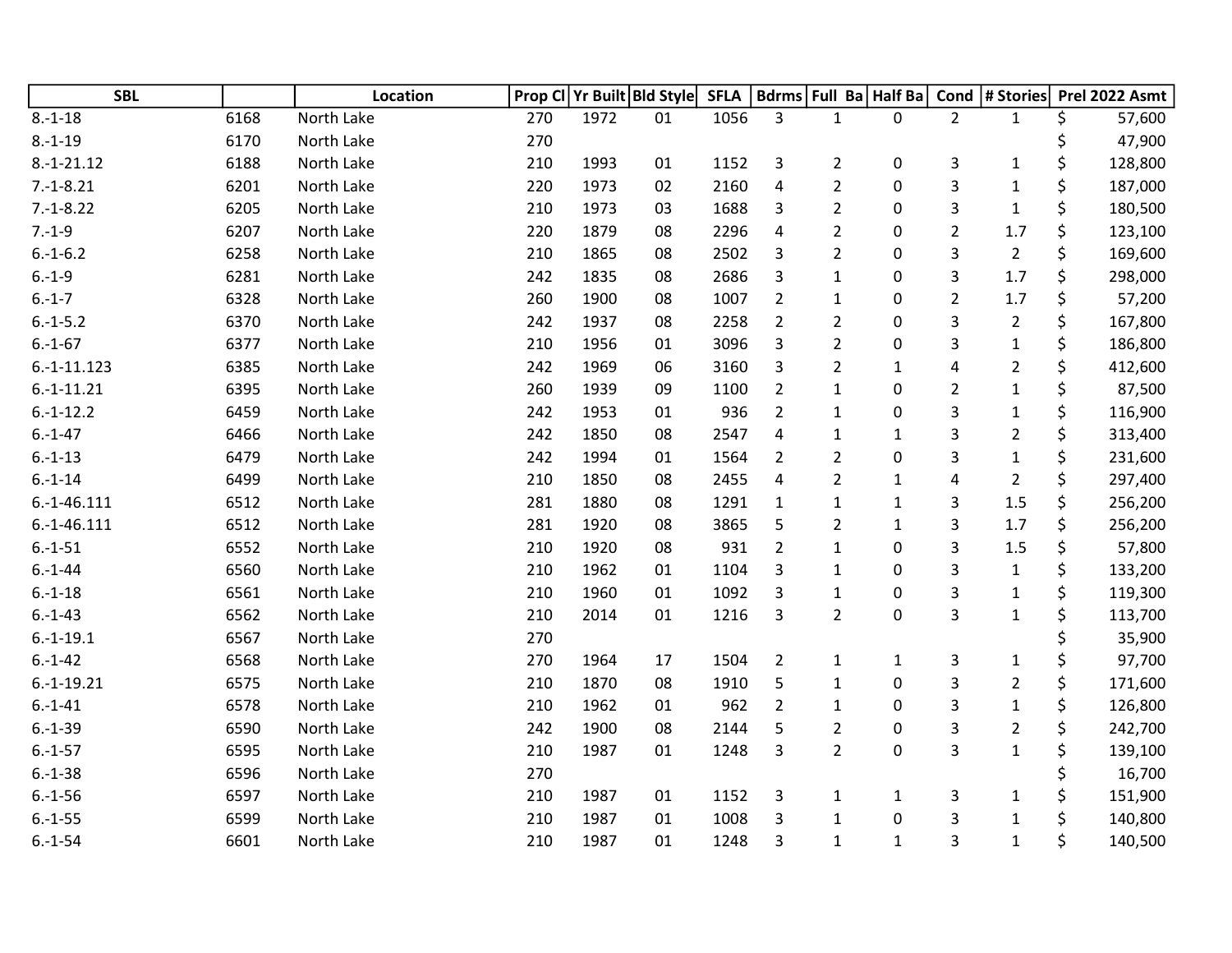| <b>SBL</b>       |      | <b>Location</b> |     |      | Prop CI Yr Built Bld Style | <b>SFLA</b> |                | Bdrms   Full Ba   Half Ba |              | Cond           | # Stories      | Prel 2022 Asmt |
|------------------|------|-----------------|-----|------|----------------------------|-------------|----------------|---------------------------|--------------|----------------|----------------|----------------|
| $6.-1-20$        | 6603 | North Lake      | 210 | 1964 | 01                         | 1402        | 3              | $\mathbf{1}$              | $\mathbf{0}$ | 3              | $\mathbf{1}$   | \$<br>161,500  |
| $6.-1-21$        | 6613 | North Lake      | 210 | 1972 | 01                         | 1560        | 4              | $\mathbf{1}$              | $\mathbf{1}$ | 3              | $\mathbf{1}$   | \$<br>147,700  |
| $6.-1-22$        | 6615 | North Lake      | 210 | 1966 | 01                         | 1706        | 4              | $\overline{2}$            | $\mathbf 0$  | 3              | $\mathbf{1}$   | \$<br>194,800  |
| $6.-1-23$        | 6617 | North Lake      | 210 | 1967 | 01                         | 1480        | 3              | $\mathbf{1}$              | $\mathbf 1$  | 3              | $\mathbf{1}$   | \$<br>168,400  |
| $6.-1-37.112$    | 6620 | North Lake      | 210 | 2000 | 04                         | 1880        | 3              | $\overline{2}$            | $\mathbf 0$  | 3              | 1.7            | \$<br>179,300  |
| $6.-1-25$        | 6623 | North Lake      | 210 | 1983 | 02                         | 1284        | 3              | 1                         | 0            | 3              | $\mathbf{1}$   | \$<br>153,000  |
| $6.-1-26$        | 6625 | North Lake      | 210 | 1986 | 01                         | 1232        | 4              | 3                         | 0            | 3              | $\mathbf 1$    | \$<br>168,700  |
| $6.-1-27$        | 6629 | North Lake      | 210 | 1965 | 01                         | 1402        | 3              | $\mathbf{1}$              | 0            | 3              | $\mathbf{1}$   | \$<br>148,900  |
| $6.-1-37.2$      | 6630 | North Lake      | 210 | 1870 | 08                         | 1548        | 3              | $\mathbf{1}$              | 0            | 3              | $\overline{2}$ | \$<br>141,100  |
| $6.-1-28$        | 6631 | North Lake      | 210 | 1970 | 01                         | 1456        | 3              | $\mathbf{1}$              | $\mathbf{1}$ | 3              | $\mathbf{1}$   | \$<br>143,500  |
| $6.-1-29$        | 6645 | North Lake      | 210 | 1976 | 01                         | 1200        | 3              | 1                         | $\mathbf{1}$ | 3              | $\mathbf 1$    | \$<br>160,700  |
| $6.-1-36$        | 6650 | North Lake      | 242 | 1874 | 08                         | 2050        | 4              | $\mathbf{1}$              | 0            | $\overline{2}$ | 1.7            | \$<br>89,300   |
| $6.-1-31.12$     | 6657 | North Lake      | 210 | 1900 | 08                         | 1836        | 3              | $\overline{2}$            | 0            | 3              | $\overline{2}$ | \$<br>192,000  |
| $6.-1-35.12$     | 6660 | North Lake      | 210 | 1979 | 01                         | 1460        | 3              | $\overline{2}$            | 0            | 3              | $\mathbf 1$    | \$<br>210,100  |
| $6.-1-31.2$      | 6661 | North Lake      | 210 | 1900 | 09                         | 960         | $\overline{2}$ | 1                         | 0            | 3              | $\mathbf{1}$   | 96,800         |
| $6.-1-53$        | 6670 | North Lake      | 210 | 1850 | 08                         | 3128        | 4              | 3                         | 0            | 4              | 1.7            | \$<br>271,400  |
| $6.-1-33$        | 6681 | North Lake      | 210 | 1832 | 08                         | 3484        | 3              | $\overline{2}$            | $\mathbf 0$  | $\overline{2}$ | 1.7            | \$<br>108,500  |
| $6.-1-34$        | 6687 | North Lake      | 210 | 1945 | 01                         | 1278        | 3              | 1                         | 0            | 3              | $\mathbf{1}$   | \$<br>124,400  |
| $17.-1-16.11/L$  | 73   | Northfield      | 270 | 1993 | 17                         | 1196        | $\overline{2}$ | $\overline{2}$            | 0            | 3              | $\mathbf{1}$   | \$<br>56,800   |
| 17.-1-16.11/AO   | 74   | Northfield      | 270 | 1997 | 17                         | 1716        | 3              | $\overline{2}$            | 0            | 3              | $\mathbf{1}$   | \$<br>66,700   |
| 17.-1-16.11/AP   | 75   | Northfield      | 270 | 1998 | 17                         | 1104        | $\overline{2}$ | $\overline{2}$            | 0            | 3              | $\mathbf{1}$   | 49,200         |
| 17.-1-16.11/CCC  | 76   | Northfield      | 270 | 1993 | 17                         | 1300        | $\overline{2}$ | $\overline{2}$            | $\mathbf 0$  | 3              | $\mathbf{1}$   | \$<br>61,200   |
| 17.-1-16.11/AH   | 77   | Northfield      | 270 | 1994 | 17                         | 1300        | $\overline{2}$ | $\overline{2}$            | 0            | 3              | $\mathbf{1}$   | \$<br>61,200   |
| 17.-1-16.11/SS   | 78   | Northfield      | 270 | 1995 | 17                         | 1300        | $\overline{2}$ | $\overline{2}$            | 0            | 3              | $\mathbf{1}$   | \$<br>56,800   |
| 17.-1-16.11/TTT  | 79   | Northfield      | 210 | 1995 | 17                         | 1196        | $\overline{2}$ | $\overline{2}$            | 0            | 3              | $\mathbf{1}$   | 51,800         |
| 17.-1-16.11/TT   | 80   | Northfield      | 270 | 1996 | 17                         | 1300        | $\overline{2}$ | $\overline{2}$            | 0            | 3              | $\mathbf{1}$   | \$<br>61,200   |
| 17.-1-16.11/UU   | 81   | Northfield      | 270 | 1994 | 17                         | 1300        | $\overline{2}$ | $\overline{2}$            | $\mathbf 0$  | 3              | $\mathbf{1}$   | \$<br>54,600   |
| 17.-1-16.11/WW   | 93   | Northfield      | 270 | 1993 | 17                         | 1300        | $\overline{2}$ | $\overline{2}$            | 0            | 3              | $\mathbf{1}$   | \$<br>57,400   |
| 17.-1-16.11/AAAA | 94   | Northfield      | 270 | 1999 | 17                         | 1344        | $\overline{2}$ | $\mathbf{1}$              | $\mathbf{1}$ | 3              | $\mathbf{1}$   | \$<br>51,900   |
| 17.-1-16.11/VV   | 95   | Northfield      | 270 | 1996 | 17                         | 1300        | $\overline{2}$ | $\overline{2}$            | 0            | 3              | $\mathbf{1}$   | 60,200         |
| 17.-1-16.11/CCCC | 96   | Northfield      | 270 | 1997 | 17                         | 1200        | $\overline{2}$ | $\overline{2}$            | 0            | 3              | $\mathbf{1}$   | 51,900         |
| 17.-1-16.11/DDDD | 98   | Northfield      | 270 | 1999 | 17                         | 1456        | $\overline{2}$ | $\overline{2}$            | 0            | $\overline{2}$ | $\mathbf 1$    | 46,400         |
| $16.-1-21.1$     | 7081 | Old State       | 270 |      |                            |             |                |                           |              |                |                | 56,600         |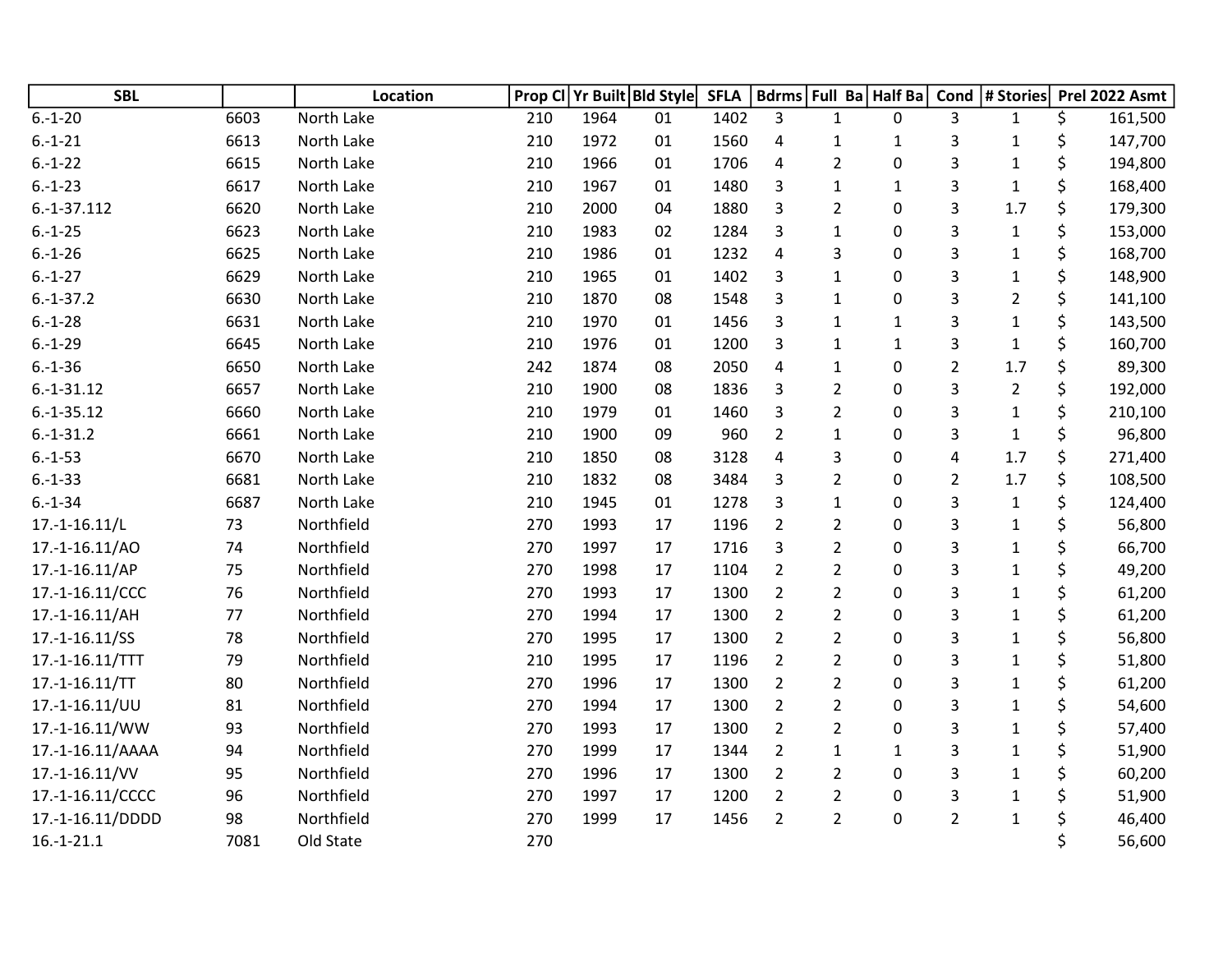| <b>SBL</b>   |      | Location  |     |      | Prop CI Yr Built Bld Style | <b>SFLA</b> |                         | Bdrms Full Ba Half Ba |              | Cond | # Stories      |    | Prel 2022 Asmt |
|--------------|------|-----------|-----|------|----------------------------|-------------|-------------------------|-----------------------|--------------|------|----------------|----|----------------|
| 16.-1-49.22  | 7121 | Old State | 210 | 2005 | 05                         | 2101        | 4                       | $\overline{2}$        | 1            | 4    | $\overline{2}$ | \$ | 249,100        |
| $16.-1-22.1$ | 7154 | Old State | 210 | 1999 | 01                         | 1560        | 3                       | $\overline{2}$        | 0            | 3    | $\mathbf{1}$   | \$ | 190,100        |
| $16.-1-23$   | 7157 | Old State | 210 | 1964 | 01                         | 1100        | $\overline{2}$          | $\mathbf{1}$          | $\mathbf 0$  | 3    | $\mathbf 1$    | \$ | 92,100         |
| $16.-1-22.2$ | 7170 | Old State | 210 | 1999 | 03                         | 2090        | 3                       | $\overline{2}$        | 0            | 3    | $\mathbf{1}$   | \$ | 216,600        |
| 16.-1-24.112 | 7197 | Old State | 210 | 2019 | 01                         | 1566        | 3                       | $\overline{2}$        | 0            | 3    | $\mathbf 1$    | \$ | 144,500        |
| $16.-1-44$   | 7228 | Old State | 210 | 1969 | 01                         | 1806        | 3                       | $\mathbf{1}$          | $\mathbf{1}$ | 3    | $\mathbf{1}$   | \$ | 199,100        |
| $4.-1-38$    | 12   | Parkview  | 210 | 1963 | 01                         | 1640        | 3                       | $\overline{2}$        | $\pmb{0}$    | 3    | $\mathbf{1}$   | \$ | 175,500        |
| $4.-1-33$    | 13   | Parkview  | 210 | 1964 | 01                         | 1766        | 3                       | $\mathbf{1}$          | $\mathbf{1}$ | 3    | $\mathbf{1}$   | \$ | 181,000        |
| $4.-1-32$    | 15   | Parkview  | 210 | 1963 | 01                         | 1682        | 3                       | $\mathbf{1}$          | $\mathbf 1$  | 3    | $\mathbf 1$    | \$ | 170,900        |
| $4.-1-31.2$  | 17   | Parkview  | 210 | 1967 | 01                         | 1680        | 3                       | $\mathbf{1}$          | $\mathbf{1}$ | 3    | $\mathbf{1}$   | \$ | 185,200        |
| $4.-1-31.1$  | 19   | Parkview  | 210 | 1966 | 01                         | 1152        | 3                       | $\mathbf{1}$          | $\mathbf 1$  | 3    | $\mathbf 1$    | \$ | 161,200        |
| $4.-1-30$    | 21   | Parkview  | 210 | 1965 | 01                         | 1801        | $\overline{\mathbf{4}}$ | $\overline{2}$        | 0            | 3    | $\mathbf 1$    | \$ | 174,600        |
| $7.-1-10$    | 8280 | Peachey   | 283 |      |                            |             |                         |                       |              |      |                |    | 61,600         |
| $7.-1-44$    | 8292 | Peachey   | 210 | 1981 | 05                         | 1288        | 4                       | $\mathbf{1}$          | $\mathbf{1}$ | 3    | $\overline{2}$ | \$ | 147,000        |
| $7.-1-45$    | 8302 | Peachey   | 210 | 1978 | 05                         | 1512        | 3                       | $\mathbf{1}$          | $\mathbf{1}$ | 3    | $\overline{2}$ | \$ | 206,200        |
| $7.-1-46$    | 8314 | Peachey   | 210 | 1980 | 05                         | 2962        | 4                       | $\overline{2}$        | $\mathbf 1$  | 3    | $\overline{2}$ | \$ | 258,900        |
| $7.-1-40$    | 8321 | Peachey   | 210 | 1977 | 01                         | 1520        | 3                       | $\overline{2}$        | 0            | 4    | $\mathbf 1$    | \$ | 208,800        |
| $7.-1-11.11$ | 8324 | Peachey   | 210 | 1976 | 06                         | 2000        | 3                       | $\overline{2}$        | $\mathbf 0$  | 3    | $\overline{2}$ | \$ | 260,800        |
| $7.-1-41$    | 8333 | Peachey   | 210 | 1980 | 02                         | 2097        | 3                       | $\overline{2}$        | 0            | 3    | $\mathbf 1$    | \$ | 199,600        |
| $7.-1-42$    | 8339 | Peachey   | 210 | 1976 | 01                         | 1759        | 4                       | $\overline{2}$        | 0            | 3    | $\mathbf 1$    | \$ | 163,000        |
| $7.-1-43$    | 8349 | Peachey   | 210 | 1983 | 02                         | 1556        | 3                       | $\mathbf{1}$          | 0            | 3    | $\mathbf 1$    | \$ | 172,500        |
| $7.-1-52$    | 8359 | Peachey   | 242 | 1996 | 04                         | 2182        | 3                       | 2                     | 1            | 3    | 1.7            | \$ | 297,500        |
| $7.-1-20$    | 8373 | Peachey   | 270 | 1992 | 17                         | 1300        | $\overline{2}$          | $\overline{2}$        | $\pmb{0}$    | 3    | $\mathbf{1}$   | \$ | 81,600         |
| $7.-1-50.1$  | 8383 | Peachey   | 242 | 1977 | 01                         | 1600        | 3                       | $\overline{2}$        | $\pmb{0}$    | 3    | $\mathbf 1$    | \$ | 261,600        |
| $7.-1-51.1$  | 8393 | Peachey   | 210 | 1984 | 01                         | 1230        | $\overline{2}$          | $\mathbf{1}$          | $\pmb{0}$    | 3    | $\mathbf{1}$   | \$ | 149,100        |
| $7.-1-29$    | 8405 | Peachey   | 210 | 1974 | 01                         | 1035        | 3                       | $\mathbf{1}$          | 0            | 3    | $\mathbf 1$    | \$ | 149,500        |
| $7.-1-31$    | 8409 | Peachey   | 210 | 1973 | 01                         | 1200        | 3                       | $\mathbf{1}$          | 0            | 3    | $\mathbf 1$    | \$ | 137,700        |
| $7.-1-32$    | 8417 | Peachey   | 210 | 1974 | 03                         | 1904        | 4                       | $\overline{2}$        | 0            | 3    | $\mathbf 1$    | \$ | 179,600        |
| $7.-1-11.12$ | 8424 | Peachey   | 210 | 2014 | 01                         | 1875        | 3                       | $\overline{2}$        | $\mathbf{1}$ | 4    | $\mathbf{1}$   | \$ | 291,100        |
| $7.-1-34$    | 8425 | Peachey   | 210 | 1974 | 01                         | 1152        | 3                       | $\mathbf{1}$          | $\mathbf{1}$ | 3    | $\mathbf 1$    | \$ | 153,100        |
| $7.-1-12$    | 8426 | Peachey   | 210 | 1964 | 01                         | 1000        | 3                       | $\mathbf{1}$          | 0            | 3    | $\mathbf 1$    |    | 92,100         |
| $7.-1-35$    | 8433 | Peachey   | 210 | 1973 | 01                         | 1056        | 3                       | 1                     | 0            | 3    | $\mathbf 1$    | Ś. | 133,800        |
| $7.-1-13$    | 8434 | Peachey   | 210 | 1966 | 01                         | 1144        | 3                       | $\mathbf{1}$          | 0            | 3    | $\mathbf{1}$   | \$ | 144,700        |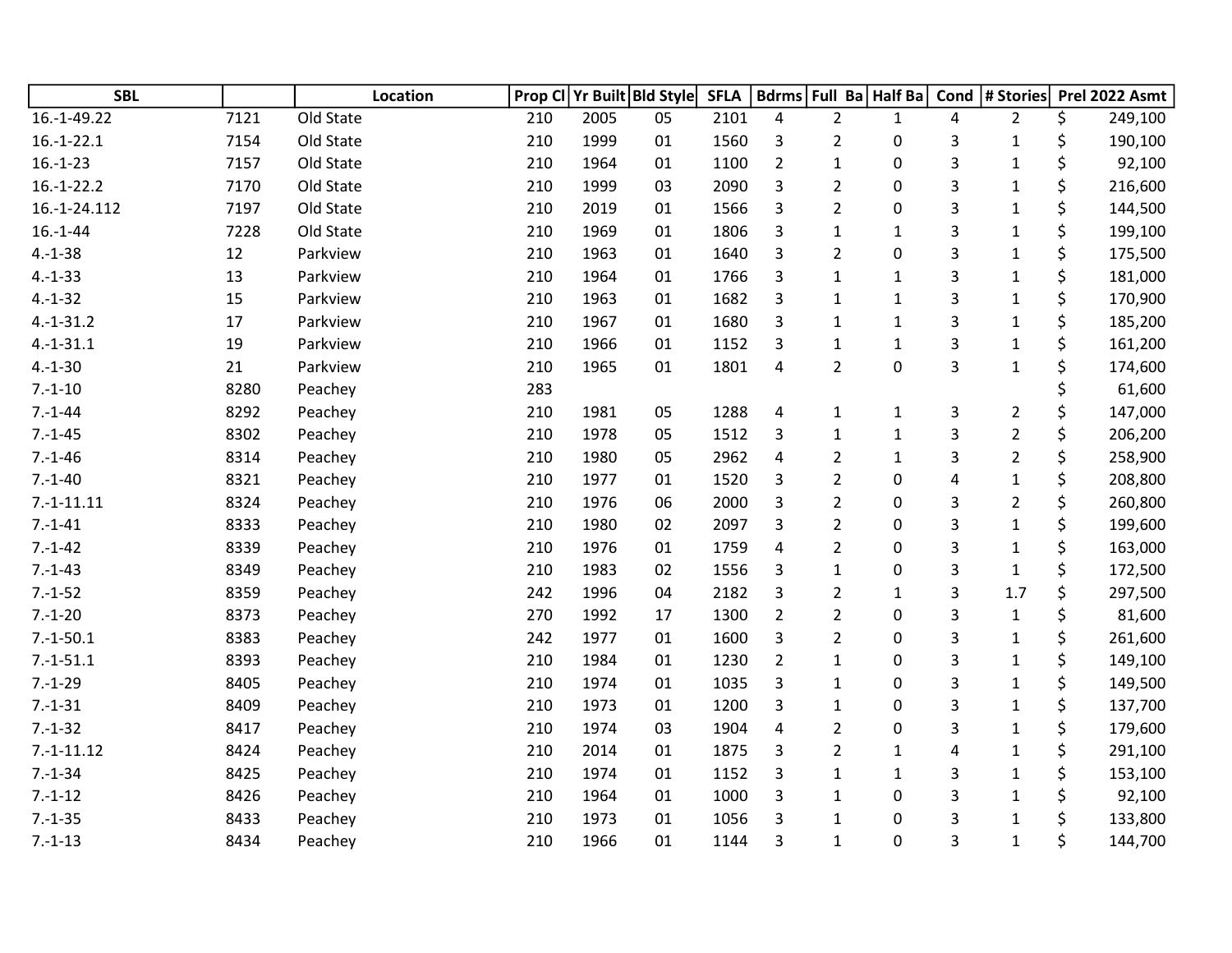| <b>SBL</b>      |      | Location | Prop CI |      | Yr Built Bld Style | <b>SFLA</b> |                |                | Bdrms Full Ba Half Ba | Cond                    | # Stories      | Prel 2022 Asmt |
|-----------------|------|----------|---------|------|--------------------|-------------|----------------|----------------|-----------------------|-------------------------|----------------|----------------|
| $7.-1-36$       | 8439 | Peachey  | 210     | 1973 | 02                 | 1512        | 3              | $\mathbf{1}$   | 0                     | 3                       | $\mathbf{1}$   | \$<br>151,000  |
| $7.-1-15$       | 8442 | Peachey  | 210     | 1965 | 01                 | 1118        | 3              | 1              | 1                     | 3                       | $\mathbf{1}$   | \$<br>121,100  |
| $7.-1-37$       | 8443 | Peachey  | 210     | 1975 | 05                 | 1776        | 3              | $\overline{2}$ | 0                     | 3                       | $\overline{2}$ | \$<br>173,800  |
| $7.-1-16$       | 8450 | Peachey  | 210     | 1960 | 01                 | 1856        | 3              | $\overline{2}$ | 0                     | 3                       | $\mathbf{1}$   | \$<br>172,500  |
| $7.-1-19$       | 8451 | Peachey  | 210     | 1966 | 01                 | 2496        | $\overline{4}$ | $\overline{2}$ | 0                     | 3                       | $\mathbf{1}$   | \$<br>219,400  |
| $7.-1-49$       | 8457 | Peachey  | 242     | 1976 | 05                 | 1724        | 3              | $\mathbf{1}$   | 1                     | 3                       | $\overline{2}$ | \$<br>239,900  |
| $7.-1-17$       | 8460 | Peachey  | 210     | 1960 | 01                 | 1520        | 3              | $\mathbf{1}$   | $\mathbf{1}$          | 3                       | $\mathbf{1}$   | \$<br>122,900  |
| $7.-1-48.1$     | 8479 | Peachey  | 210     | 2002 | 05                 | 2400        | 4              | $\overline{2}$ | $\mathbf{1}$          | 4                       | $\overline{2}$ | \$<br>300,600  |
| $7.-1-18$       | 8480 | Peachey  | 270     |      |                    |             |                |                |                       |                         |                | \$<br>52,300   |
| $7.-1-6$        | 8485 | Peachey  | 210     | 1968 | 04                 | 1827        | 3              | $\overline{2}$ | $\mathbf 0$           | $\overline{\mathbf{3}}$ | 1.7            | \$<br>185,300  |
| $7.-1-7$        | 8550 | Peachey  | 283     |      |                    |             |                |                |                       |                         |                | 367,500        |
| $7.-1-7$        | 8550 | Peachey  | 283     | 1900 | 08                 | 3500        | 4              | $\mathbf{1}$   | 1                     | 4                       | 2.5            | \$<br>367,500  |
| $7.-1-5.1$      | 8563 | Peachey  | 241     | 1890 | 09                 | 784         | $\mathbf{1}$   | $\mathbf{1}$   | 0                     | 3                       | 1.7            | \$<br>757,500  |
| $7.-1-5.1$      | 8563 | Peachey  | 241     | 1833 | 08                 | 2040        | 3              | 3              | 0                     | 3                       | 1.5            | \$<br>757,500  |
| 10.-2-26.12     | 6826 | Pocock   | 210     | 1948 | 04                 | 1332        | 3              | $\mathbf{1}$   | 0                     | 3                       | 1.5            | \$<br>120,800  |
| $10.-2-50$      | 6833 | Pocock   | 210     | 1840 | 08                 | 1724        | 3              | $\mathbf{1}$   | 0                     | 3                       | 1.5            | \$<br>128,100  |
| $10.-2-49$      | 6839 | Pocock   | 210     | 1880 | 08                 | 1567        | 3              | $\mathbf{1}$   | 0                     | 3                       | $\overline{2}$ | \$<br>97,800   |
| $10.-2-42.21$   | 6859 | Pocock   | 210     | 1971 | 01                 | 1458        | 3              | $\mathbf{1}$   | $\mathbf{1}$          | 3                       | $\mathbf{1}$   | \$<br>173,900  |
| 10.-2-42.121    | 6865 | Pocock   | 210     | 1972 | 01                 | 1248        | 3              | $\mathbf{1}$   | $\mathbf 1$           | 3                       | $\mathbf 1$    | \$<br>174,400  |
| $17.-1-16.11/D$ | 29   | Pondview | 270     | 1991 | 17                 | 1248        | $\overline{2}$ | $\overline{2}$ | 0                     | 3                       | $\mathbf{1}$   | \$<br>59,000   |
| $17.-1-16.11/A$ | 30   | Pondview | 270     | 1990 | 17                 | 1196        | $\overline{2}$ | $\overline{2}$ | 0                     | 3                       | $\mathbf{1}$   | \$<br>49,800   |
| 17.-1-16.11/AI  | 31   | Pondview | 270     | 1988 | 17                 | 1460        | $\overline{2}$ | $\overline{2}$ | 0                     | 3                       | 1              | \$<br>53,600   |
| $17.-1-16.11/B$ | 32   | Pondview | 270     | 1988 | 17                 | 1300        | $\overline{2}$ | $\overline{2}$ | 0                     | 3                       | $\mathbf{1}$   | \$<br>54,600   |
| $17.-1-16.11/C$ | 33   | Pondview | 270     | 1989 | 17                 | 1300        | $\overline{2}$ | $\overline{2}$ | 0                     | 3                       | $\mathbf{1}$   | \$<br>55,800   |
| 17.-1-16.11/YY  | 56   | Pondview | 270     | 1989 | 17                 | 1300        | $\overline{2}$ | $\overline{2}$ | 0                     | 3                       | $\mathbf 1$    | \$<br>53,600   |
| $8.-1-3.12$     | 1957 | Reed     | 210     | 1938 | 08                 | 1608        | 3              | $\mathbf{1}$   | 0                     | 3                       | $\overline{2}$ | \$<br>112,900  |
| $8.-1-3.112$    | 2013 | Reed     | 210     | 1978 | 01                 | 1736        | $\overline{2}$ | $\overline{2}$ | 0                     | 3                       | $\mathbf{1}$   | \$<br>181,100  |
| $8.-1-41.12$    | 2021 | Reed     | 210     | 1865 | 08                 | 2164        | 5              | $\overline{2}$ | 0                     | 3                       | $\overline{2}$ | \$<br>168,400  |
| $8.-1-41.11$    | 2047 | Reed     | 210     | 2016 | 01                 | 1464        | 3              | $\overline{2}$ | 0                     | 3                       | $\mathbf{1}$   | \$<br>225,300  |
| $8.-1-3.2$      | 2069 | Reed     | 210     | 1958 | 04                 | 1531        | $\overline{4}$ | $\overline{2}$ | 0                     | 3                       | 1.7            | \$<br>179,600  |
| $8.-1-1.2$      | 2117 | Reed     | 210     | 1986 | 01                 | 1704        | 3              | $\overline{2}$ | $\mathbf{1}$          | 3                       | $\mathbf{1}$   | \$<br>207,000  |
| $9.-1-32.2$     | 2193 | Reed     | 210     | 1870 | 08                 | 1414        | 3              | $\overline{2}$ | 0                     | $\overline{2}$          | $\overline{2}$ | \$<br>85,800   |
| $9.-1-32.12$    | 2259 | Reed     | 241     | 1992 | 01                 | 1210        | 3              | $\overline{2}$ | 0                     | 3                       | $\mathbf{1}$   | \$<br>203,300  |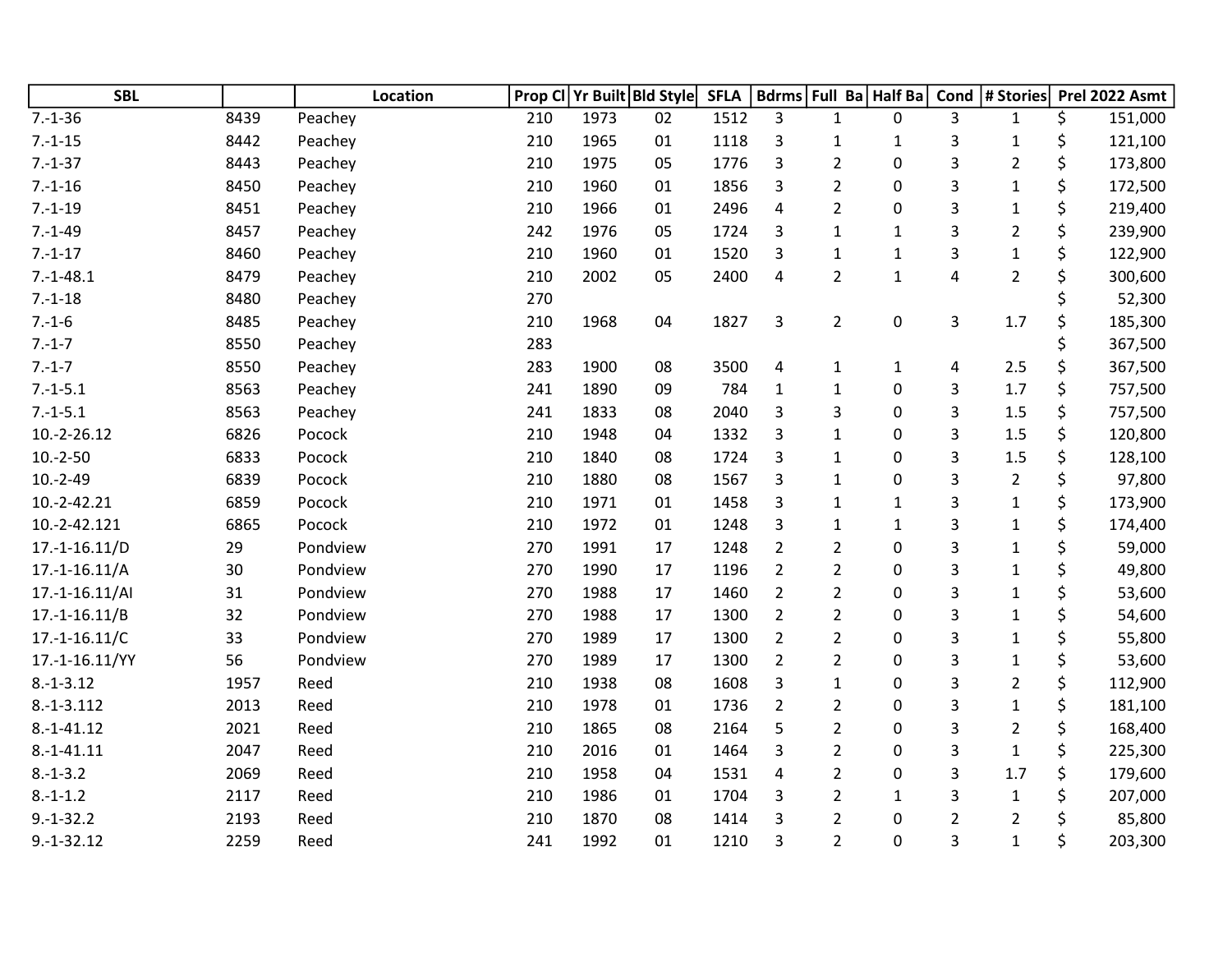| <b>SBL</b>    |      | Location  |     |      | Prop CI Yr Built Bld Style | <b>SFLA</b> |                | Bdrms Full Ba Half Ba |                  | Cond                      | # Stories      | Prel 2022 Asmt |
|---------------|------|-----------|-----|------|----------------------------|-------------|----------------|-----------------------|------------------|---------------------------|----------------|----------------|
| $9.-1-83$     | 2301 | Reed      | 210 | 1960 | 01                         | 996         | 3              | $\mathbf{1}$          | $\mathbf{0}$     | 3                         | $\mathbf{1}$   | \$<br>110,300  |
| $9.-1-30$     | 2331 | Reed      | 210 | 1967 | 01                         | 1264        | 3              | $\mathbf{1}$          | 0                | 1                         | $\mathbf{1}$   | \$<br>51,200   |
| $9. - 1 - 31$ | 2339 | Reed      | 241 | 1883 | 08                         | 2326        | $\sqrt{4}$     | $\overline{2}$        | $\mathbf{1}$     | 3                         | $\overline{2}$ | \$<br>500,500  |
| $9.-1-28.2$   | 2373 | Reed      | 210 | 1976 | 01                         | 1408        | 3              | $\mathbf{1}$          | $\mathbf 1$      | $\ensuremath{\mathsf{3}}$ | $\mathbf{1}$   | \$<br>193,900  |
| $9.-1-28.1$   | 2389 | Reed      | 210 | 1850 | 08                         | 1600        | 3              | $\mathbf{1}$          | $\mathbf{1}$     | 3                         | $\overline{2}$ | \$<br>142,800  |
| $9.-1-27$     | 2429 | Reed      | 210 | 1969 | 05                         | 2068        | 3              | $\overline{2}$        | $\mathbf 1$      | 3                         | $\overline{2}$ | \$<br>199,500  |
| $9.-1-26$     | 2461 | Reed      | 210 | 1976 | 05                         | 2066        | 3              | $\mathbf{1}$          | $\mathbf{1}$     | 3                         | $\overline{2}$ | \$<br>218,000  |
| $9.-1-23$     | 2471 | Reed      | 210 | 1964 | 01                         | 1186        | $\overline{2}$ | $\mathbf{1}$          | $\boldsymbol{0}$ | 3                         | $\mathbf{1}$   | \$<br>138,500  |
| $9.-1-21$     | 2489 | Reed      | 210 | 1969 | 05                         | 1647        | 3              | $\mathbf{1}$          | $\mathbf{1}$     | 3                         | $\overline{2}$ | \$<br>198,300  |
| $3.-1-1$      | 10   | Richmond  | 210 | 1969 | 05                         | 1536        | 3              | 1                     | $\mathbf{1}$     | 3                         | $\overline{2}$ | \$<br>156,700  |
| $3.-1-7$      | 11   | Richmond  | 210 | 1978 | 05                         | 1680        | 3              | $\overline{2}$        | $\mathbf{1}$     | 3                         | $\overline{2}$ | \$<br>194,800  |
| $3.-2-2$      | 12   | Richmond  | 210 | 1972 | 02                         | 1764        | 3              | $\mathbf{1}$          | $\mathbf{1}$     | 3                         | $\mathbf{1}$   | \$<br>157,800  |
| $3.-1-8$      | 13   | Richmond  | 210 | 1954 | 01                         | 1140        | 3              | $\mathbf{1}$          | $\pmb{0}$        | 3                         | $\mathbf{1}$   | \$<br>131,300  |
| $3.-2-3$      | 14   | Richmond  | 210 | 1972 | 01                         | 1040        | 3              | $\mathbf{1}$          | 0                | 3                         | $\mathbf{1}$   | \$<br>113,300  |
| $3.-1-9$      | 15   | Richmond  | 210 | 1880 | 08                         | 1529        | 3              | $\mathbf{1}$          | 0                | 3                         | $\overline{2}$ | \$<br>113,300  |
| $3.-2-4$      | 16   | Richmond  | 210 | 1971 | 01                         | 1568        | 3              | $\overline{2}$        | 0                | 3                         | $\mathbf{1}$   | \$<br>159,800  |
| $3.-1-10$     | 17   | Richmond  | 210 | 1900 | 08                         | 1104        | $\overline{2}$ | $\mathbf{1}$          | 0                | 3                         | 1              | \$<br>94,100   |
| $3.-2-1.2$    | 18   | Richmond  | 210 | 1983 | 02                         | 1560        | 3              | $\mathbf{1}$          | $\boldsymbol{0}$ | 3                         | $\mathbf{1}$   | \$<br>130,000  |
| $3.-1-11$     | 19   | Richmond  | 210 | 1850 | 08                         | 1103        | 4              | 1                     | $\mathbf{1}$     | 3                         | 1.7            | \$<br>111,800  |
| $3.-1-12$     | 21   | Richmond  | 210 | 1850 | 08                         | 1174        | 3              | 1                     | 0                | 3                         | $\overline{2}$ | \$<br>106,600  |
| $3.-1-13.1$   | 23   | Richmond  | 210 | 1850 | 08                         | 1296        | $\overline{2}$ | $\overline{2}$        | 0                | 3                         | $\overline{2}$ | \$<br>150,700  |
| $3.-2-55$     | 24   | Richmond  | 210 | 1992 | 02                         | 1976        | 3              | $\overline{2}$        | 0                | 3                         | $\mathbf{1}$   | \$<br>157,900  |
| $3.-1-14.2$   | 25   | Richmond  | 210 | 1969 | 05                         | 1488        | 3              | $\overline{2}$        | $\mathbf{1}$     | 3                         | $\overline{2}$ | \$<br>166,400  |
| $3.-1-14.1$   | 27   | Richmond  | 210 | 1873 | 08                         | 1600        | 3              | 1                     | $\mathbf{1}$     | $\ensuremath{\mathsf{3}}$ | $\overline{2}$ | \$<br>153,400  |
| $3.-2-54$     | 28   | Richmond  | 210 | 1992 | 04                         | 1694        | 4              | $\overline{2}$        | 0                | 3                         | 1.7            | \$<br>163,700  |
| $3.-1-16.21$  | 31   | Richmond  | 210 | 1990 | 04                         | 1832        | 4              | $\overline{2}$        | 0                | 3                         | 1.7            | \$<br>212,400  |
| $3.-2-53$     | 32   | Richmond  | 210 | 1992 | 04                         | 1694        | 3              | $\overline{2}$        | 0                | 3                         | 1.7            | \$<br>174,900  |
| $3.-2-52$     | 34   | Richmond  | 210 | 1991 | 02                         | 1976        | 4              | $\overline{2}$        | 0                | 3                         | $\mathbf 1$    | \$<br>172,700  |
| $3.-2-51$     | 36   | Richmond  | 210 | 1991 | 04                         | 1790        | 4              | $\overline{2}$        | 0                | 3                         | 1.7            | \$<br>188,500  |
| $3.-1-91$     | 12   | Rochester | 210 | 1849 | 08                         | 1574        | 3              | $\mathbf{1}$          | 1                | 3                         | $\overline{2}$ | \$<br>112,800  |
| $3.-1-90$     | 14   | Rochester | 210 | 1874 | 08                         | 1336        | $\overline{2}$ | $\mathbf{1}$          | $\mathbf{1}$     | 3                         | 1.7            | \$<br>123,100  |
| $3.-1-89$     | 16   | Rochester | 210 | 1950 | 04                         | 1577        | 3              | $\mathbf{1}$          | 0                | 3                         | 1.5            | \$<br>138,600  |
| $3.-1-53$     | 17   | Rochester | 210 | 1930 | 09                         | 856         | $\overline{2}$ | $\mathbf{1}$          | 0                | 3                         | $\mathbf{1}$   | \$<br>79,100   |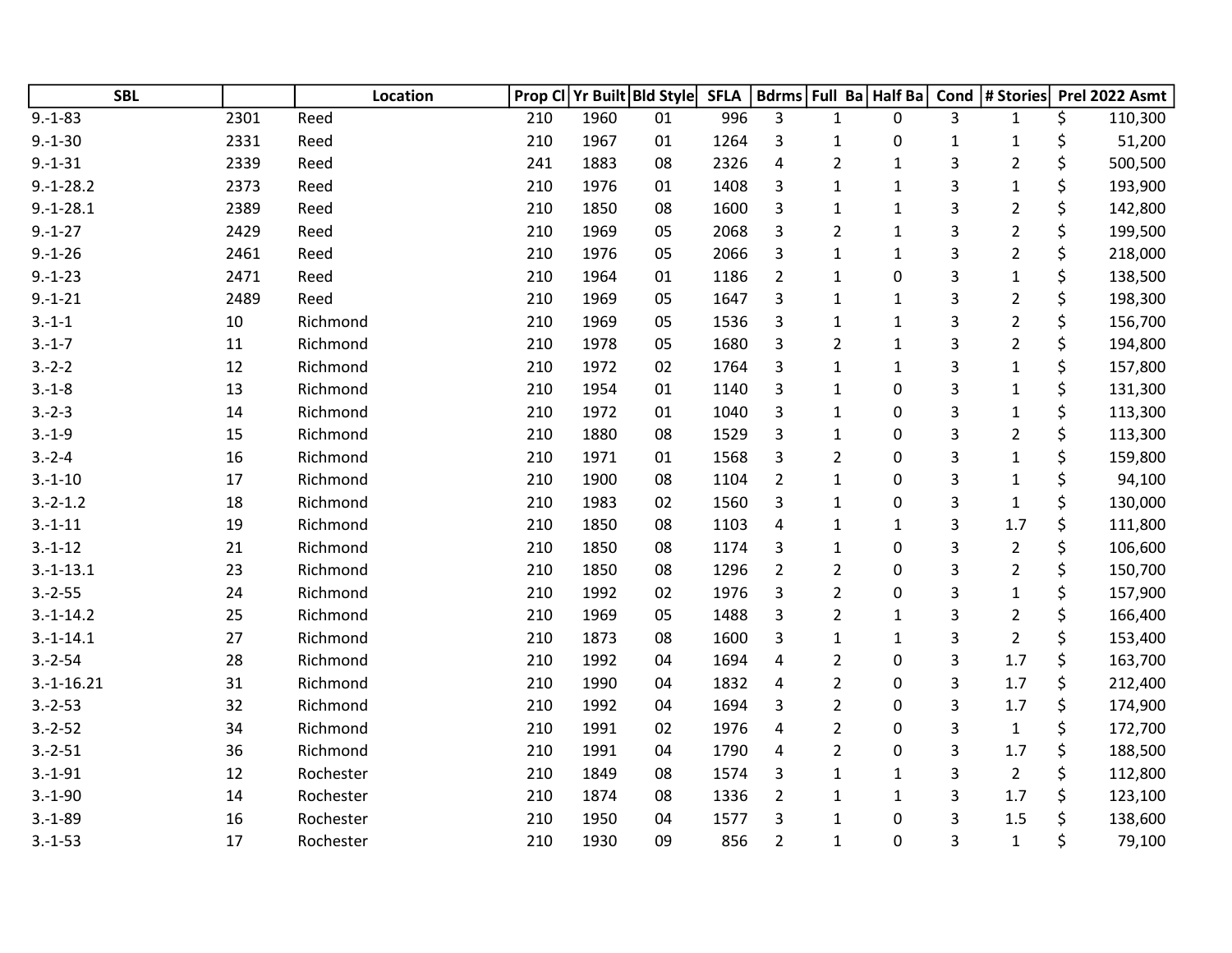| <b>SBL</b>  |    | Location  | Prop CI |      | Yr Built Bld Style | <b>SFLA</b> |                | Bdrms Full Ba Half Ba |              | Cond           | # Stories      | Prel 2022 Asmt |
|-------------|----|-----------|---------|------|--------------------|-------------|----------------|-----------------------|--------------|----------------|----------------|----------------|
| $5.-1-1$    | 18 | Rochester | 210     | 1874 | 08                 | 1666        | 3              | $\mathbf{1}$          | $\mathbf{1}$ | 3              | $\overline{2}$ | \$<br>144,300  |
| $3.-1-52$   | 19 | Rochester | 220     | 1880 | 08                 | 2536        | 4              | $\overline{2}$        | 0            | 3              | $\overline{2}$ | \$<br>117,900  |
| $5.-1-2$    | 20 | Rochester | 210     | 1955 | 01                 | 1004        | 3              | $\mathbf{1}$          | 0            | 3              | $\mathbf{1}$   | \$<br>122,200  |
| $3.-1-51$   | 21 | Rochester | 210     | 1900 | 08                 | 1448        | $\overline{2}$ | 1                     | 0            | 3              | $\overline{2}$ | \$<br>93,100   |
| $5.-1-4$    | 22 | Rochester | 210     | 1870 | 08                 | 1480        | $\overline{2}$ | $\mathbf{1}$          | 0            | 3              | 1.7            | \$<br>135,900  |
| $3.-1-50$   | 23 | Rochester | 210     | 1824 | 08                 | 1896        | 3              | 1                     | 0            | 3              | 1.7            | \$<br>129,500  |
| $5.-1-5$    | 24 | Rochester | 210     | 1858 | 08                 | 1092        | 3              | $\mathbf{1}$          | 0            | 3              | $\overline{2}$ | \$<br>112,200  |
| $2.-1-18$   | 25 | Rochester | 210     | 1880 | 08                 | 1876        | 3              | $\mathbf 1$           | 0            | 3              | $\overline{2}$ | \$<br>137,400  |
| $5.-1-6$    | 26 | Rochester | 210     | 1920 | 08                 | 1944        | 3              | 1                     | $\mathbf{1}$ | $\overline{2}$ | $\overline{2}$ | \$<br>95,400   |
| $2.-1-17$   | 27 | Rochester | 210     | 1900 | 08                 | 3006        | $\overline{2}$ | 1                     | 0            | 3              | $\overline{2}$ | \$<br>127,900  |
| $5.-1-7$    | 28 | Rochester | 220     | 1870 | 08                 | 2309        | 4              | $\overline{2}$        | 0            | 3              | $\overline{2}$ | \$<br>105,300  |
| $2.-1-16.1$ | 29 | Rochester | 210     | 1880 | 08                 | 1878        | 5              | $\mathbf{1}$          | 0            | 3              | $\overline{2}$ | \$<br>114,700  |
| $5.-1-8$    | 30 | Rochester | 210     | 1880 | 08                 | 1202        | $\overline{2}$ | $\mathbf{1}$          | 0            | $\overline{2}$ | 1.5            | 55,300         |
| $2.-1-15$   | 33 | Rochester | 210     | 1900 | 08                 | 1017        | 3              | $\mathbf{1}$          | 0            | 3              | $\mathbf{1}$   | \$<br>86,400   |
| $5.-1-10$   | 34 | Rochester | 210     | 1935 | 09                 | 1052        | $\overline{2}$ | $\mathbf{1}$          | $\mathbf{1}$ | 3              | 1.5            | \$<br>101,700  |
| $2.-1-14$   | 35 | Rochester | 210     | 1870 | 08                 | 1500        | 3              | 1                     | $\mathbf{1}$ | 3              | $\overline{2}$ | \$<br>112,300  |
| $5.-1-11$   | 36 | Rochester | 210     | 1880 | 08                 | 2240        | 4              | $\mathbf{1}$          | 0            | 3              | $\overline{2}$ | \$<br>133,800  |
| $2.-1-13$   | 37 | Rochester | 210     | 1860 | 08                 | 2436        | 5              | $\overline{2}$        | 0            | 3              | $\overline{2}$ | \$<br>160,300  |
| $5.-1-12$   | 38 | Rochester | 210     | 1910 | 08                 | 1920        | 4              | 1                     | $\mathbf{1}$ | 3              | $\overline{2}$ | \$<br>133,800  |
| $2.-1-11$   | 39 | Rochester | 210     | 1905 | 08                 | 2432        | 4              | $\overline{2}$        | 0            | 3              | $\overline{2}$ | \$<br>151,100  |
| $5.-1-13$   | 40 | Rochester | 210     | 1880 | 08                 | 1164        | 3              | $\mathbf{1}$          | 0            | 4              | $\overline{2}$ | \$<br>111,200  |
| $2.-1-10$   | 41 | Rochester | 210     | 1890 | 08                 | 1436        | 3              | $\mathbf{1}$          | $\mathbf 1$  | 3              | $\overline{2}$ | \$<br>104,800  |
| $2.-1-9$    | 43 | Rochester | 210     | 1910 | 08                 | 3122        | $\overline{a}$ | $\overline{2}$        | 0            | 3              | 2.5            | \$<br>188,200  |
| $5.-1-15$   | 44 | Rochester | 210     | 1910 | 08                 | 1574        | 3              | 1                     | 0            | 3              | $\overline{2}$ | \$<br>102,600  |
| $2.-1-8$    | 45 | Rochester | 210     | 1870 | 08                 | 1737        | 4              | $\overline{2}$        | 0            | 3              | $\overline{2}$ | \$<br>164,300  |
| $5.-1-16$   | 46 | Rochester | 210     | 1880 | 08                 | 1696        | 3              | $\mathbf{1}$          | 1            | 3              | $\overline{2}$ | \$<br>117,000  |
| $2.-1-7$    | 47 | Rochester | 210     | 1850 | 08                 | 1564        | $\overline{2}$ | $\mathbf{1}$          | 0            | 3              | $\overline{2}$ | \$<br>123,100  |
| $5.-1-17$   | 48 | Rochester | 210     | 1900 | 08                 | 2321        | 3              | $\mathbf{1}$          | $\mathbf{1}$ | 3              | $\overline{2}$ | \$<br>120,000  |
| $5.-1-18$   | 50 | Rochester | 210     | 1910 | 08                 | 1392        | 3              | $\mathbf{1}$          | 0            | 3              | $\overline{2}$ | \$<br>109,800  |
| $2.-1-5$    | 51 | Rochester | 210     | 1910 | 08                 | 1824        | 3              | 1                     | 1            | 3              | $\overline{2}$ | \$<br>98,900   |
| $5.-1-19$   | 52 | Rochester | 210     | 1854 | 08                 | 1408        | 4              | $\overline{2}$        | $\mathbf{1}$ | 3              | $\overline{2}$ | \$<br>137,300  |
| $2.-1-4$    | 53 | Rochester | 210     | 1910 | 08                 | 1104        | 3              | $\overline{2}$        | 0            | 3              | $\mathbf 1$    | \$<br>113,600  |
| $5.-1-20$   | 54 | Rochester | 210     | 1914 | 08                 | 1332        | 3              | $\mathbf{1}$          | $\mathbf{1}$ | 3              | 1.7            | \$<br>155,400  |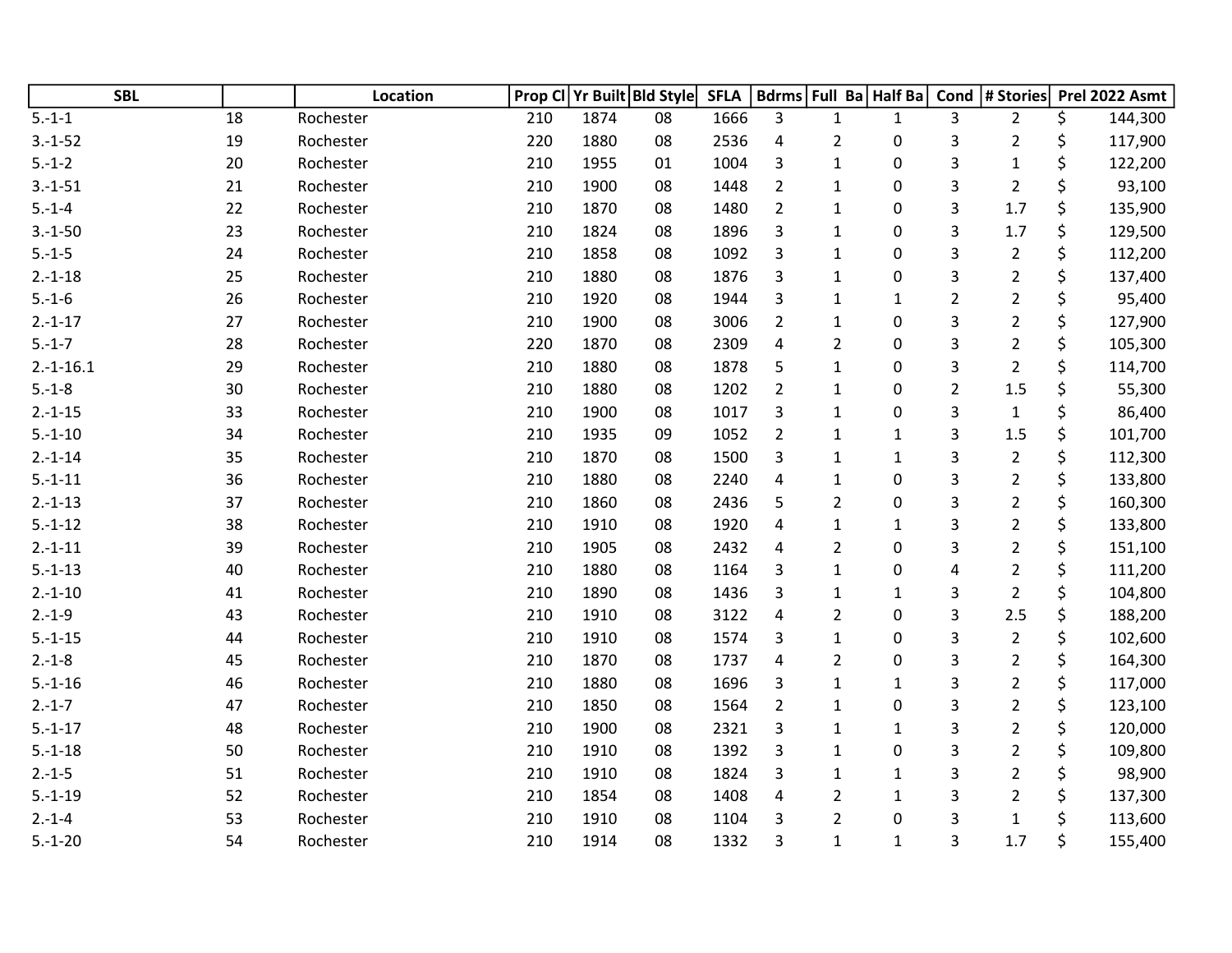| <b>SBL</b>    |        | Location  | Prop Cl | Yr Built Bld Style |    | <b>SFLA</b> |                         |                | Bdrms Full Ba Half Ba |                | Cond # Stories | Prel 2022 Asmt |
|---------------|--------|-----------|---------|--------------------|----|-------------|-------------------------|----------------|-----------------------|----------------|----------------|----------------|
| $2.-1-3$      | 55     | Rochester | 220     | 1870               | 08 | 2349        | 5                       | $\overline{2}$ | 0                     | $\overline{2}$ | $\overline{2}$ | \$<br>109,100  |
| $5.-1-21$     | 56     | Rochester | 210     | 1890               | 08 | 1856        | 3                       | $\overline{2}$ | 0                     | 3              | $\overline{2}$ | \$<br>134,700  |
| $2.-1-2$      | 57     | Rochester | 210     | 1880               | 08 | 1832        | 3                       | $\overline{2}$ | 0                     | 3              | $\overline{2}$ | \$<br>135,400  |
| $2.-1-1$      | 59     | Rochester | 210     | 1953               | 04 | 1555        | $\overline{4}$          | $\overline{2}$ | $\pmb{0}$             | 3              | 1.5            | \$<br>128,700  |
| $5.-1-22$     | 60     | Rochester | 210     | 1900               | 08 | 2228        | 5                       | $\mathbf{1}$   | $\mathbf{1}$          | 3              | $\overline{2}$ | \$<br>126,600  |
| $2.-2-1$      | 61     | Rochester | 210     | 1920               | 08 | 1305        | $\overline{2}$          | $\mathbf{1}$   | 0                     | 3              | $\mathbf{1}$   | \$<br>122,700  |
| $2.-2-2$      | 63     | Rochester | 210     | 1920               | 08 | 1714        | 3                       | $\mathbf{1}$   | 0                     | 3              | 1.7            | \$<br>132,000  |
| $5.-1-23$     | 64     | Rochester | 210     | 1942               | 08 | 2195        | 3                       | $\overline{2}$ | 0                     | 3              | 1.7            | \$<br>131,700  |
| $2.-2-20$     | 65     | Rochester | 210     | 1987               | 05 | 1200        | $\overline{3}$          | $\mathbf 1$    | $\mathbf 1$           | 4              | $\overline{2}$ | \$<br>154,000  |
| $2.-2-19$     | 67     | Rochester | 210     | 1985               | 01 | 1308        | 3                       | $\overline{2}$ | 0                     | 3              | $\mathbf 1$    | \$<br>199,100  |
| $5.-1-24$     | 68     | Rochester | 210     | 1941               | 05 | 1863        | 4                       | $\overline{2}$ | 1                     | 3              | $\overline{2}$ | \$<br>212,900  |
| $2.-2-18$     | 69     | Rochester | 210     | 1985               | 05 | 1497        | 3                       | $\mathbf{1}$   | $\mathbf{1}$          | 3              | $\overline{2}$ | \$<br>135,600  |
| $2.-2-17$     | $71\,$ | Rochester | 210     | 1987               | 04 | 2090        | $\overline{4}$          | 3              | 0                     | 3              | 1.7            | \$<br>221,400  |
| $2.-2-16$     | 73     | Rochester | 210     | 1990               | 02 | 1784        | $\overline{4}$          | $\overline{2}$ | 0                     | 3              | $\mathbf{1}$   | \$<br>172,400  |
| $5.-1-25$     | 74     | Rochester | 210     | 1950               | 01 | 1838        | 3                       | $\overline{2}$ | 0                     | 3              | $\mathbf 1$    | \$<br>175,100  |
| $2.-2-15$     | 75     | Rochester | 210     | 1990               | 04 | 1694        | 3                       | $\overline{2}$ | 0                     | 3              | 1.7            | \$<br>168,500  |
| $5.-1-26$     | 76     | Rochester | 210     | 1946               | 04 | 1116        | 4                       | $\mathbf{1}$   | 0                     | 3              | 1.5            | \$<br>136,200  |
| $2.-2-14$     | 77     | Rochester | 210     | 1990               | 04 | 1568        | $\overline{4}$          | $\overline{2}$ | 0                     | 3              | 1.7            | \$<br>170,700  |
| $5.-1-27$     | 78     | Rochester | 210     | 1880               | 08 | 1048        | $\overline{2}$          | $\mathbf{1}$   | 0                     | 3              | 1.5            | \$<br>113,000  |
| $2.-2-22$     | 79     | Rochester | 210     | 1987               | 01 | 1092        | 3                       | $\mathbf{1}$   | 0                     | 3              | $\mathbf{1}$   | \$<br>142,800  |
| $5.-1-3$      | 20A    | Rochester | 210     | 1981               | 06 | 2149        | 3                       | $\overline{2}$ | 0                     | 3              | $\mathbf{1}$   | \$<br>190,100  |
| $2.-2-23$     | 75A    | Rochester | 210     | 1990               | 02 | 2576        | 3                       | $\mathbf{1}$   | $\mathbf{1}$          | 3              | $\mathbf{1}$   | \$<br>180,100  |
| $11.-1-.7.2$  | 7550   | Sackett   | 242     | 2004               | 01 | 1288        | $\overline{2}$          | $\overline{2}$ | 0                     | 3              | $\mathbf{1}$   | \$<br>175,700  |
| $9.-1-38$     | 7557   | Sackett   | 241     | 2003               | 01 | 1307        | 3                       | $\overline{2}$ | $\pmb{0}$             | 3              | $\mathbf 1$    | \$<br>416,000  |
| $11.-1-9$     | 7632   | Sackett   | 210     | 1950               | 01 | 816         | $\overline{2}$          | $\mathbf{1}$   | 0                     | $\overline{2}$ | $\mathbf 1$    | \$<br>103,400  |
| $11.-1-8.2$   | 7636   | Sackett   | 210     | 1880               | 08 | 1563        | 4                       | $\mathbf{1}$   | 0                     | $\overline{2}$ | 1.7            | \$<br>78,100   |
| $9.-1-37$     | 7637   | Sackett   | 241     | 1950               | 01 | 768         | $\overline{2}$          | $\mathbf{1}$   | 0                     | 3              | $\mathbf 1$    | \$<br>355,100  |
| $9.-1-37$     | 7637   | Sackett   | 241     | 1946               | 08 | 1140        | 3                       | $\mathbf{1}$   | 0                     | $\overline{2}$ | 1.5            | \$<br>355,100  |
| $11.-1-11.11$ | 7642   | Sackett   | 210     | 1957               | 04 | 1152        | $\overline{\mathbf{4}}$ | 1              | 0                     | $\mathbf 1$    | 1.5            | \$<br>80,400   |
| $11.-1-10$    | 7682   | Sackett   | 210     | 1835               | 08 | 2940        | 5                       | $\mathbf{1}$   | 0                     | $\overline{2}$ | $\overline{2}$ | \$<br>127,400  |
| $8.-1-30.1$   | 7743   | Sackett   | 220     | 1880               | 08 | 2275        | 4                       | 3              | 0                     | $\overline{2}$ | 1.7            | \$<br>115,600  |
| $8.-1-27.2$   | 7787   | Sackett   | 210     | 1860               | 08 | 1727        | 4                       | $\mathbf{1}$   | $\mathbf{1}$          | 3              | $\overline{2}$ | \$<br>150,400  |
| $8.-1-25.2$   | 7849   | Sackett   | 210     | 1895               | 08 | 2575        | 4                       | $\overline{2}$ | 0                     | 3              | $\overline{2}$ | \$<br>148,000  |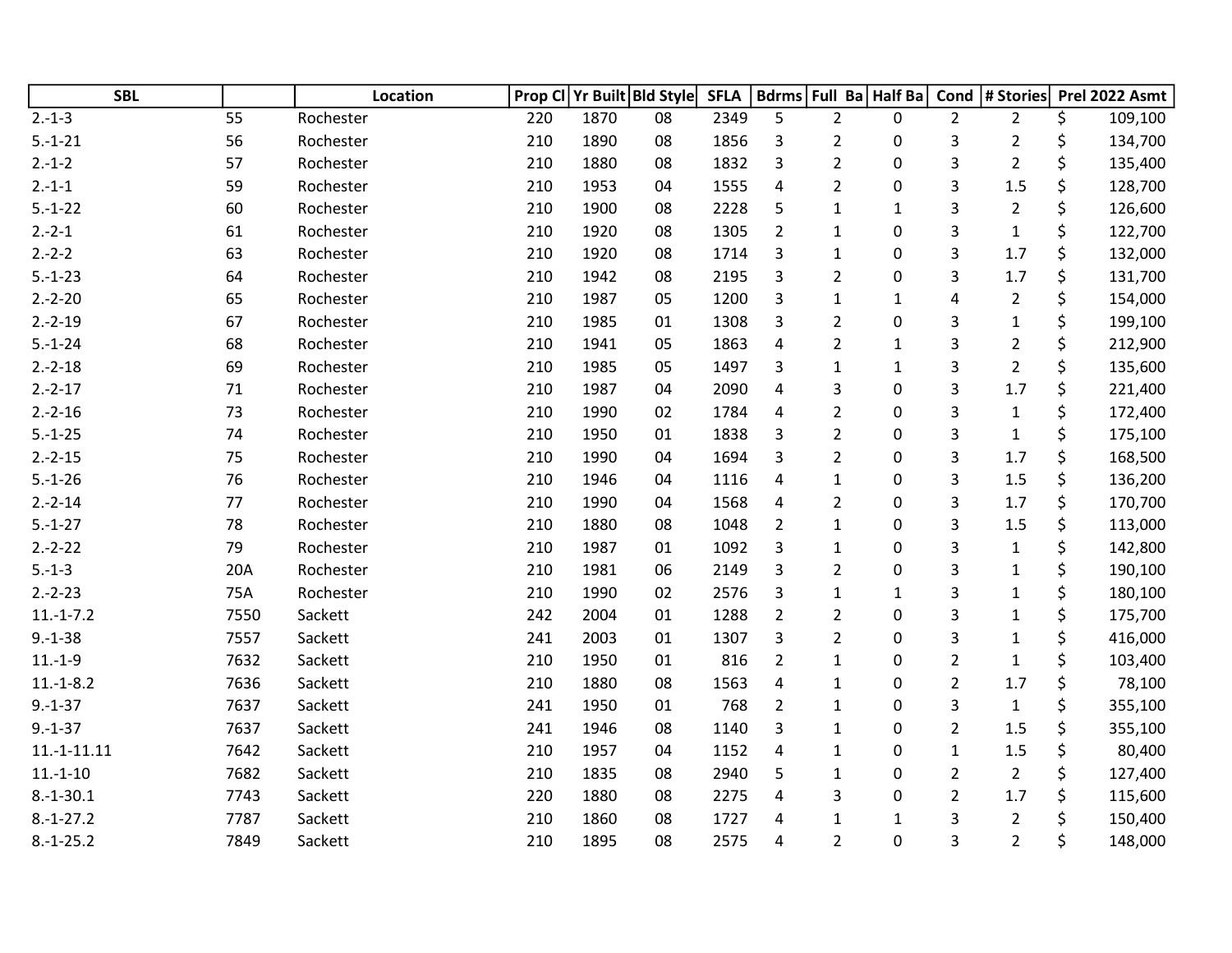| <b>SBL</b>   |      | Location   | Prop Cl | Yr Built Bld Style |    | <b>SFLA</b> |                |                | Bdrms Full Ba Half Ba | Cond           | # Stories      | Prel 2022 Asmt |
|--------------|------|------------|---------|--------------------|----|-------------|----------------|----------------|-----------------------|----------------|----------------|----------------|
| $11.-1-15.2$ | 7882 | Sackett    | 210     | 1973               | 01 | 960         | 3              | $\mathbf{1}$   | 0                     | 3              | $\mathbf{1}$   | \$<br>145,200  |
| $8.-1-24$    | 7905 | Sackett    | 241     | 1860               | 08 | 1775        | 3              | $\mathbf 1$    | 0                     | 3              | 1.7            | \$<br>308,600  |
| $6.-1-1.22$  | 7944 | Sackett    | 210     | 1987               | 06 | 2452        | 4              | $\overline{2}$ | $\mathbf{1}$          | 3              | $\overline{2}$ | \$<br>331,500  |
| $6.-1-2.2$   | 7958 | Sackett    | 210     | 1945               | 01 | 1873        | $\overline{2}$ | $\overline{2}$ | 0                     | 3              | $\mathbf{1}$   | \$<br>155,700  |
| $6.-1-1.12$  | 7960 | Sackett    | 210     | 1986               | 02 | 1302        | 3              | $\mathbf{1}$   | 0                     | $\overline{2}$ | $\mathbf{1}$   | \$<br>103,000  |
| $8.-1-22$    | 7967 | Sackett    | 210     | 1988               | 01 | 1386        | 3              | 1              | 0                     | 3              | $\mathbf{1}$   | \$<br>166,400  |
| $6.-1-3$     | 7968 | Sackett    | 242     | 1961               | 01 | 1485        | 4              | $\mathbf{1}$   | 0                     | 3              | 1              | \$<br>198,300  |
| $6.-1-4.22$  | 7970 | Sackett    | 210     | 1969               | 02 | 1413        | 3              | $\overline{2}$ | 0                     | 3              | $\mathbf{1}$   | \$<br>179,000  |
| $6.-1-4.212$ | 7978 | Sackett    | 210     | 1971               | 01 | 1420        | $\overline{2}$ | $\overline{2}$ | 0                     | 3              | $\mathbf{1}$   | \$<br>205,400  |
| $6.-1-4.111$ | 8000 | Sackett    | 242     | 2002               | 05 | 2534        | 3              | $\overline{2}$ | $\mathbf{1}$          | 3              | $\overline{2}$ | \$<br>339,600  |
| $6.-1-4.112$ | 8008 | Sackett    | 210     | 1824               | 08 | 1612        | 4              | $\overline{2}$ | 0                     | 3              | 1.7            | \$<br>196,800  |
| $8.-1-23$    | 8037 | Sackett    | 241     | 1865               | 08 | 2086        | 3              | $\mathbf{1}$   | 0                     | 3              | $\overline{2}$ | \$<br>336,100  |
| $8.-1-21.2$  | 8181 | Sackett    | 241     | 1980               | 03 | 1344        | 3              | $\mathbf{1}$   | $\mathbf{1}$          | 3              | $\mathbf 1$    | \$<br>240,400  |
| $9.-1-69.2$  | 5980 | Sautell    | 210     | 1880               | 08 | 1852        | 3              | 1              | $\mathbf{1}$          | 3              | $\overline{2}$ | \$<br>123,200  |
| $9.-1-77.1$  | 5995 | Sautell    | 242     | 1880               | 08 | 1856        | 6              | 1              | 0                     | $\overline{2}$ | $\overline{2}$ | \$<br>111,700  |
| $9.-1-68.1$  | 5996 | Sautell    | 210     | 1850               | 08 | 1244        | $\overline{2}$ | 1              | 0                     | 3              | 1.5            | \$<br>144,300  |
| $9.-1-64.1$  | 6014 | Sautell    | 210     | 1880               | 08 | 1344        | 3              | $\mathbf{1}$   | 0                     | 3              | $\overline{2}$ | \$<br>141,800  |
| $9.-1-78.2$  | 6015 | Sautell    | 210     | 1965               | 03 | 1770        | 3              | 1              | $\mathbf 1$           | 3              | $\mathbf{1}$   | \$<br>204,100  |
| $9.-1-63$    | 6022 | Sautell    | 220     | 1900               | 08 | 2110        | 4              | 3              | 0                     | 3              | $\overline{2}$ | \$<br>156,400  |
| $9.-1-79$    | 6025 | Sautell    | 210     | 1960               | 01 | 1760        | 3              | 1              | 0                     | 4              | $\mathbf{1}$   | \$<br>202,600  |
| $9.-1-80$    | 6027 | Sautell    | 210     | 1966               | 17 | 1040        | 3              | 1              | 0                     | 3              | $\mathbf{1}$   | \$<br>107,700  |
| $9.-1-60.1$  | 6037 | Sautell    | 242     | 1972               | 05 | 2774        | $\overline{4}$ | 2              | $\mathbf{1}$          | 3              | $\overline{2}$ | \$<br>327,500  |
| $9.-1-62.2$  | 6044 | Sautell    | 210     | 1996               | 01 | 1260        | $\overline{2}$ | $\overline{2}$ | 0                     | 4              | $\mathbf{1}$   | \$<br>262,500  |
| $9.-1-62.1$  | 6062 | Sautell    | 210     | 1992               | 05 | 2315        | 3              | $\overline{2}$ | 1                     | 3              | $\overline{2}$ | \$<br>301,400  |
| $9.-1-61$    | 6076 | Sautell    | 210     | 1830               | 08 | 1560        | 3              | 1              | 0                     | $\overline{2}$ | 1.7            | \$<br>124,100  |
| $9.-1-59$    | 6087 | Sautell    | 210     | 1880               | 08 | 960         | $\overline{2}$ | 1              | 0                     | 3              | $\overline{2}$ | \$<br>87,700   |
| $9.-1-60.2$  | 6097 | Sautell    | 210     | 1993               | 05 | 1584        | 3              | $\overline{2}$ | $\mathbf{1}$          | 3              | $\overline{2}$ | \$<br>201,100  |
| $9.-1-57.2$  | 6112 | Sautell    | 210     | 1880               | 08 | 1998        | $\overline{4}$ | $\overline{2}$ | 0                     | 3              | $\overline{2}$ | \$<br>154,200  |
| $9.-1-56.2$  | 6132 | Sautell    | 210     | 1911               | 08 | 1754        | 3              | $\overline{2}$ | 0                     | 3              | $\overline{2}$ | \$<br>177,700  |
| $16.-1-20$   | 7725 | School     | 241     | 1860               | 08 | 1017        | 3              | $\mathbf{1}$   | 0                     | $\overline{2}$ | 1.7            | \$<br>142,300  |
| $3.-1-40$    | 18   | South Lake | 220     | 1804               | 08 | 2731        | 5              | 2              | 1                     | 3              | $\overline{2}$ | \$<br>126,100  |
| $3.-1-63.1$  | 19   | South Lake | 210     | 1860               | 08 | 2984        | 3              | 1              | 0                     | 3              | $\overline{2}$ | \$<br>186,100  |
| $3.-1-31$    | 20   | South Lake | 220     | 1890               | 08 | 3359        | 3              | $\overline{2}$ | 0                     | 3              | $\overline{2}$ | \$<br>160,200  |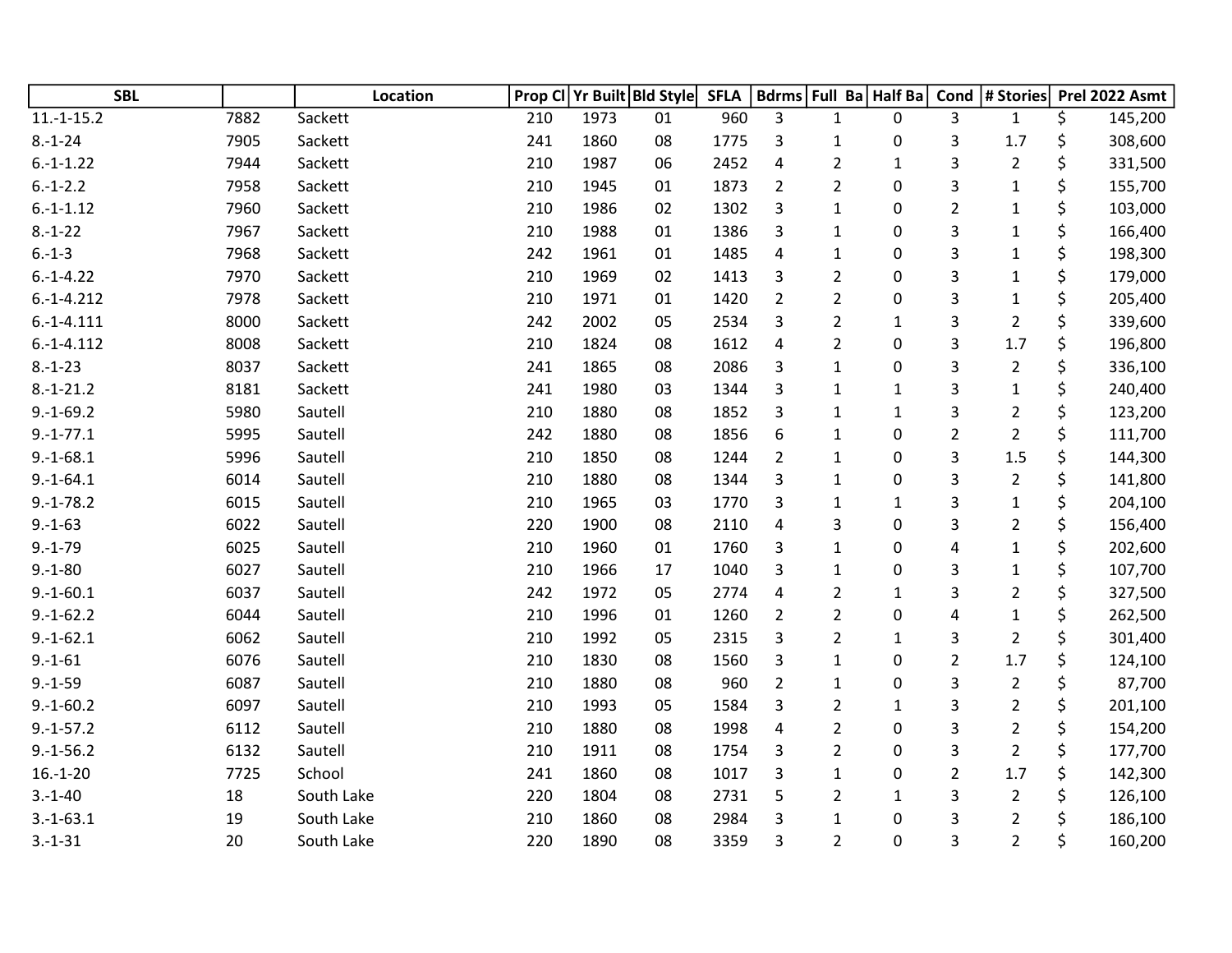| <b>SBL</b>   |    | Location   | Prop Cl |      | Yr Built Bld Style | <b>SFLA</b> |                         |                | Bdrms Full Ba Half Ba | Cond                      | # Stories      | Prel 2022 Asmt |
|--------------|----|------------|---------|------|--------------------|-------------|-------------------------|----------------|-----------------------|---------------------------|----------------|----------------|
| $3.-1-64.1$  | 21 | South Lake | 210     | 1829 | 08                 | 3744        | 4                       | $\mathbf{1}$   | $\mathbf{1}$          | $\mathbf{1}$              | $\overline{2}$ | \$<br>40,900   |
| $3.-1-30$    | 22 | South Lake | 210     | 1874 | 08                 | 2016        | 3                       | $\overline{2}$ | 0                     | $\mathbf{1}$              | $\overline{2}$ | \$<br>65,200   |
| $3.-1-65.1$  | 23 | South Lake | 230     | 1824 | 08                 | 2648        | 4                       | 3              | 0                     | 3                         | $\overline{2}$ | \$<br>119,200  |
| $3.-1-29$    | 24 | South Lake | 210     | 1820 | 08                 | 2194        | 3                       | $\overline{2}$ | 0                     | $\overline{2}$            | $\overline{2}$ | \$<br>74,600   |
| $3.-1-28$    | 26 | South Lake | 283     | 1874 | 08                 | 2672        | 3                       | $\mathbf{1}$   | $\mathbf 1$           | 3                         | $\overline{2}$ | \$<br>132,600  |
| $3.-1-27$    | 28 | South Lake | 210     | 1906 | 08                 | 3296        | 4                       | 1              | 1                     | 3                         | 2.5            | 169,300        |
| $3.-1-26$    | 30 | South Lake | 210     | 1874 | 08                 | 2466        | 3                       | 1              | $\mathbf{1}$          | 3                         | $\overline{2}$ | \$<br>144,700  |
| $3.-1-68$    | 31 | South Lake | 210     | 1874 | 08                 | 2504        | 5                       | $\overline{2}$ | $\boldsymbol{0}$      | 3                         | $\overline{2}$ | \$<br>105,800  |
| $3.-1-69$    | 33 | South Lake | 210     | 1864 | 08                 | 2412        | 3                       | 1              | 0                     | 3                         | $\overline{2}$ | \$<br>127,600  |
| $3.-1-70$    | 35 | South Lake | 210     | 1874 | 08                 | 1806        | $\overline{4}$          | 1              | 0                     | 3                         | $\overline{2}$ | \$<br>147,500  |
| $3.-1-71$    | 37 | South Lake | 210     | 1874 | 08                 | 1832        | 4                       | 1              | $\mathbf{1}$          | 3                         | $\overline{2}$ | \$<br>104,700  |
| $3.-1-72$    | 39 | South Lake | 220     | 1874 | 08                 | 2684        | $\overline{2}$          | $\overline{2}$ | 0                     | 3                         | $\overline{2}$ | \$<br>112,000  |
| $3.-1-22$    | 40 | South Lake | 210     | 1822 | 08                 | 2026        | 3                       | $\mathbf{1}$   | $\mathbf 0$           | 4                         | $\overline{2}$ | \$<br>145,700  |
| $4.-1-22$    | 41 | South Lake | 210     | 1940 | 04                 | 1640        | 3                       | 1              | $\pmb{0}$             | $\ensuremath{\mathsf{3}}$ | 1.7            | \$<br>113,800  |
| $3.-1-21$    | 42 | South Lake | 210     | 1872 | 08                 | 3132        | 3                       | 1              | $\mathbf{1}$          | 3                         | $\overline{2}$ | \$<br>156,800  |
| $4.-1-21.2$  | 43 | South Lake | 210     | 1825 | 08                 | 1480        | $\overline{2}$          | 1              | 0                     | 3                         | 1.5            | 96,800         |
| $3.-1-20$    | 44 | South Lake | 220     | 1867 | 08                 | 2672        | 5                       | $\overline{2}$ | 0                     | 3                         | $\overline{2}$ | \$<br>148,800  |
| $4.-1-20$    | 45 | South Lake | 210     | 1870 | 08                 | 2071        | $\overline{\mathbf{4}}$ | 1              | $\mathbf 0$           | 3                         | $\overline{2}$ | \$<br>90,600   |
| $3.-1-16.11$ | 46 | South Lake | 210     | 1960 | 01                 | 1668        | 3                       | $\overline{2}$ | 0                     | 3                         | $\mathbf{1}$   | \$<br>42,200   |
| $4.-1-19$    | 47 | South Lake | 220     | 1901 | 08                 | 3085        | 5                       | $\overline{2}$ | 0                     | 3                         | $\overline{2}$ | \$<br>128,200  |
| $3.-1-19$    | 48 | South Lake | 210     | 1824 | 08                 | 1416        | 3                       | $\mathbf{1}$   | 0                     | $\mathbf{1}$              | $\overline{2}$ | 39,300         |
| $4.-1-18$    | 49 | South Lake | 210     | 1910 | 08                 | 1965        | 4                       | 1              | 1                     | 3                         | $\overline{2}$ | \$<br>139,800  |
| $3.-1-17.2$  | 50 | South Lake | 210     | 1849 | 08                 | 2020        | 3                       | $\mathbf{1}$   | $\mathbf 0$           | 3                         | $\overline{2}$ | \$<br>121,700  |
| $4.-1-34$    | 53 | South Lake | 210     | 1928 | 08                 | 2280        | 3                       | $\overline{2}$ | 0                     | 3                         | 2.5            | \$<br>132,500  |
| $3.-1-18$    | 54 | South Lake | 220     | 1874 | 08                 | 2341        | $\overline{2}$          | $\overline{2}$ | 0                     | 3                         | $\overline{2}$ | \$<br>163,300  |
| $4.-1-35$    | 55 | South Lake | 210     | 1953 | 01                 | 1104        | $\overline{2}$          | 1              | 0                     | 3                         | $\mathbf{1}$   | 103,700        |
| $4.-1-16$    | 56 | South Lake | 210     | 1875 | 08                 | 1620        | 4                       | $\overline{2}$ | 0                     | 3                         | $\overline{2}$ | \$<br>105,700  |
| $4.-1-36.2$  | 57 | South Lake | 230     | 1880 | 08                 | 2974        | 4                       | 3              | 0                     | $\overline{2}$            | $\overline{2}$ | \$<br>91,300   |
| $4.-1-15$    | 58 | South Lake | 210     | 1875 | 08                 | 1952        | 3                       | 1              | 0                     | 3                         | $\overline{2}$ | \$<br>102,100  |
| 4.-1-14.111  | 60 | South Lake | 210     | 1930 | 08                 | 1848        | 3                       | 1              | 0                     | 3                         | $\overline{2}$ | \$<br>109,300  |
| $4.-1-39$    | 61 | South Lake | 230     | 1910 | 12                 | 1728        | $\overline{2}$          | 2              | 0                     | 3                         | $\overline{2}$ | 130,100        |
| $4.-1-39$    | 61 | South Lake | 230     | 1970 | 08                 | 1806        | 5                       | 2              | 0                     | 3                         | $\overline{2}$ | 130,100        |
| $4.-1-40$    | 63 | South Lake | 210     | 1860 | 08                 | 1755        | $\overline{2}$          | $\mathbf 1$    | 0                     | 3                         | 1.5            | \$<br>58,300   |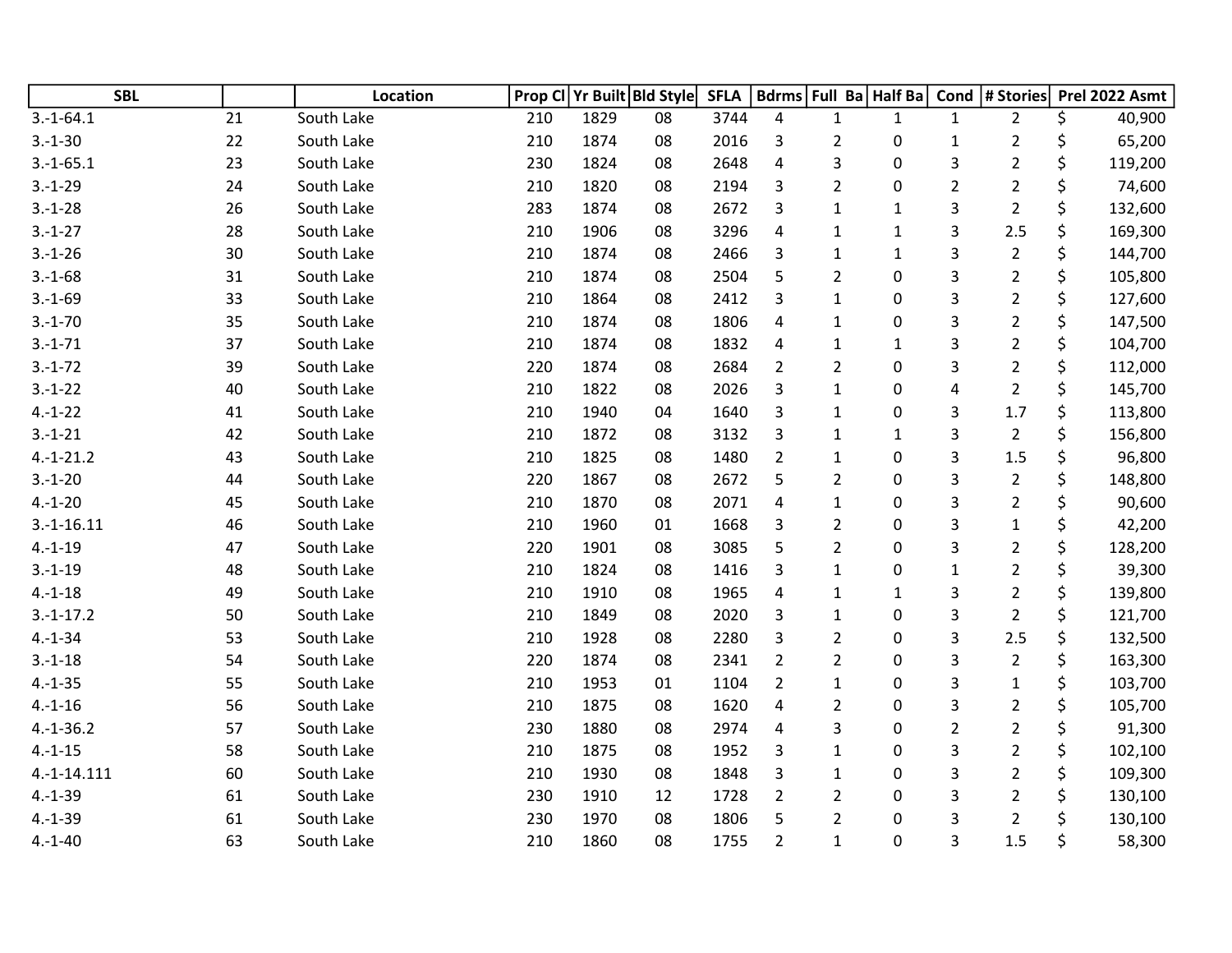| <b>SBL</b>   |      | Location   | Prop CI |      | Yr Built Bld Style | <b>SFLA</b> |                         |                | Bdrms Full Ba Half Ba | Cond           | # Stories      |    | Prel 2022 Asmt |
|--------------|------|------------|---------|------|--------------------|-------------|-------------------------|----------------|-----------------------|----------------|----------------|----|----------------|
| $4.-1-12$    | 64   | South Lake | 210     | 1880 | 08                 | 1374        | 3                       | $\overline{2}$ | 0                     | 3              | 1.5            | \$ | 78,200         |
| $4.-1-41$    | 65   | South Lake | 210     | 1900 | 08                 | 1452        | 3                       | $\mathbf{1}$   | 0                     | 3              | 1.7            | \$ | 113,400        |
| $4.-1-11$    | 66   | South Lake | 210     | 1900 | 08                 | 1519        | 3                       | $\mathbf{1}$   | 0                     | $\overline{2}$ | $\overline{2}$ | \$ | 86,900         |
| $4.-1-42$    | 67   | South Lake | 210     | 1957 | 01                 | 888         | $\overline{2}$          | $\mathbf{1}$   | 0                     | 3              | $\mathbf 1$    | \$ | 110,800        |
| $4.-1-10$    | 68   | South Lake | 220     | 1850 | 08                 | 1749        | $\overline{4}$          | $\overline{2}$ | 0                     | 3              | 1.7            | \$ | 120,800        |
| $4.-1-43$    | 69   | South Lake | 210     | 1880 | 08                 | 1424        | $\overline{2}$          | $\mathbf{1}$   | 0                     | $\overline{2}$ | $\overline{2}$ | \$ | 76,100         |
| $4.-1-44$    | 71   | South Lake | 210     | 1820 | 08                 | 1570        | $\overline{2}$          | $\mathbf{1}$   | $\mathbf{1}$          | 3              | $\overline{2}$ | \$ | 88,200         |
| $4.-1-45$    | 73   | South Lake | 210     | 1965 | 01                 | 1270        | $\overline{2}$          | $\mathbf{1}$   | 0                     | 3              | $\mathbf{1}$   | \$ | 129,600        |
| $4.-1-6.1$   | 74   | South Lake | 283     | 1870 | 08                 | 2588        | 5                       | $\mathbf{1}$   | $\mathbf{1}$          | 3              | $\overline{2}$ | \$ | 168,600        |
| $4.-1-46$    | 75   | South Lake | 210     | 1812 | 08                 | 2884        | $\overline{2}$          | $\overline{2}$ | 0                     | 3              | $\overline{2}$ | \$ | 149,100        |
| $4.-1-4$     | 78   | South Lake | 210     | 1875 | 08                 | 1392        | 3                       | $\mathbf{1}$   | $\mathbf{1}$          | 3              | 1.7            | \$ | 119,000        |
| 4.-1-47.111  | 79   | South Lake | 210     | 1880 | 08                 | 1722        | 3                       | $\mathbf{1}$   | 0                     | 3              | $\overline{2}$ | \$ | 137,400        |
| $4.-1-3$     | 80   | South Lake | 210     | 1880 | 08                 | 1795        | 4                       | $\mathbf{1}$   | 0                     | 3              | $\overline{2}$ | \$ | 142,000        |
| $4.-1-2$     | 82   | South Lake | 210     | 1890 | 08                 | 2432        | 5                       | $\overline{2}$ | 0                     | 3              | $\overline{2}$ | \$ | 138,800        |
| $4.-1-1.12$  | 90   | South Lake | 210     | 1901 | 08                 | 3536        | 6                       | $\overline{2}$ | 0                     | $\overline{2}$ | 2.5            | \$ | 191,200        |
| 13.-1-23.12  | 7004 | South Lake | 210     | 1926 | 09                 | 858         | 3                       | $\overline{2}$ | 0                     | 3              | 1.7            | \$ | 90,300         |
| $13.-1-27$   | 7011 | South Lake | 210     | 1965 | 03                 | 1624        | 3                       | $\mathbf{1}$   | $\mathbf{1}$          | 3              | $\mathbf{1}$   | \$ | 151,400        |
| $13.-1-26.2$ | 7027 | South Lake | 210     | 1890 | 08                 | 1928        | 3                       | $\overline{2}$ | 0                     | 3              | $\overline{2}$ | \$ | 154,900        |
| $13.-1-24.1$ | 7030 | South Lake | 210     | 1907 | 08                 | 4223        | $\overline{\mathbf{4}}$ | $\mathbf{1}$   | $\mathbf{1}$          | $\overline{2}$ | 2.5            | \$ | 159,400        |
| 13.-1-26.122 | 7035 | South Lake | 220     | 1880 | 08                 | 3672        | 4                       | $\overline{2}$ | 0                     | 3              | $\overline{2}$ | \$ | 141,600        |
| $13.-1-25$   | 7046 | South Lake | 210     | 1890 | 08                 | 2159        | 3                       | $\mathbf{1}$   | $\mathbf{1}$          | 3              | $\overline{2}$ | \$ | 189,000        |
| $13.-1-19.2$ | 7062 | South Lake | 283     |      |                    |             |                         |                |                       |                |                |    | 237,300        |
| $13.-1-19.2$ | 7062 | South Lake | 283     | 1840 | 08                 | 3109        | 5                       | $\overline{2}$ | 0                     | 3              | $\overline{2}$ | \$ | 237,300        |
| $17.-1-11$   | 7129 | South Lake | 210     | 1804 | 08                 | 2038        | 3                       | $\overline{2}$ | $\mathbf 0$           | 3              | $\overline{2}$ | \$ | 177,400        |
| $17.-1-12$   | 7139 | South Lake | 210     | 1880 | 08                 | 2095        | 3                       | $\overline{2}$ | 0                     | 4              | $\overline{2}$ | \$ | 175,200        |
| $17.-1-10$   | 7202 | South Lake | 210     | 1952 | 04                 | 1512        | 3                       | $\mathbf{1}$   | 0                     | $\mathbf 1$    | 1.5            | \$ | 13,500         |
| $17.-1-40.2$ | 7212 | South Lake | 210     | 1971 | 01                 | 1326        | $\overline{2}$          | $\overline{2}$ | $\mathbf{1}$          | 3              | $\mathbf 1$    | \$ | 160,200        |
| 17.-1-40.122 | 7218 | South Lake | 210     | 2001 | 04                 | 1606        | 4                       | $\overline{2}$ | 0                     | 3              | 1.7            | \$ | 188,500        |
| $17.-1-14$   | 7227 | South Lake | 210     | 1880 | 08                 | 1744        | $\overline{4}$          | $\overline{2}$ | 0                     | 3              | $\overline{2}$ | \$ | 155,700        |
| $17.-1-15.1$ | 7235 | South Lake | 241     | 1996 | 06                 | 2404        | $\overline{2}$          | $\overline{2}$ | 0                     | 4              | $\overline{2}$ | \$ | 528,000        |
| 17.-1-40.112 | 7250 | South Lake | 210     | 1900 | 08                 | 2052        | 3                       | $\mathbf{1}$   | 0                     | $\overline{2}$ | $\overline{2}$ | \$ | 104,100        |
| $17.-1-15.2$ | 7267 | South Lake | 210     | 1890 | 08                 | 1824        | 4                       | $\overline{2}$ | 0                     | 3              | $\overline{2}$ | Ś  | 108,800        |
| $17.-1-41$   | 7272 | South Lake | 220     | 1890 | 08                 | 2136        | 4                       | $\overline{2}$ | 0                     | 3              | 1.7            | \$ | 132,200        |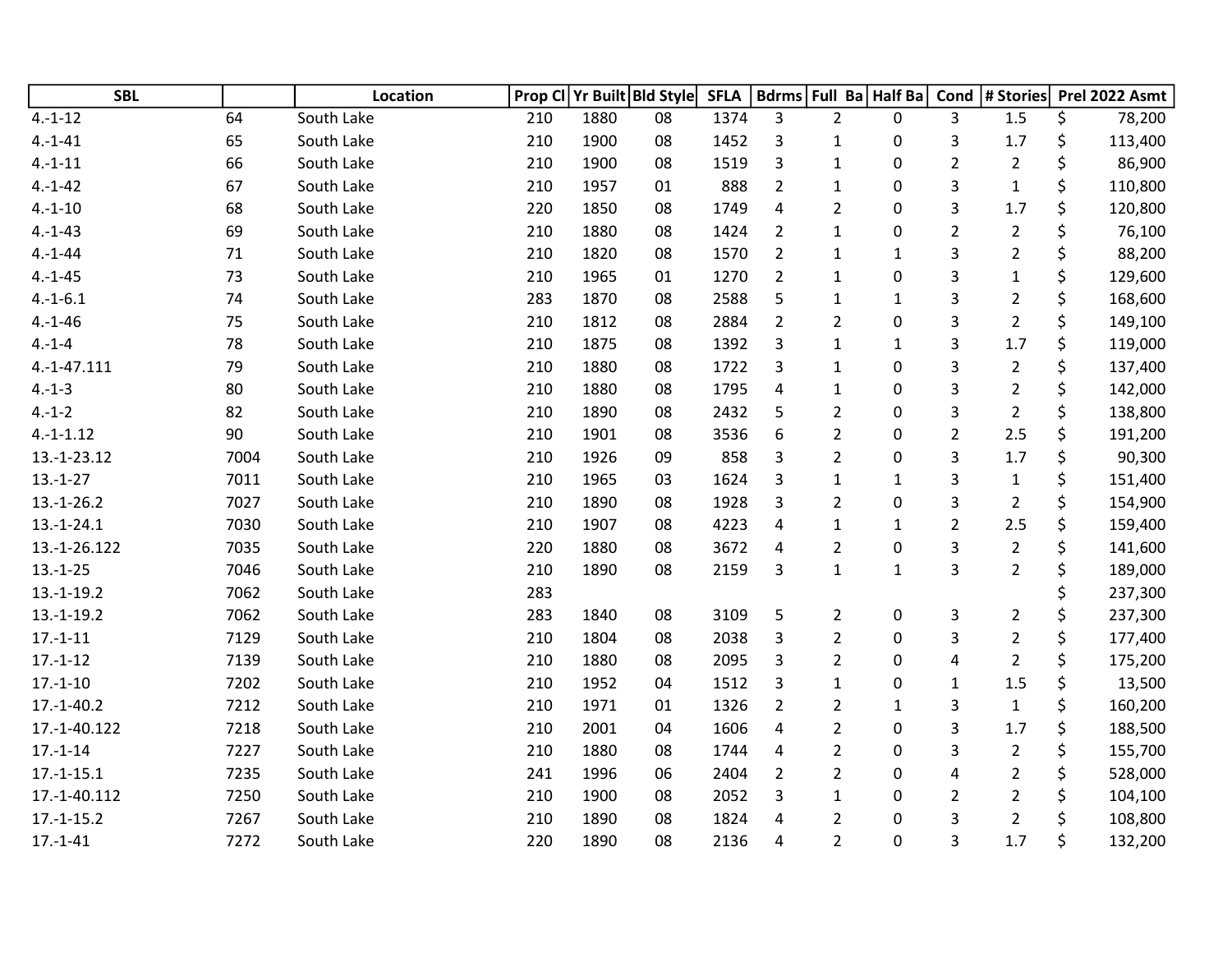| <b>SBL</b>    |      | Location   |     |      | Prop CI Yr Built Bld Style | <b>SFLA</b> |                | Bdrms Full Ba Half Ba |              | Cond           | $ $ # Stories $ $ | Prel 2022 Asmt |
|---------------|------|------------|-----|------|----------------------------|-------------|----------------|-----------------------|--------------|----------------|-------------------|----------------|
| $17.-1-16.12$ | 7273 | South Lake | 210 | 1890 | 08                         | 2284        | 4              | $\mathbf{1}$          | $\mathbf{0}$ | 3              | $\overline{2}$    | \$<br>102,300  |
| $17.-1-42$    | 7292 | South Lake | 241 | 1870 | 08                         | 1672        | 4              | $\mathbf{1}$          | 0            | $\overline{2}$ | $\overline{2}$    | \$<br>338,100  |
| $17.-1-43$    | 7346 | South Lake | 241 | 1860 | 08                         | 1420        | 5              | $\mathbf{1}$          | $\mathbf 0$  | 3              | 1.7               | \$<br>298,400  |
| 17.-1-44.11   | 7350 | South Lake | 210 | 2007 | 01                         | 1264        | 3              | $\overline{2}$        | 0            | 3              | $\mathbf{1}$      | \$<br>191,400  |
| $17.-1-17.2$  | 7357 | South Lake | 210 | 1860 | 09                         | 560         | $\mathbf{1}$   | $\mathbf{1}$          | 0            | 3              | $\mathbf{1}$      | \$<br>69,900   |
| 17.-1-44.22   | 7360 | South Lake | 210 | 2002 | 04                         | 2184        | 3              | $\overline{2}$        | $\mathbf{1}$ | 3              | $\overline{2}$    | \$<br>214,500  |
| 17.-1-44.122  | 7370 | South Lake | 210 | 2002 | 01                         | 1432        | 3              | $\overline{2}$        | 0            | 3              | $\mathbf{1}$      | \$<br>186,200  |
| $17.-1-36$    | 7416 | South Lake | 210 | 1986 | 01                         | 1568        | 3              | $\overline{2}$        | $\mathbf 0$  | 3              | $\mathbf{1}$      | \$<br>179,000  |
| $17.-1-35$    | 7434 | South Lake | 210 | 1890 | 08                         | 2490        | 3              | $\mathbf{1}$          | 0            | 3              | $\overline{2}$    | \$<br>177,400  |
| $17.-1-34$    | 7440 | South Lake | 210 | 1949 | 04                         | 768         | $\overline{2}$ | $\mathbf{1}$          | 0            | 3              | $\mathbf{1}$      | \$<br>88,700   |
| $17.-1-33$    | 7444 | South Lake | 210 | 1947 | 04                         | 1152        | 4              | $\mathbf{1}$          | 0            | 3              | 1.5               | \$<br>117,400  |
| $17.-1-19.2$  | 7445 | South Lake | 210 | 1880 | 08                         | 2004        | 3              | $\overline{2}$        | 0            | 3              | $\overline{2}$    | \$<br>132,200  |
| $17.-1-20.2$  | 7465 | South Lake | 220 | 1834 | 08                         | 2876        | 4              | $\overline{2}$        | $\mathbf 0$  | 3              | $\overline{2}$    | \$<br>123,300  |
| $17.-1-31.1$  | 7468 | South Lake | 241 | 1937 | 08                         | 1504        | 3              | $\mathbf{1}$          | $\pmb{0}$    | 3              | $\overline{2}$    | \$<br>485,700  |
| 17.-1-28.12   | 7534 | South Lake | 210 | 1890 | 08                         | 1856        | 4              | $\overline{2}$        | 0            | $\overline{2}$ | $\overline{2}$    | \$<br>123,900  |
| 17.-1-21.111  | 7543 | South Lake | 241 | 1885 | 08                         | 1610        | $\overline{2}$ | 1                     | 0            | 3              | 1.7               | \$<br>246,600  |
| $17.-1-21.2$  | 7545 | South Lake | 210 | 1971 | 03                         | 1704        | 3              | $\mathbf{1}$          | 0            | 3              | $\mathbf{1}$      | \$<br>184,600  |
| $17.-1-23.2$  | 7571 | South Lake | 210 | 1890 | 08                         | 2858        | 4              | $\overline{2}$        | $\pmb{0}$    | 3              | $\overline{2}$    | \$<br>130,400  |
| $17.-1-26$    | 7572 | South Lake | 242 | 1826 | 08                         | 3178        | 4              | $\mathbf{1}$          | 0            | $\mathbf{1}$   | $\overline{2}$    | \$<br>182,100  |
| $17.-1-24$    | 7573 | South Lake | 210 | 1880 | 08                         | 2016        | 4              | $\mathbf{1}$          | $\pmb{0}$    | $\overline{2}$ | $\overline{2}$    | \$<br>73,400   |
| $17.-1-25$    | 7581 | South Lake | 210 | 1830 | 08                         | 1158        | $\overline{2}$ | 1                     | 0            | 3              | 1.5               | \$<br>104,600  |
| $17.-1-22.21$ | 7589 | South Lake | 210 | 1966 | 01                         | 990         | 3              | $\mathbf{1}$          | 0            | 3              | $\mathbf{1}$      | \$<br>141,200  |
| $2.-1-26.11$  | 15   | Spring     | 270 |      |                            |             |                |                       |              |                |                   | 25,000         |
| $2.-1-26.21$  | 19   | Spring     | 210 | 1890 | 08                         | 1696        | 3              | $\mathbf{1}$          | $\pmb{0}$    | 3              | $\overline{2}$    | 97,600         |
| $2.-1-26.22$  | 21   | Spring     | 210 | 1990 | 01                         | 960         | $\overline{2}$ | $\mathbf{1}$          | $\mathbf 0$  | 3              | $\mathbf 1$       | \$<br>79,700   |
| $3.-3-22$     | 12   | Springdale | 210 | 1978 | 02                         | 1632        | 3              | $\mathbf{1}$          | $\mathbf{1}$ | 3              | $\mathbf{1}$      | \$<br>172,300  |
| $3.-3-20.1$   | 13   | Springdale | 210 | 1983 | 05                         | 2288        | 3              | $\overline{2}$        | 0            | 3              | $\overline{2}$    | \$<br>205,700  |
| $10.-2-36$    | 7068 | Swamp      | 210 | 1970 | 01                         | 1050        | $\overline{2}$ | $\overline{2}$        | 0            | 3              | $\mathbf{1}$      | \$<br>212,400  |
| 10.-2-40.122  | 7130 | Swamp      | 210 | 1984 | 01                         | 1524        | $\overline{4}$ | 3                     | $\pmb{0}$    | 3              | $\mathbf{1}$      | \$<br>206,900  |
| 10.-2-40.121  | 7140 | Swamp      | 210 | 1974 | 01                         | 1200        | $\overline{2}$ | $\mathbf{1}$          | 0            | $\overline{2}$ | $\mathbf{1}$      | \$<br>130,000  |
| $10.-2-39$    | 7191 | Swamp      | 210 | 1969 | 01                         | 2072        | 3              | $\overline{2}$        | 0            | 3              | 1                 | \$<br>160,300  |
| 10.-2-43.12   | 7209 | Swamp      | 210 | 2005 | 05                         | 2117        | 3              | 2                     | 1            | 4              | 2                 | 271,400        |
| 10.-2-43.21   | 7268 | Swamp      | 210 | 1975 | 05                         | 1696        | 3              | $\mathbf{1}$          | $\mathbf{1}$ | 3              | $\overline{2}$    | \$<br>193,000  |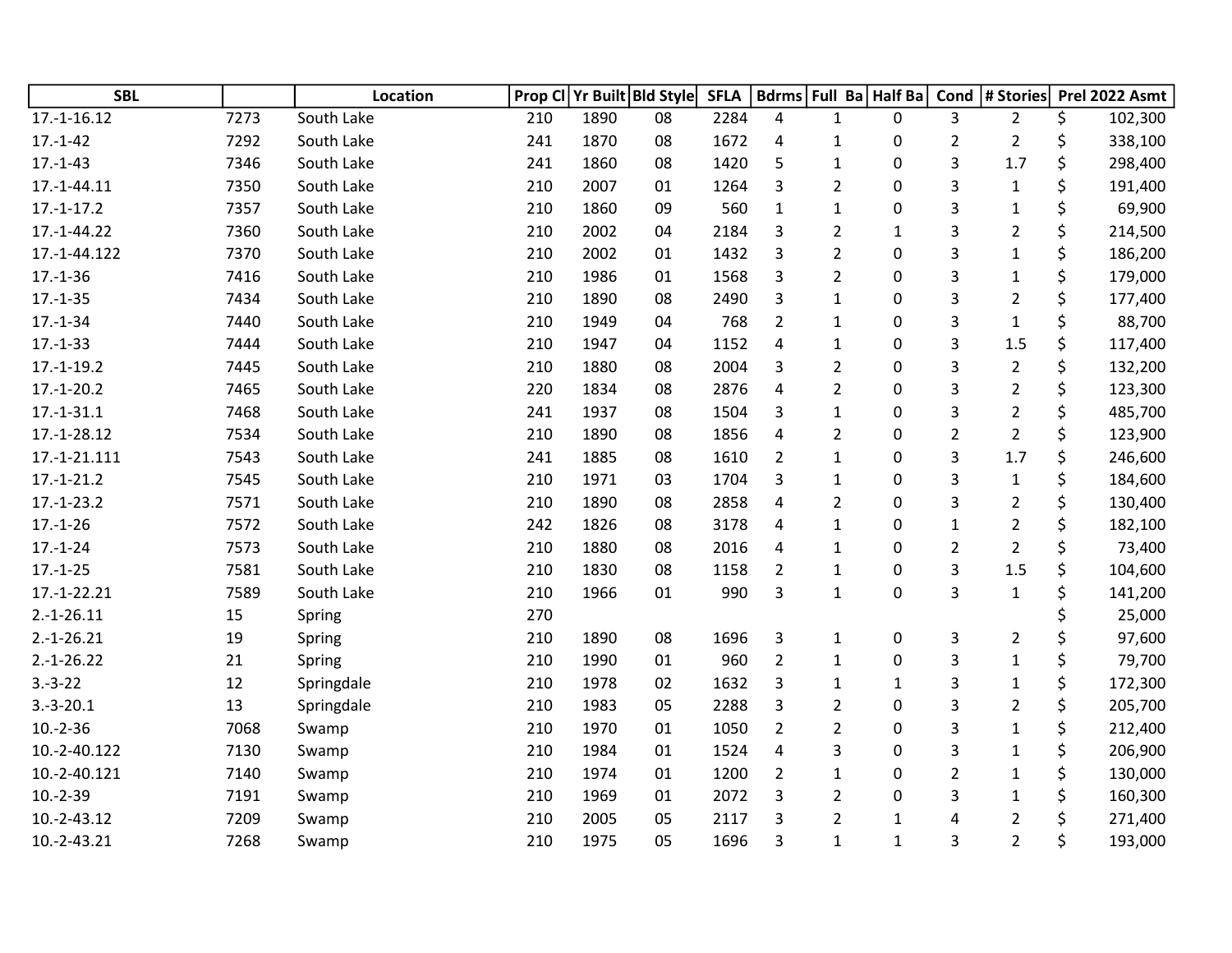| <b>SBL</b>    |      |       | Location | Prop CI |      | Yr Built Bld Style | <b>SFLA</b> |                         |                | Bdrms Full Ba Half Ba | Cond           | # Stories      | Prel 2022 Asmt |
|---------------|------|-------|----------|---------|------|--------------------|-------------|-------------------------|----------------|-----------------------|----------------|----------------|----------------|
| $12.-1-84$    | 7508 | Swamp |          | 210     | 1985 | 06                 | 1948        | 3                       | $\overline{2}$ | 0                     | 4              | 1.5            | \$<br>244,600  |
| 12.-1-83.122  | 7520 | Swamp |          | 210     | 1987 | 03                 | 1248        | 3                       | $\mathbf{1}$   | 1                     | 3              | $\mathbf{1}$   | \$<br>182,000  |
| $12.-1-26$    | 7555 | Swamp |          | 241     | 1880 | 08                 | 1078        | 3                       | $\mathbf{1}$   | 0                     | $\mathbf{1}$   | 1.7            | \$<br>382,700  |
| $12.-1-26$    | 7555 | Swamp |          | 241     | 1974 | 02                 | 1200        | 3                       | $\mathbf{1}$   | 0                     | 3              | $\mathbf{1}$   | \$<br>382,700  |
| $12.-1-116$   | 7563 | Swamp |          | 210     | 1988 | 06                 | 1326        | 3                       | $\mathbf{1}$   | 1                     | 3              | $\overline{2}$ | \$<br>177,900  |
| $12.-1-115$   | 7573 | Swamp |          | 210     | 1991 | 06                 | 1352        | $\overline{2}$          | 2              | 0                     | 3              | 1.5            | \$<br>185,500  |
| $12.-1-114$   | 7589 | Swamp |          | 210     | 1997 | 01                 | 1764        | 4                       | $\overline{2}$ | 0                     | 3              | $\mathbf 1$    | \$<br>154,100  |
| $12.-1-77.12$ | 7620 | Swamp |          | 210     | 1974 | 01                 | 1876        | 3                       | $\overline{2}$ | 1                     | 3              | $\mathbf 1$    | \$<br>225,300  |
| $12.-1-112$   | 7629 | Swamp |          | 210     | 1987 | 03                 | 1832        | $\overline{\mathbf{4}}$ | $\overline{2}$ | $\mathbf 1$           | 3              | $\mathbf 1$    | \$<br>235,000  |
| 12.-1-77.112  | 7636 | Swamp |          | 210     | 1900 | 08                 | 1558        | $\overline{2}$          | $\mathbf{1}$   | $\mathbf{1}$          | 3              | 1.7            | \$<br>113,700  |
| $12.-1-111$   | 7639 | Swamp |          | 210     | 1993 | 01                 | 1144        | $\overline{2}$          | $\mathbf{1}$   | 0                     | 3              | $\mathbf 1$    | \$<br>137,100  |
| $12.-1-70$    | 7659 | Swamp |          | 210     | 1967 | 01                 | 1040        | $\overline{2}$          | 1              | 0                     | $\overline{2}$ | 1              | \$<br>114,500  |
| $12.-1-68$    | 7666 | Swamp |          | 220     | 1875 | 08                 | 2670        | 5                       | $\overline{2}$ | 0                     | 3              | $\overline{2}$ | \$<br>122,300  |
| $12.-1-74$    | 7667 | Swamp |          | 210     | 1965 | 03                 | 1538        | $\overline{\mathbf{4}}$ | $\overline{2}$ | 0                     | 3              | $\mathbf 1$    | \$<br>157,400  |
| $12.-1-75.1$  | 7669 | Swamp |          | 210     | 1972 | 01                 | 1200        | 3                       | $\mathbf{1}$   | 0                     | 3              | $\mathbf 1$    | \$<br>156,800  |
| $12.-1-66.2$  | 7674 | Swamp |          | 210     | 1984 | 02                 | 1690        | $\overline{2}$          | $\overline{2}$ | 0                     | 3              | $\mathbf 1$    | \$<br>174,300  |
| 12.-1-66.12   | 7682 | Swamp |          | 210     | 1984 | 04                 | 1639        | 3                       | $\mathbf{1}$   | $\mathbf{1}$          | 3              | 1.7            | \$<br>175,900  |
| 12.-1-66.122  | 7690 | Swamp |          | 210     | 1984 | 02                 | 1690        | 3                       | $\mathbf{1}$   | 0                     | 3              | $\mathbf 1$    | \$<br>158,200  |
| $12.-1-62.1$  | 7698 | Swamp |          | 210     | 1962 | 03                 | 2134        | 3                       | $\overline{2}$ | 0                     | 3              | $\mathbf 1$    | \$<br>217,500  |
| $12.-1-65.1$  | 7706 | Swamp |          | 210     | 1962 | 02                 | 1609        | $\overline{4}$          | $\overline{2}$ | 0                     | 3              | $\mathbf 1$    | \$<br>144,800  |
| 12.-1-69.112  | 7711 | Swamp |          | 210     | 2016 | 01                 | 2018        | 3                       | $\overline{2}$ | 0                     | 3              | $\mathbf 1$    | \$<br>304,600  |
| $12.-1-31.1$  | 7713 | Swamp |          | 242     | 1973 | 01                 | 1482        | 3                       | 3              | 0                     | 3              | 1              | \$<br>173,100  |
| $12.-1-63$    | 7718 | Swamp |          | 210     | 1964 | 02                 | 1634        | 3                       | $\mathbf{1}$   | 0                     | 3              | $\mathbf 1$    | \$<br>135,600  |
| $12.-1-62.2$  | 7726 | Swamp |          | 210     | 1988 | 06                 | 1770        | 3                       | $\mathbf{1}$   | $\mathbf 1$           | 3              | $\overline{2}$ | \$<br>172,100  |
| $12.-1-93$    | 7758 | Swamp |          | 210     | 1974 | 01                 | 2007        | 3                       | 3              | 0                     | 3              | $\mathbf 1$    | \$<br>209,900  |
| $12.-1-41$    | 7765 | Swamp |          | 210     | 1946 | 01                 | 1617        | 3                       | $\overline{2}$ | 0                     | 3              | $\mathbf 1$    | \$<br>159,700  |
| $12.-1-95$    | 7774 | Swamp |          | 210     | 1974 | 01                 | 1012        | 3                       | $\overline{2}$ | 0                     | 3              | 1              | \$<br>126,800  |
| $12.-1-91$    | 7777 | Swamp |          | 210     | 2004 | 05                 | 2379        | 3                       | $\overline{2}$ | 1                     | 4              | $\overline{2}$ | \$<br>217,500  |
| $12.-1-92$    | 7783 | Swamp |          | 210     | 1975 | 03                 | 1366        | 3                       | $\mathbf{1}$   | 0                     | 3              | $\mathbf{1}$   | \$<br>160,100  |
| $12.-1-96$    | 7786 | Swamp |          | 210     | 1978 | 01                 | 1640        | $\overline{4}$          | $\overline{2}$ | 0                     | 3              | $\mathbf 1$    | \$<br>168,100  |
| $12.-1-42$    | 7791 | Swamp |          | 210     | 1880 | 08                 | 2258        | 3                       | $\mathbf{1}$   | 0                     | 3              | $\overline{2}$ | \$<br>140,200  |
| $12.-1-97$    | 7794 | Swamp |          | 210     | 1975 | 02                 | 1770        | 3                       | 1              | 0                     | 3              | $\mathbf{1}$   | \$<br>135,300  |
| $12.-1-98$    | 7802 | Swamp |          | 210     | 1975 | 01                 | 1376        | 3                       | $\mathbf{1}$   | 0                     | $\overline{a}$ | $\mathbf 1$    | \$<br>90,500   |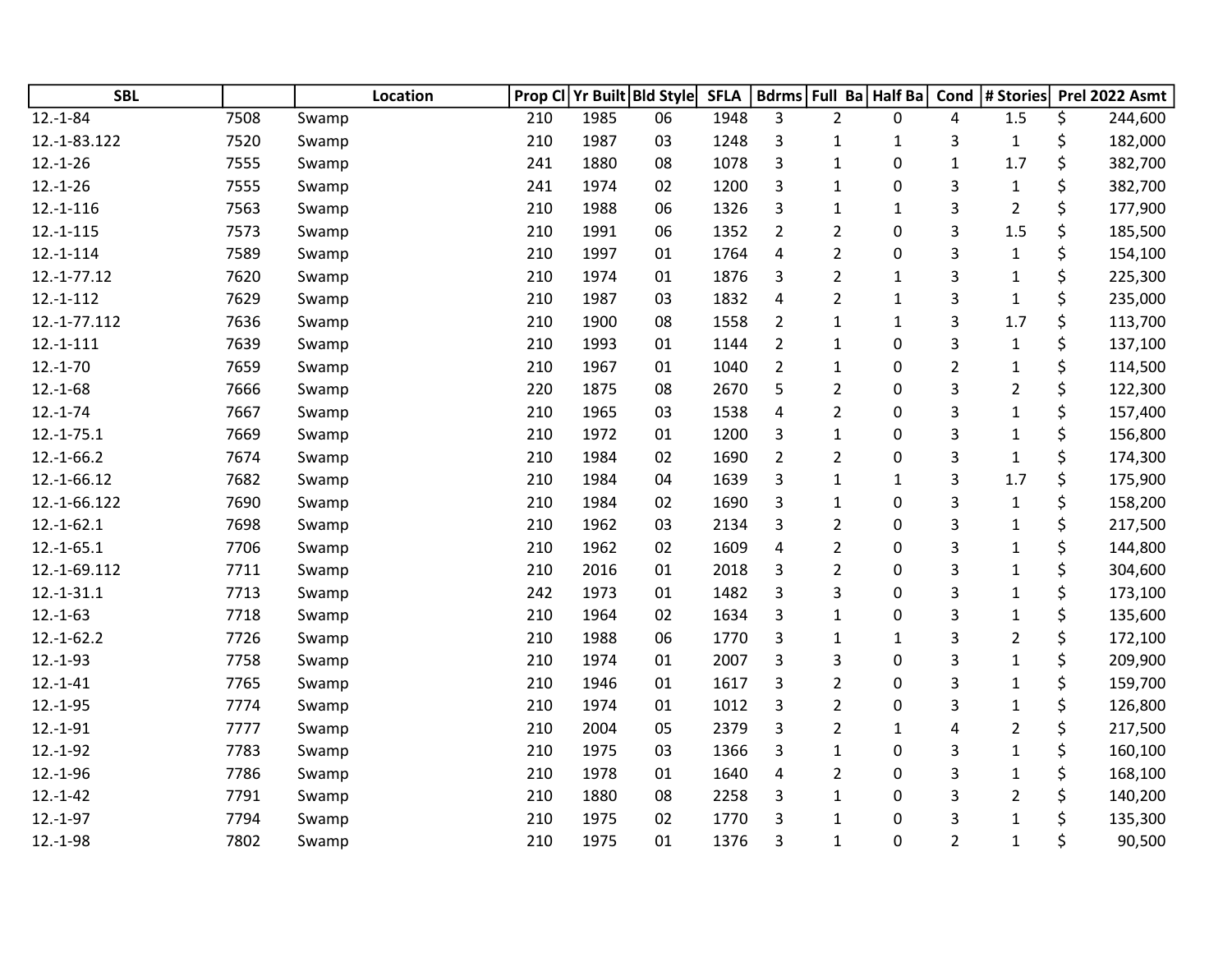| <b>SBL</b>    |      | Location | <b>Prop Cl</b> |      | Yr Built Bld Style | <b>SFLA</b> | <b>Bdrms</b>   | Full Ba Half Ba |              | Cond | # Stories      | Prel 2022 Asmt |
|---------------|------|----------|----------------|------|--------------------|-------------|----------------|-----------------|--------------|------|----------------|----------------|
| $12.-1-43$    | 7807 | Swamp    | 270            | 1961 | 17                 | 1336        | 3              | $\overline{2}$  | $\mathbf{0}$ | 3    | $\mathbf{1}$   | \$<br>86,200   |
| $12.-1-99$    | 7810 | Swamp    | 210            | 1975 | 01                 | 1248        | $\overline{2}$ | $\mathbf{1}$    | 0            | 3    | 1              | \$<br>116,900  |
| $12.-1-40.2$  | 7822 | Swamp    | 210            | 1973 | 03                 | 1629        | 4              | $\overline{2}$  | $\mathbf 1$  | 3    | $\mathbf 1$    | \$<br>132,800  |
| 12.-1-40.12   | 7828 | Swamp    | 210            | 1965 | 02                 | 1360        | $\overline{2}$ | $\mathbf 1$     | $\mathbf 1$  | 3    | $\mathbf 1$    | \$<br>142,700  |
| $12.-1-44.2$  | 7835 | Swamp    | 210            | 1900 | 08                 | 2267        | 3              | 3               | $\mathbf 0$  | 3    | 1.5            | \$<br>169,200  |
| $12.-1-103$   | 7843 | Swamp    | 210            | 1979 | 01                 | 1644        | 3              | $\mathbf{1}$    | $\mathbf 0$  | 3    | $\mathbf{1}$   | \$<br>193,700  |
| 12.-1-51.112  | 7899 | Swamp    | 210            | 2016 | 01                 | 1782        | 3              | $\overline{2}$  | 0            | 3    | $\mathbf 1$    | \$<br>254,700  |
| $12.-1-52$    | 7907 | Swamp    | 210            | 1930 | 08                 | 3288        | 3              | $\overline{2}$  | $\mathbf 1$  | 3    | $\overline{2}$ | \$<br>287,000  |
| 12.-1-51.111  | 7925 | Swamp    | 242            | 1875 | 08                 | 2297        | 4              | $\mathbf 1$     | $1\,$        | 3    | 1.7            | \$<br>201,600  |
| $12.-1-51.2$  | 7927 | Swamp    | 210            | 1960 | 01                 | 1288        | 3              | $\mathbf{1}$    | $\mathbf 0$  | 3    | $\mathbf{1}$   | \$<br>140,000  |
| 12.-1-51.12   | 7929 | Swamp    | 210            | 1982 | 02                 | 960         | 3              | $\mathbf{1}$    | $\mathbf 0$  | 3    | $\mathbf 1$    | \$<br>129,600  |
| $12.-1-58.1$  | 7932 | Swamp    | 210            | 1973 | 01                 | 1570        | 3              | $\mathbf{1}$    | $\mathbf{1}$ | 3    | $\mathbf 1$    | \$<br>172,400  |
| $12.-1-58.2$  | 7936 | Swamp    | 220            | 1900 | 08                 | 2500        | 4              | $\overline{2}$  | $\pmb{0}$    | 3    | $\overline{2}$ | \$<br>198,600  |
| 12.-1-100.11  | 7939 | Swamp    | 210            | 1984 | 02                 | 1040        | $\overline{2}$ | $\mathbf{1}$    | $\mathbf 0$  | 3    | $\mathbf 1$    | \$<br>195,200  |
| $12.-1-101$   | 7951 | Swamp    | 210            | 1982 | 09                 | 780         | $\overline{2}$ | $\mathbf{1}$    | 0            | 3    | $\mathbf 1$    | \$<br>111,200  |
| $12.-1-102$   | 7959 | Swamp    | 210            | 1978 | 11                 | 1104        | 3              | $\mathbf{1}$    | $\mathbf 0$  | 3    | $\mathbf 1$    | \$<br>162,100  |
| $4.-1-6.2$    | 18   | Townline | 210            | 2002 | 01                 | 1092        | $\overline{2}$ | $\mathbf{1}$    | $\mathbf 0$  | 3    | $\mathbf{1}$   | \$<br>166,400  |
| $4.-1-7.121$  | 22   | Townline | 220            | 1977 | 05                 | 4844        | 6              | 4               | $\mathbf 0$  | 3    | $\overline{2}$ | \$<br>329,600  |
| $10.-2-44.2$  | 7042 | Townline | 210            | 1972 | 01                 | 1260        | 3              | $\mathbf 1$     | $\mathbf 0$  | 3    | $\mathbf 1$    | \$<br>205,000  |
| $10.-2-35$    | 7089 | Townline | 210            | 1870 | 08                 | 1485        | 3              | $\overline{2}$  | $\mathbf 0$  | 3    | 1.5            | \$<br>147,000  |
| $10.-2-41.2$  | 7133 | Townline | 210            | 1860 | 08                 | 1569        | 3              | $\mathbf{1}$    | 0            | 3    | 1.7            | \$<br>136,500  |
| $10.-2-34.2$  | 7150 | Townline | 210            | 1835 | 08                 | 1835        | 3              | $\mathbf{1}$    | $\mathbf{1}$ | 3    | 1.7            | \$<br>126,200  |
| 10.-2-28.21   | 7299 | Townline | 210            | 1900 | 08                 | 2309        | 3              | $\overline{2}$  | $\mathbf 0$  | 3    | $\overline{2}$ | \$<br>200,200  |
| $10.-2-27.11$ | 7301 | Townline | 210            | 1991 | 01                 | 1353        | 3              | $\overline{2}$  | $\mathbf 0$  | 3    | $\mathbf{1}$   | \$<br>155,300  |
| $14.-1-1.2$   | 7394 | Townline | 210            | 1969 | 05                 | 1440        | 3              | $\mathbf{1}$    | $\mathbf{1}$ | 3    | $\overline{2}$ | \$<br>181,800  |
| 12.-1-86.111  | 7401 | Townline | 280            |      |                    |             |                |                 |              |      |                | 156,100        |
| 12.-1-86.111  | 7401 | Townline | 280            | 1880 | 08                 | 2505        | 4              | $\overline{2}$  | 0            | 3    | $\overline{2}$ | \$<br>156,100  |
| 12.-1-86.12   | 7419 | Townline | 210            | 1988 | 01                 | 1983        | 3              | $\overline{2}$  | $\mathbf 0$  | 3    | $\mathbf{1}$   | \$<br>165,600  |
| $12.-1-86.2$  | 7431 | Townline | 210            | 1988 | 01                 | 1616        | 3              | $\overline{2}$  | $\pmb{0}$    | 3    | $\mathbf{1}$   | \$<br>170,700  |
| $14.-1-3.2$   | 7486 | Townline | 210            | 1820 | 08                 | 2524        | 4              | $\mathbf{1}$    | 1            | 4    | $\overline{2}$ | \$<br>260,800  |
| 12.-1-83.22   | 7505 | Townline | 210            | 1986 | 01                 | 1456        | 3              | $\overline{2}$  | $\mathbf{1}$ | 3    | $\mathbf{1}$   | \$<br>150,000  |
| $14.-1-4.2$   | 7520 | Townline | 210            | 1984 | 05                 | 1824        | 4              | 2               | $\mathbf 0$  | 3    | 2              | \$<br>191,900  |
| 12.-1-83.113  | 7531 | Townline | 242            | 1965 | 01                 | 1597        | 3              | $\mathbf{1}$    | $\mathbf 0$  | 3    | $\mathbf 1$    | \$<br>210,500  |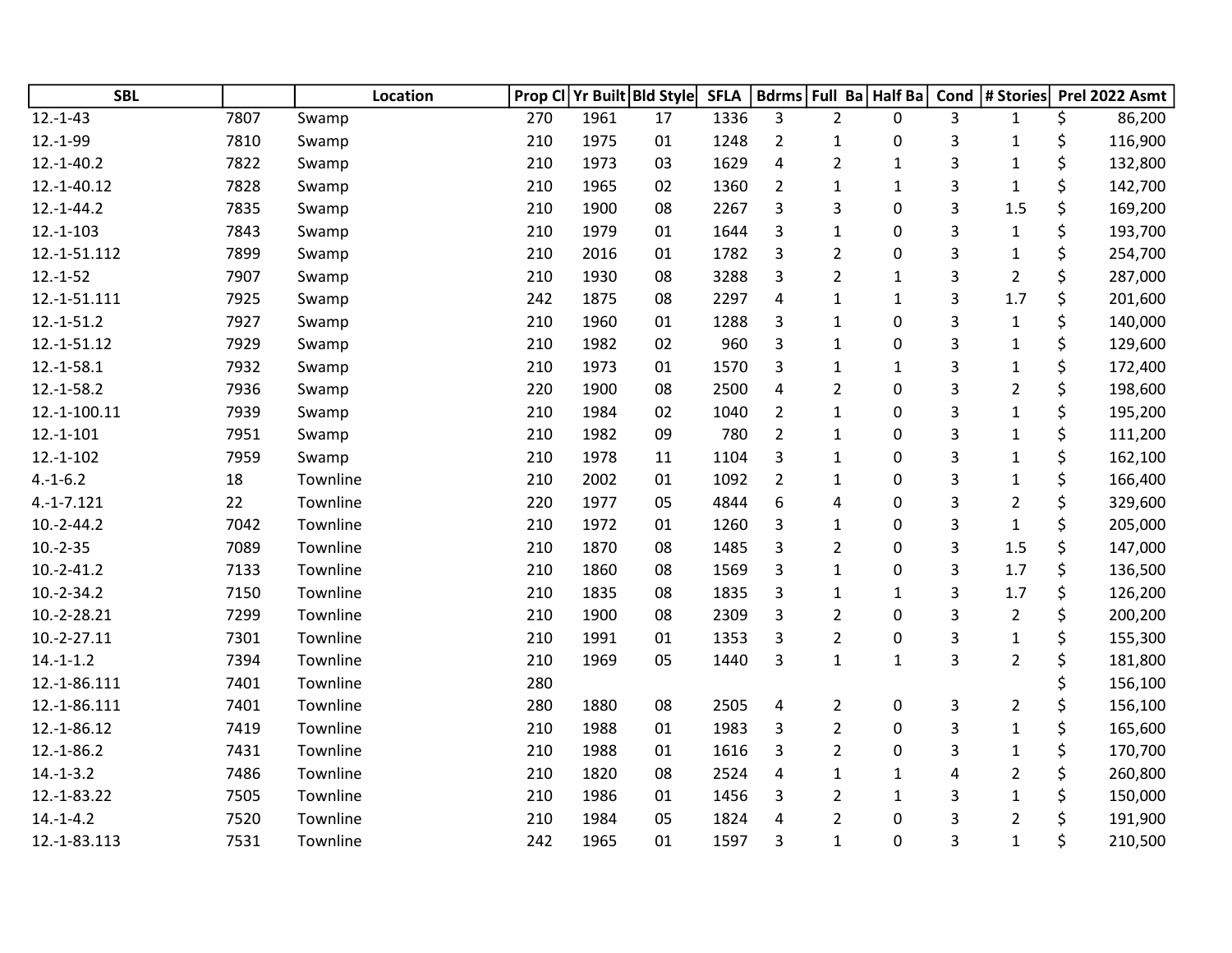| <b>SBL</b>     |      | Location | Prop Cl | Yr Built Bld Style |    | <b>SFLA</b> |                |                | Bdrms Full Ba Half Ba | Cond           | # Stories               | Prel 2022 Asmt |
|----------------|------|----------|---------|--------------------|----|-------------|----------------|----------------|-----------------------|----------------|-------------------------|----------------|
| $14.-1-4.1$    | 7556 | Townline | 242     | 1967               | 01 | 1908        | 3              | $\mathbf{1}$   | 0                     | $\overline{2}$ | $\mathbf{1}$            | \$<br>102,900  |
| $14.-1-6$      | 7564 | Townline | 242     | 1950               | 01 | 960         | 3              | $\mathbf{1}$   | 0                     | 3              | $\mathbf{1}$            | \$<br>175,200  |
| $14.-1-5$      | 7578 | Townline | 210     | 1960               | 04 | 1568        | 4              | $\mathbf{1}$   | $\mathbf{1}$          | 3              | 1.7                     | \$<br>169,000  |
| $12.-1-80$     | 7609 | Townline | 210     | 1880               | 08 | 2028        | 3              | $\overline{2}$ | 0                     | 3              | $\overline{2}$          | \$<br>146,200  |
| $14.-1-10.2$   | 7708 | Townline | 210     | 1880               | 08 | 1800        | $\overline{4}$ | $\mathbf{1}$   | 0                     | $\mathbf 1$    | 1.5                     | \$<br>18,400   |
| $12.-1-106$    | 7711 | Townline | 210     | 1924               | 08 | 2040        | 4              | $\mathbf{1}$   | $\mathbf{1}$          | $\overline{2}$ | $\overline{2}$          | \$<br>148,300  |
| $14.-1-11$     | 7762 | Townline | 210     | 1968               | 04 | 1771        | 4              | $\mathbf{1}$   | 0                     | 3              | 1.7                     | \$<br>127,900  |
| 14.-1-12.21    | 7766 | Townline | 210     | 2013               | 06 | 2860        | 3              | $\overline{2}$ | $\mathbf{1}$          | 4              | $\overline{2}$          | \$<br>291,000  |
| $12.-1-57.1$   | 7793 | Townline | 241     | 1860               | 08 | 2247        | 3              | $\overline{2}$ | 0                     | $\overline{2}$ | $\overline{2}$          | \$<br>531,000  |
| $14.-1-13$     | 7802 | Townline | 241     | 1880               | 08 | 2004        | 3              | $\mathbf{1}$   | 0                     | $\mathbf 1$    | $\overline{2}$          | \$<br>251,600  |
| $13.-1-10.1$   | 7860 | Townline | 210     | 1890               | 08 | 2144        | $\overline{4}$ | $\overline{2}$ | 0                     | 3              | $\overline{2}$          | \$<br>134,600  |
| $12.-1-105$    | 7887 | Townline | 210     | 1839               | 08 | 2286        | 3              | $\overline{2}$ | 0                     | 3              | 1.7                     | \$<br>218,600  |
| $12.-1-55$     | 7893 | Townline | 210     | 1920               | 08 | 1269        | $\overline{2}$ | $\mathbf{1}$   | 0                     | $\overline{2}$ | $\mathbf 1$             | \$<br>98,900   |
| $13.-1-9$      | 7926 | Townline | 210     | 1953               | 01 | 1408        | 3              | $\mathbf{1}$   | 0                     | 3              | $\mathbf 1$             | \$<br>171,600  |
| $13.-1-8.12$   | 7942 | Townline | 210     | 1983               | 05 | 1734        | 3              | 1              | 1                     | 3              | $\overline{2}$          | \$<br>193,400  |
| 12.-1-54.111   | 7957 | Townline | 210     | 2004               | 01 | 2038        | 3              | $\overline{2}$ | 0                     | 3              | $\mathbf 1$             | \$<br>253,900  |
| $13.-1-8.11$   | 7958 | Townline | 242     | 1983               | 01 | 1298        | 3              | $\mathbf{1}$   | 0                     | 3              | $\mathbf{1}$            | \$<br>115,500  |
| $13.-1-8.2$    | 7974 | Townline | 210     | 1983               | 05 | 2653        | 3              | $\overline{2}$ | $\mathbf{1}$          | 3              | $\overline{\mathbf{c}}$ | \$<br>268,400  |
| $13.-1-2.12$   | 7979 | Townline | 210     | 1978               | 05 | 2034        | 3              | 1              | 0                     | 3              | $\overline{2}$          | \$<br>209,300  |
| $13.-1-2.11$   | 7981 | Townline | 210     | 1974               | 05 | 1512        | 3              | $\mathbf{1}$   | 0                     | 3              | $\overline{2}$          | \$<br>182,600  |
| $13.-1-2.2$    | 7983 | Townline | 210     | 1973               | 05 | 1575        | 3              | 1              | $\mathbf{1}$          | 3              | 1.7                     | \$<br>230,700  |
| $3.-2-.22$     | 11   | Trisha   | 210     | 1989               | 02 | 1564        | 3              | $\mathbf{1}$   | 0                     | 3              | $\mathbf{1}$            | \$<br>165,100  |
| $3.-2-21$      | 13   | Trisha   | 210     | 1989               | 01 | 1285        | 3              | $\overline{2}$ | 0                     | 3              | $\mathbf{1}$            | \$<br>154,000  |
| $3.-2-20$      | 15   | Trisha   | 210     | 1988               | 04 | 1694        | 3              | $\overline{2}$ | 0                     | 3              | 1.7                     | \$<br>169,900  |
| $10.-1-.1.12$  | 7038 | Warboys  | 210     | 1975               | 05 | 2406        | 3              | $\overline{2}$ | 0                     | 3              | $\overline{2}$          | \$<br>285,400  |
| $9.-1-56.12$   | 7085 | Warboys  | 210     | 1969               | 02 | 2430        | 4              | $\mathbf{1}$   | 0                     | 3              | $\mathbf 1$             | \$<br>192,900  |
| $10.-1-1.2$    | 7098 | Warboys  | 241     | 1975               | 01 | 1620        | 3              | 1              | 0                     | 3              | $\mathbf{1}$            | \$<br>289,200  |
| $9.-1-54$      | 7129 | Warboys  | 210     | 1870               | 08 | 1594        | 4              | $\overline{2}$ | 0                     | 3              | $\overline{2}$          | \$<br>163,500  |
| $9.-1-52.1$    | 7193 | Warboys  | 210     | 2020               | 01 | 1646        | $\overline{2}$ | $\mathbf{1}$   | 0                     | 3              | $\mathbf 1$             | \$<br>111,800  |
| $10.-1-.2.112$ | 7220 | Warboys  | 210     | 2018               | 01 | 1800        | 3              | $\overline{2}$ | 0                     | 3              | $\mathbf 1$             | \$<br>289,400  |
| $10.-1-2.2$    | 7228 | Warboys  | 210     | 1987               | 01 | 1456        | 3              | $\overline{2}$ | 0                     | 3              | $\mathbf 1$             | \$<br>149,000  |
| $9.-1-102$     | 7229 | Warboys  | 242     | 1988               | 05 | 2132        | 4              | $\overline{2}$ | $\mathbf{1}$          | 3              | $\overline{2}$          | \$<br>197,700  |
| $10.-1-2.12$   | 7252 | Warboys  | 210     | 1988               | 01 | 1352        | 3              | $\mathbf{1}$   | 0                     | 3              | $\mathbf 1$             | \$<br>173,400  |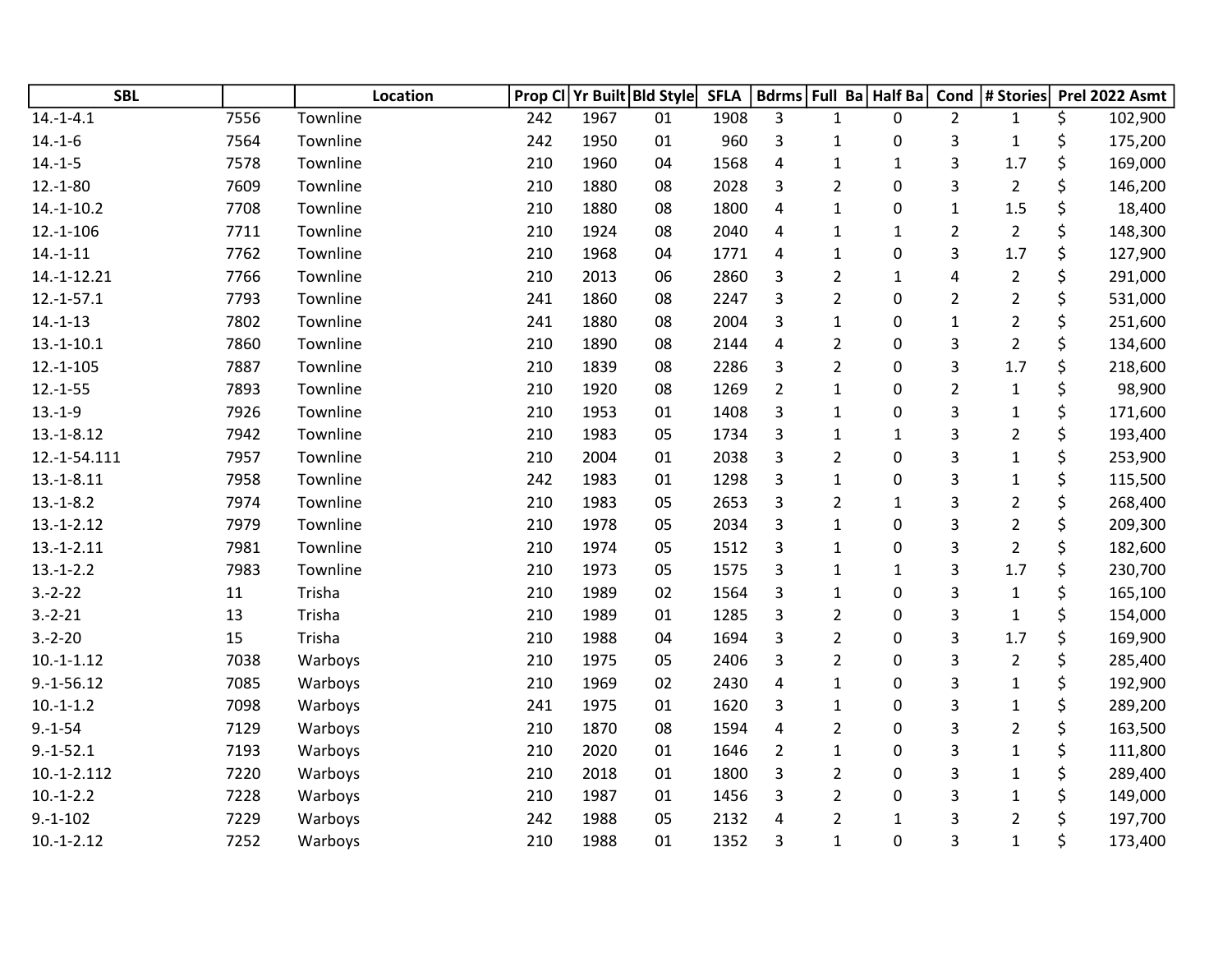| <b>SBL</b>    |      | <b>Location</b> | Prop Cl | Yr Built Bld Style |    | <b>SFLA</b> | <b>Bdrms</b>   | Full Ba Half Ba |              | Cond           | # Stories      | Prel 2022 Asmt |
|---------------|------|-----------------|---------|--------------------|----|-------------|----------------|-----------------|--------------|----------------|----------------|----------------|
| $9.-1-50.2$   | 7303 | Warboys         | 230     | 1870               | 08 | 2582        | 5              | 3               | 0            | 3              | $\overline{2}$ | \$<br>175,700  |
| $9.-1-46.2$   | 7327 | Warboys         | 210     | 1974               | 05 | 1456        | 3              | 2               | 0            | 3              | $\overline{2}$ | \$<br>180,700  |
| $10.-1-3$     | 7336 | Warboys         | 242     | 1900               | 08 | 1080        | 3              | $\mathbf{1}$    | 0            | $\overline{2}$ | 1.7            | \$<br>246,600  |
| $11.-1.-1.21$ | 7338 | Warboys         | 242     | 1988               | 01 | 2564        | 3              | $\overline{2}$  | 0            | 3              | $\mathbf{1}$   | \$<br>399,700  |
| $11.-1-1.113$ | 7340 | Warboys         | 210     | 1900               | 08 | 1882        | 3              | $\overline{2}$  | 0            | 3              | 1.7            | \$<br>205,100  |
| $11.-1-1.12$  | 7380 | Warboys         | 210     | 1997               | 01 | 1568        | 3              | 2               | 1            | 3              | $\mathbf{1}$   | \$<br>238,000  |
| $11.-1-30$    | 7410 | Warboys         | 210     | 1990               | 06 | 1992        | 3              | $\overline{2}$  | 0            | 3              | $\mathbf{1}$   | \$<br>283,700  |
| $9.-1-46.11$  | 7471 | Warboys         | 241     | 1905               | 08 | 1880        | 4              | $\overline{2}$  | 0            | 3              | $\overline{2}$ | \$<br>589,400  |
| $10.-2-32.2$  | 6970 | West Bergen     | 210     | 1968               | 03 | 1870        | 3              | $\overline{2}$  | 0            | 3              | $\mathbf{1}$   | \$<br>186,200  |
| 10.-2-32.111  | 6972 | West Bergen     | 210     | 1974               | 01 | 1624        | 4              | $\mathbf{1}$    | $\mathbf{1}$ | 3              | $\mathbf 1$    | \$<br>200,100  |
| 10.-2-33.11   | 6974 | West Bergen     | 210     | 1840               | 08 | 2076        | 4              | 1               | 0            | 3              | 1.7            | \$<br>145,700  |
| $15.-1-1.2$   | 7032 | West Bergen     | 210     | 1880               | 08 | 2064        | 4              | 2               | 0            | 4              | $\overline{2}$ | \$<br>154,100  |
| $15.-1-22.2$  | 7076 | West Bergen     | 210     | 1880               | 08 | 2160        | 3              | $\mathbf{1}$    | 0            | $\overline{2}$ | $\overline{2}$ | \$<br>136,400  |
| $15.-1-4$     | 7105 | West Bergen     | 210     | 1860               | 08 | 2319        | 5              | $\mathbf{1}$    | $\mathbf{1}$ | $\overline{2}$ | $\overline{2}$ | \$<br>100,100  |
| $15.-1-5.2$   | 7123 | West Bergen     | 210     | 1958               | 01 | 1092        | 3              | $\mathbf{1}$    | 0            | 3              | $\mathbf 1$    | \$<br>174,400  |
| $15.-1-7$     | 7133 | West Bergen     | 210     | 1900               | 08 | 1176        | 3              | $\mathbf{1}$    | 0            | $\overline{2}$ | $\overline{2}$ | \$<br>105,900  |
| $15.-1-19$    | 7178 | West Bergen     | 241     | 1880               | 08 | 2850        | 3              | 1               | 0            | 3              | $\overline{2}$ | \$<br>440,500  |
| $15.-1-28$    | 7181 | West Bergen     | 241     | 1867               | 08 | 2312        | 4              | 1               | $\mathbf{1}$ | 3              | $\overline{2}$ | \$<br>169,500  |
| $15.-1-10.2$  | 7201 | West Bergen     | 210     | 1999               | 04 | 1684        | 3              | $\overline{2}$  | 0            | 4              | 1.7            | \$<br>203,100  |
| $15.-1-17.1$  | 7248 | West Bergen     | 242     | 2001               | 04 | 2400        | 3              | $\overline{2}$  | $\mathbf{1}$ | 4              | 1.7            | \$<br>355,600  |
| 15.-1-10.12   | 7261 | West Bergen     | 210     | 2002               | 01 | 1312        | 3              | $\overline{2}$  | 0            | 3              | $\mathbf{1}$   | \$<br>143,700  |
| $15.-1-11$    | 7263 | West Bergen     | 210     | 1944               | 09 | 542         | $\mathbf{1}$   | 1               | 0            | 3              | $\mathbf{1}$   | \$<br>50,100   |
| $15.-1-13.12$ | 7311 | West Bergen     | 220     | 1860               | 08 | 1924        | 4              | $\overline{2}$  | 0            | 3              | $\overline{2}$ | \$<br>200,600  |
| $15.-1-16$    | 7320 | West Bergen     | 242     | 1880               | 08 | 1600        | 3              | $\mathbf{1}$    | 0            | 3              | $\overline{2}$ | \$<br>235,400  |
| 15.-1-13.211  | 7321 | West Bergen     | 210     | 1971               | 05 | 1809        | 4              | $\mathbf{1}$    | $\mathbf{1}$ | 3              | $\overline{2}$ | \$<br>209,600  |
| $15.-1-14$    | 7331 | West Bergen     | 210     | 1948               | 01 | 932         | $\overline{2}$ | $\mathbf{1}$    | 0            | $\overline{2}$ | $\mathbf{1}$   | \$<br>150,000  |
| $16.-1-77$    | 7398 | West Bergen     | 210     | 2004               | 05 | 2640        | 3              | $\overline{2}$  | 1            | 4              | $\overline{2}$ | \$<br>298,300  |
| $16.-1-1.113$ | 7404 | West Bergen     | 241     | 1865               | 08 | 1096        | 3              | $\mathbf{1}$    | 0            | 3              | 1.5            | \$<br>599,700  |
| $16.-1-31.2$  | 7519 | West Bergen     | 210     | 1966               | 02 | 1404        | 3              | $\mathbf{1}$    | 1            | 3              | $\mathbf{1}$   | \$<br>129,300  |
| $16.-1-32$    | 7522 | West Bergen     | 210     | 1860               | 08 | 1128        | 3              | 1               | 0            | 3              | 1.5            | \$<br>126,200  |
| $16.-1-71$    | 7525 | West Bergen     | 210     | 1993               | 01 | 1513        | 3              | 2               | 0            | 3              | $\mathbf{1}$   | \$<br>173,800  |
| $16.-1-72$    | 7529 | West Bergen     | 210     | 1993               | 02 | 3016        | 4              | $\overline{2}$  | 0            | 3              | 1              | \$<br>222,400  |
| $16.-1-73$    | 7549 | West Bergen     | 210     | 1990               | 01 | 1404        | 3              | $\mathbf{1}$    | $\mathbf{1}$ | 3              | $\mathbf{1}$   | \$<br>205,300  |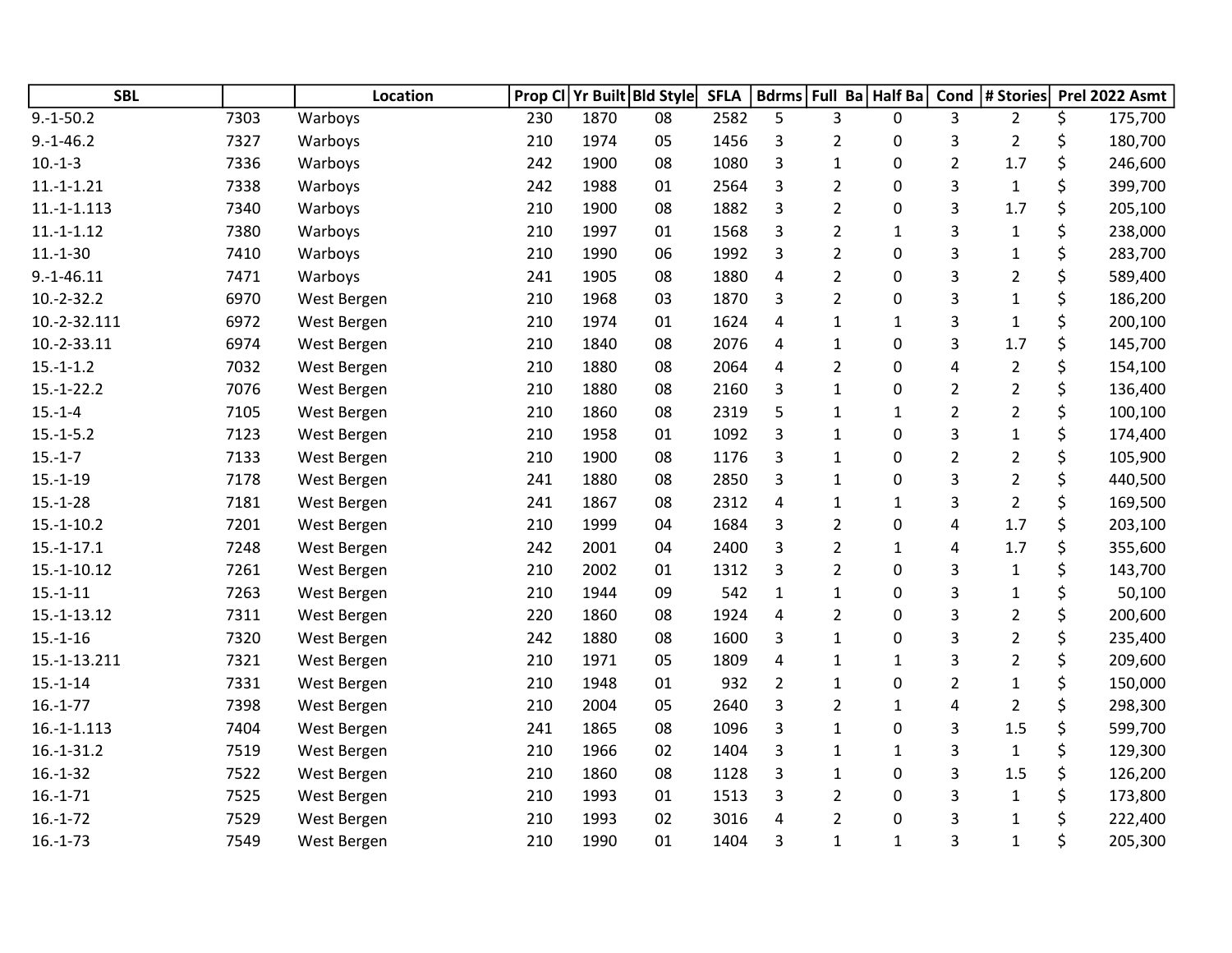| <b>SBL</b>    |      | Location    | Prop Cl |      | Yr Built Bld Style | <b>SFLA</b> | <b>Bdrms</b>   |                | Full Ba Half Ba | Cond | # Stories      | Prel 2022 Asmt |
|---------------|------|-------------|---------|------|--------------------|-------------|----------------|----------------|-----------------|------|----------------|----------------|
| $16.-1-15.12$ | 7561 | West Bergen | 242     | 2011 | 01                 | 3082        | 5              | 3              | $\overline{2}$  | 4    | $\mathbf{1}$   | \$<br>469,500  |
| $16.-1-35$    | 7566 | West Bergen | 210     | 1998 | 04                 | 1830        | $\overline{2}$ | $\overline{2}$ | 0               | 3    | 1.7            | \$<br>157,900  |
| 16.-1-15.112  | 7575 | West Bergen | 210     | 2006 | 01                 | 1120        | 3              | $\overline{2}$ | 0               | 3    | $\mathbf{1}$   | \$<br>161,900  |
| $16.-1-36$    | 7576 | West Bergen | 210     | 1956 | 01                 | 1008        | 3              | $\mathbf{1}$   | 0               | 3    | $\mathbf{1}$   | \$<br>139,000  |
| 16.-1-24.12   | 7582 | West Bergen | 210     | 1880 | 08                 | 1705        | 4              | $\mathbf{1}$   | $\mathbf{1}$    | 3    | $\overline{2}$ | \$<br>110,800  |
| 16.-1-15.111  | 7585 | West Bergen | 242     | 2003 | 11                 | 1540        | $\overline{2}$ | $\overline{2}$ | 0               | 3    | 1.7            | 278,900        |
| $16.-1-37$    | 7588 | West Bergen | 210     | 1960 | 01                 | 1416        | 3              | 1              | 0               | 3    | $\mathbf{1}$   | \$<br>17,600   |
| $16.-1-15.2$  | 7591 | West Bergen | 210     | 1910 | 08                 | 1448        | 3              | $\mathbf{1}$   | 0               | 3    | $\overline{2}$ | \$<br>154,000  |
| $16.-1-16$    | 7617 | West Bergen | 241     | 1870 | 08                 | 2644        | 3              | $\overline{2}$ | $\mathbf{1}$    | 3    | $\overline{2}$ | \$<br>386,900  |
| $16.-1-43.11$ | 7620 | West Bergen | 210     | 1968 | 03                 | 1600        | 3              | $\mathbf{1}$   | $\mathbf{1}$    | 3    | $\mathbf{1}$   | \$<br>148,900  |
| $16.-1-40$    | 7632 | West Bergen | 210     | 1968 | 03                 | 1656        | 3              | $\mathbf{1}$   | 0               | 3    | $\mathbf{1}$   | 174,400        |
| 16.-1-18.21   | 7637 | West Bergen | 210     | 2001 | 01                 | 1416        | 3              | $\overline{2}$ | 0               | 3    | $\mathbf{1}$   | \$<br>223,000  |
| $16.-1-19.2$  | 7650 | West Bergen | 210     | 1977 | 02                 | 1952        | 3              | $\mathbf{1}$   | 0               | 3    | $\mathbf{1}$   | \$<br>177,900  |
| 16.-1-18.112  | 7685 | West Bergen | 210     | 1991 | 05                 | 2136        | 3              | $\overline{2}$ | $\mathbf{1}$    | 3    | $\overline{2}$ | \$<br>236,200  |
| 16.-1-19.121  | 7688 | West Bergen | 210     | 1977 | 01                 | 1008        | 3              | $\mathbf{1}$   | 0               | 3    | $\mathbf{1}$   | \$<br>138,900  |
| $16.-1-74$    | 7705 | West Bergen | 242     | 1996 | 05                 | 2140        | 3              | $\overline{2}$ | 0               | 3    | $\overline{2}$ | 281,400        |
| $16.-1-54.2$  | 7708 | West Bergen | 210     | 1874 | 08                 | 2533        | 5              | $\overline{2}$ | 1               | 3    | $\overline{2}$ | \$<br>169,900  |
| 16.-1-18.115  | 7711 | West Bergen | 210     | 1991 | 06                 | 3224        | $\overline{2}$ | $\overline{2}$ | 0               | 3    | $\overline{2}$ | \$<br>385,400  |
| 16.-1-54.11   | 7714 | West Bergen | 210     | 1996 | 01                 | 1332        | 3              | $\mathbf{1}$   | $\mathbf{1}$    | 3    | $\mathbf{1}$   | \$<br>159,800  |
| $16.-1-75$    | 7725 | West Bergen | 210     | 1993 | 06                 | 1339        | 3              | $\overline{2}$ | $\mathbf{1}$    | 3    | 1.5            | \$<br>194,000  |
| $9.-1-22$     | 5839 | West Sweden | 210     | 1992 | 05                 | 1748        | 3              | $\overline{2}$ | $\mathbf{1}$    | 3    | $\overline{2}$ | 215,700        |
| $9.-1-24.1$   | 5853 | West Sweden | 210     | 1967 | 01                 | 2000        | 3              | $\mathbf{1}$   | $\mathbf{1}$    | 3    | $\mathbf{1}$   | \$<br>238,200  |
| $9.-1-20.1$   | 5860 | West Sweden | 210     | 1956 | 01                 | 1410        | $\overline{2}$ | $\overline{2}$ | 0               | 3    | $\mathbf{1}$   | \$<br>170,900  |
| $9.-1-84.2$   | 5864 | West Sweden | 210     | 1991 | 02                 | 3164        | 3              | $\overline{2}$ | $\mathbf{1}$    | 3    | $\mathbf{1}$   | \$<br>194,000  |
| $9.-1-29.11$  | 5865 | West Sweden | 242     | 1875 | 08                 | 1428        | 4              | $\mathbf{1}$   | 0               | 3    | 1.7            | \$<br>133,100  |
| $9.-1-21.12$  | 5865 | West Sweden | 242     | 1875 | 08                 | 1428        | 4              | $\mathbf{1}$   | $\mathbf{0}$    | 3    | 1.7            | 133,000        |
| $9.-1-17.12$  | 5866 | West Sweden | 210     | 1979 | 01                 | 1807        | 4              | 1              | $\mathbf{1}$    | 3    | $\mathbf{1}$   | \$<br>207,400  |
| $9.-1-29.2$   | 5875 | West Sweden | 210     | 1975 | 05                 | 2491        | 4              | $\overline{2}$ | $\mathbf{1}$    | 3    | $\overline{2}$ | \$<br>232,400  |
| $9.-1-43$     | 5881 | West Sweden | 242     | 1875 | 08                 | 1353        | 4              | $\mathbf{1}$   | 0               | 3    | 1.7            | \$<br>117,800  |
| $9.-1-17.2$   | 5882 | West Sweden | 210     | 1977 | 01                 | 1214        | 3              | $\mathbf{1}$   | $\mathbf{1}$    | 3    | $\mathbf{1}$   | \$<br>154,200  |
| $9.-1-45.112$ | 5887 | West Sweden | 242     | 1973 | 01                 | 2787        | $\overline{2}$ | 2              | $\mathbf{1}$    | 4    | $\mathbf{1}$   | 403,500        |
| $9.-1-88.2$   | 5929 | West Sweden | 210     | 1984 | 05                 | 2100        | 3              | 2              | 0               | 3    | 2              | 207,000        |
| $9. - 1 - 19$ | 5934 | West Sweden | 242     | 1979 | 05                 | 1830        | 4              | $\overline{2}$ | 0               | 3    | $\overline{2}$ | \$<br>269,800  |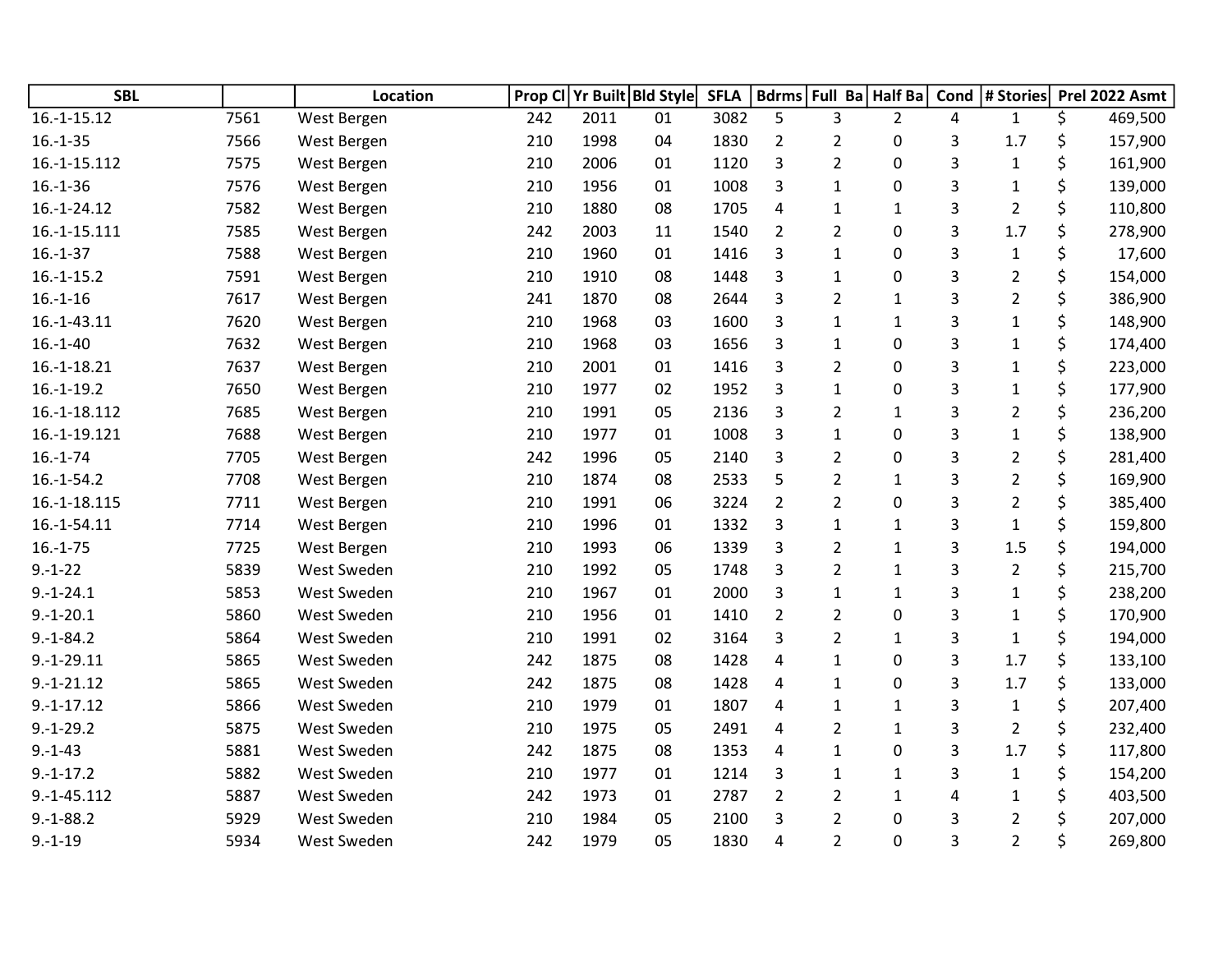| <b>SBL</b>      |      | Location    |     |      | Prop CI Yr Built Bld Style | <b>SFLA</b> |                | Bdrms Full Ba Half Ba |                | Cond           | # Stories      |    | Prel 2022 Asmt |
|-----------------|------|-------------|-----|------|----------------------------|-------------|----------------|-----------------------|----------------|----------------|----------------|----|----------------|
| $9. - 1 - 18$   | 5946 | West Sweden | 242 | 1870 | 08                         | 1939        | 4              | $\mathbf{1}$          | $\mathbf{0}$   | 3              | $\overline{2}$ | \$ | 229,300        |
| $9.-1-48.2$     | 5958 | West Sweden | 210 | 2018 | 05                         | 5000        | 3              | 2                     | $\overline{2}$ | 3              | $\overline{2}$ | \$ | 607,700        |
| $9.-1-42.1$     | 5959 | West Sweden | 210 | 1870 | 08                         | 1612        | $\overline{2}$ | $\mathbf{1}$          | 0              | 3              | 1.5            | \$ | 165,600        |
| $9.-1-45.2$     | 5961 | West Sweden | 210 | 1969 | 01                         | 1056        | $\overline{2}$ | 1                     | $\mathbf{1}$   | 3              | $\mathbf{1}$   | \$ | 154,700        |
| $9.-1-44$       | 5968 | West Sweden | 210 | 1850 | 08                         | 2222        | 4              | 1                     | 0              | 3              | $\overline{2}$ | \$ | 187,800        |
| $9.-1-89.1$     | 5979 | West Sweden | 210 | 1983 | 01                         | 1966        | 4              | 2                     | 1              | 3              | 1              |    | 211,900        |
| $9.-1-90$       | 5991 | West Sweden | 210 | 1981 | 03                         | 1752        | 3              | $\mathbf{1}$          | $\mathbf{1}$   | 3              | 1              | \$ | 184,000        |
| $9.-1-92$       | 5999 | West Sweden | 210 | 1983 | 02                         | 1028        | 3              | $\mathbf{1}$          | $\mathbf 0$    | 3              | $\mathbf{1}$   | \$ | 172,500        |
| $11.-1-3$       | 6248 | West Sweden | 242 | 1988 | 01                         | 1664        | 3              | 1                     | $\mathbf{1}$   | 3              | $\mathbf{1}$   | \$ | 217,000        |
| $11.-1-4.11$    | 6266 | West Sweden | 210 | 1880 | 08                         | 2840        | 3              | $\overline{2}$        | 0              | 3              | $\overline{2}$ | \$ | 210,800        |
| $11.-1-21$      | 6369 | West Sweden | 210 | 1969 | 01                         | 1776        | 3              | 1                     | 1              | 3              | $\mathbf 1$    |    | 111,800        |
| $11.-1-22$      | 6452 | West Sweden | 210 | 1947 | 04                         | 1241        | $\overline{2}$ | 1                     | 0              | 3              | 1.5            | \$ | 149,000        |
| $12.-1-24.1$    | 6490 | West Sweden | 230 | 1870 | 08                         | 2814        | 5              | 3                     | 0              | 3              | $\overline{2}$ | \$ | 283,100        |
| 12.-1-32.112    | 6491 | West Sweden | 210 | 1985 | 01                         | 1260        | $\overline{4}$ | 1                     | $\mathbf{1}$   | 3              | $\mathbf{1}$   |    | 157,400        |
| $12.-1-24.2$    | 6570 | West Sweden | 210 | 1981 | 04                         | 1644        | 3              | $\mathbf{1}$          | $\mathbf 0$    | 3              | $\overline{2}$ | \$ | 173,400        |
| $12.-1-32.2$    | 6571 | West Sweden | 210 | 1858 | 08                         | 1158        | 3              | $\mathbf{1}$          | $\mathbf{1}$   | $\overline{2}$ | 1.7            |    | 55,500         |
| $12.-1-25.2$    | 6676 | West Sweden | 242 | 1880 | 08                         | 1688        | 4              | 1                     | 0              | 3              | 1.5            | \$ | 183,300        |
| $12.-1-72$      | 6683 | West Sweden | 210 | 1969 | 01                         | 1478        | 3              | $\overline{2}$        | 0              | 3              | $\mathbf{1}$   | \$ | 175,800        |
| $12.-1-69.2$    | 6685 | West Sweden | 220 | 1975 | 05                         | 2666        | 5              | 4                     | $\mathbf{1}$   | 3              | $\overline{2}$ | \$ | 352,500        |
| $12.-1-71$      | 6687 | West Sweden | 210 | 1964 | 01                         | 1100        | 3              | $\mathbf{1}$          | 0              | 3              | 1              | \$ | 136,500        |
| $12.-1-110$     | 6688 | West Sweden | 210 | 1986 | 01                         | 960         | 3              | 1                     | 0              | 3              | $\mathbf{1}$   |    | 169,900        |
| $3.-3-10$       | 12   | Winterberry | 210 | 1977 | 05                         | 1760        | 3              | 1                     | 1              | 3              | 2              | Ś. | 183,500        |
| $3.-3-12$       | 14   | Winterberry | 210 | 1977 | 05                         | 1600        | 3              | 1                     | $1\,$          | 3              | $\overline{2}$ |    | 173,500        |
| $17.-1-16.11/F$ | 48   | Woodside    | 270 | 1992 | 17                         | 1248        | $\overline{2}$ | $\mathbf{1}$          | $\mathbf 0$    | 3              | $\mathbf{1}$   | \$ | 60,200         |
| $17.-1-16.11/G$ | 49   | Woodside    | 270 | 1991 | 17                         | 1300        | $\overline{2}$ | 1                     | $\mathbf{1}$   | 3              | $\mathbf{1}$   | \$ | 52,500         |
| 17.-1-16.11/H   | 50   | Woodside    | 270 | 1992 | 17                         | 1248        | $\overline{2}$ | $\overline{2}$        | 0              | 3              | $\mathbf 1$    |    | 61,200         |
| $17.-1-16.11/1$ | 51   | Woodside    | 270 | 1991 | 17                         | 1300        | $\overline{2}$ | $\overline{2}$        | 0              | 3              | 1              |    | 60,800         |
| $17.-1-16.11/J$ | 52   | Woodside    | 270 | 1990 | 17                         | 1300        | $\overline{2}$ | $\overline{2}$        | 0              | 3              | $\mathbf{1}$   |    | 54,600         |
| $17.-1-16.11/E$ | 53   | Woodside    | 270 | 1993 | 17                         | 1144        | $\overline{2}$ | $\overline{2}$        | 0              | 3              | $\mathbf{1}$   | \$ | 59,500         |
| $17.-1-16.11/K$ | 54   | Woodside    | 270 | 1992 | 17                         | 1300        | $\overline{2}$ | $\overline{2}$        | 0              | 3              | $\mathbf 1$    | \$ | 55,800         |
| 17.-1-16.11/XXX | 55   | Woodside    | 270 | 1992 | 17                         | 1300        | $\overline{2}$ | 2                     | 0              | 3              | 1              |    | 56,800         |
| 17.-1-16.11/ZZ  | 57   | Woodside    | 270 | 1989 | 17                         | 1300        | $\overline{2}$ | $\overline{2}$        | 0              | 3              | $\mathbf 1$    |    | 56,300         |
| $17.-1-16.11/M$ | 58   | Woodside    | 270 | 1989 | 17                         | 1300        | $\overline{2}$ | $\overline{2}$        | 0              | 3              | $\mathbf{1}$   | \$ | 54,600         |